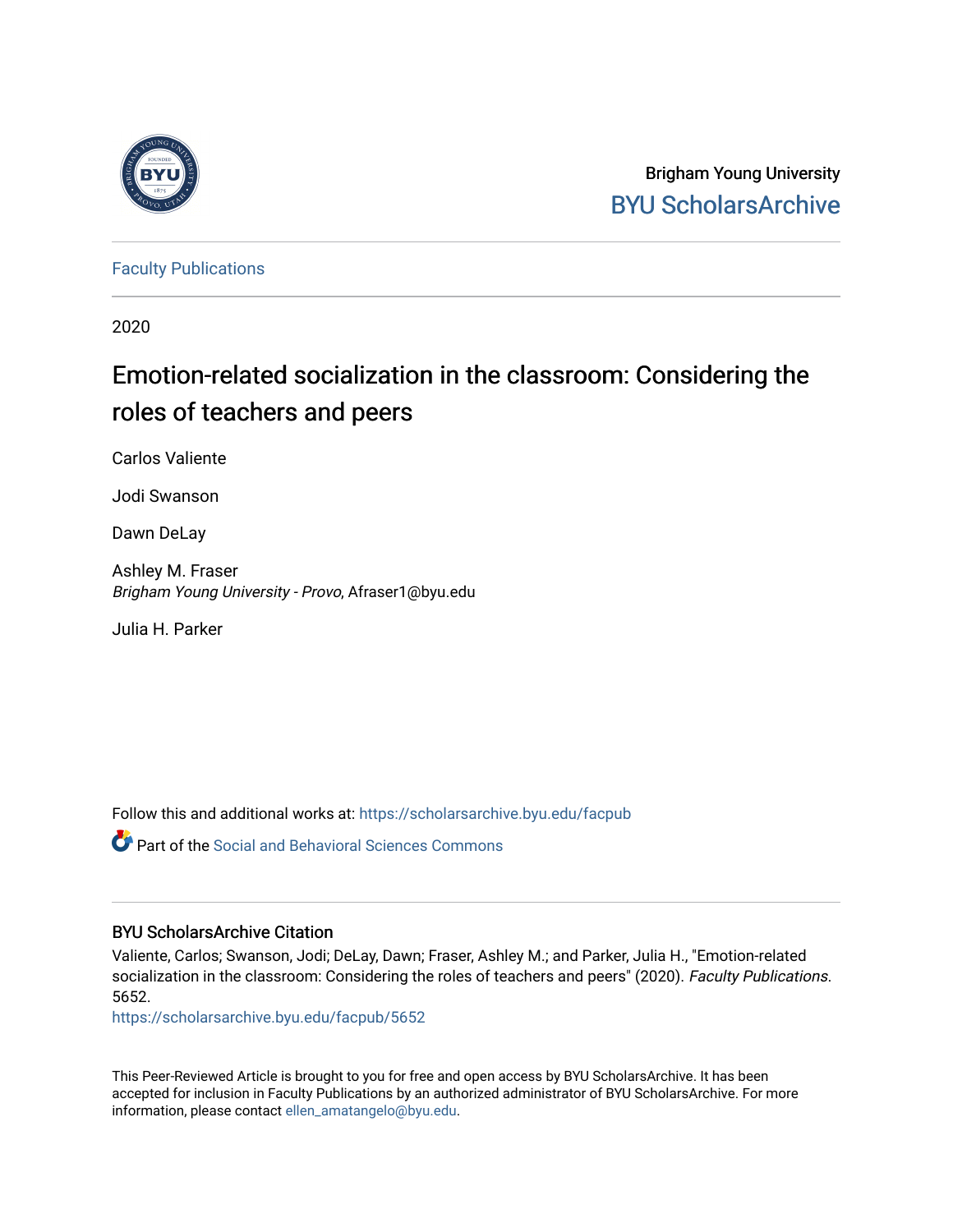

# Developmental Psychology

**Manuscript version of** 

## Emotion-Related Socialization in the Classroom: Considering the Roles of Teachers, Peers, and the Classroom Context

Carlos Valiente, Jodi Swanson, Dawn DeLay, Ashley M. Fraser, Julia H. Parker

Funded by:

- Institute of Education Sciences
- National Institutes of Health, Eunice Kennedy Shriver National Institute of Child Health and Human Development

© 2020, American Psychological Association. This manuscript is not the copy of record and may not exactly replicate the final, authoritative version of the article. Please do not copy or cite without authors' permission. The final version of record is available via its DOI: <https://dx.doi.org/10.1037/dev0000863>

This article is intended solely for the personal use of the individual user and is not to be disseminated broadly.

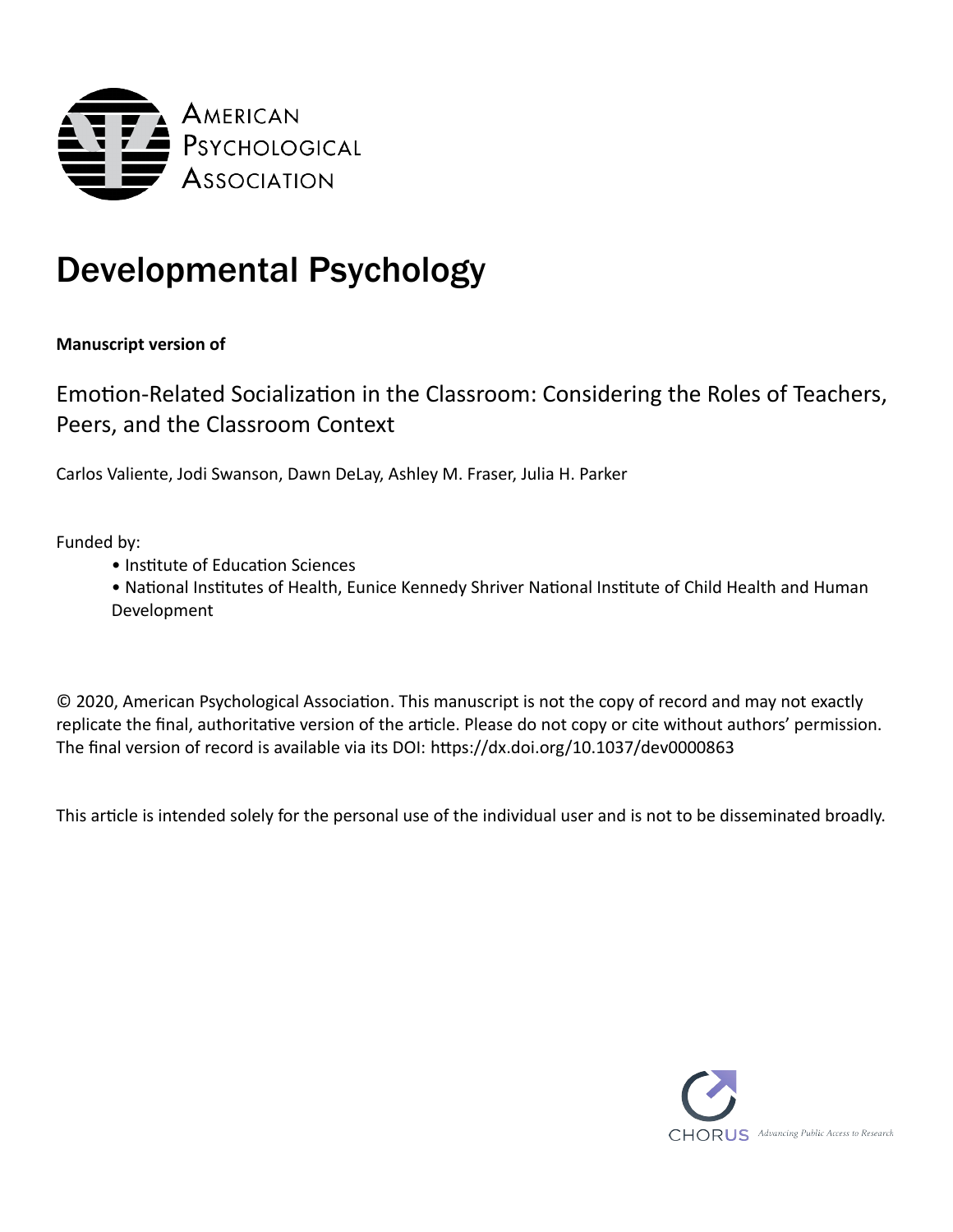**Emotion-Related Socialization in the Classroom:**

**Considering the Roles of Teachers, Peers, and the Classroom Context**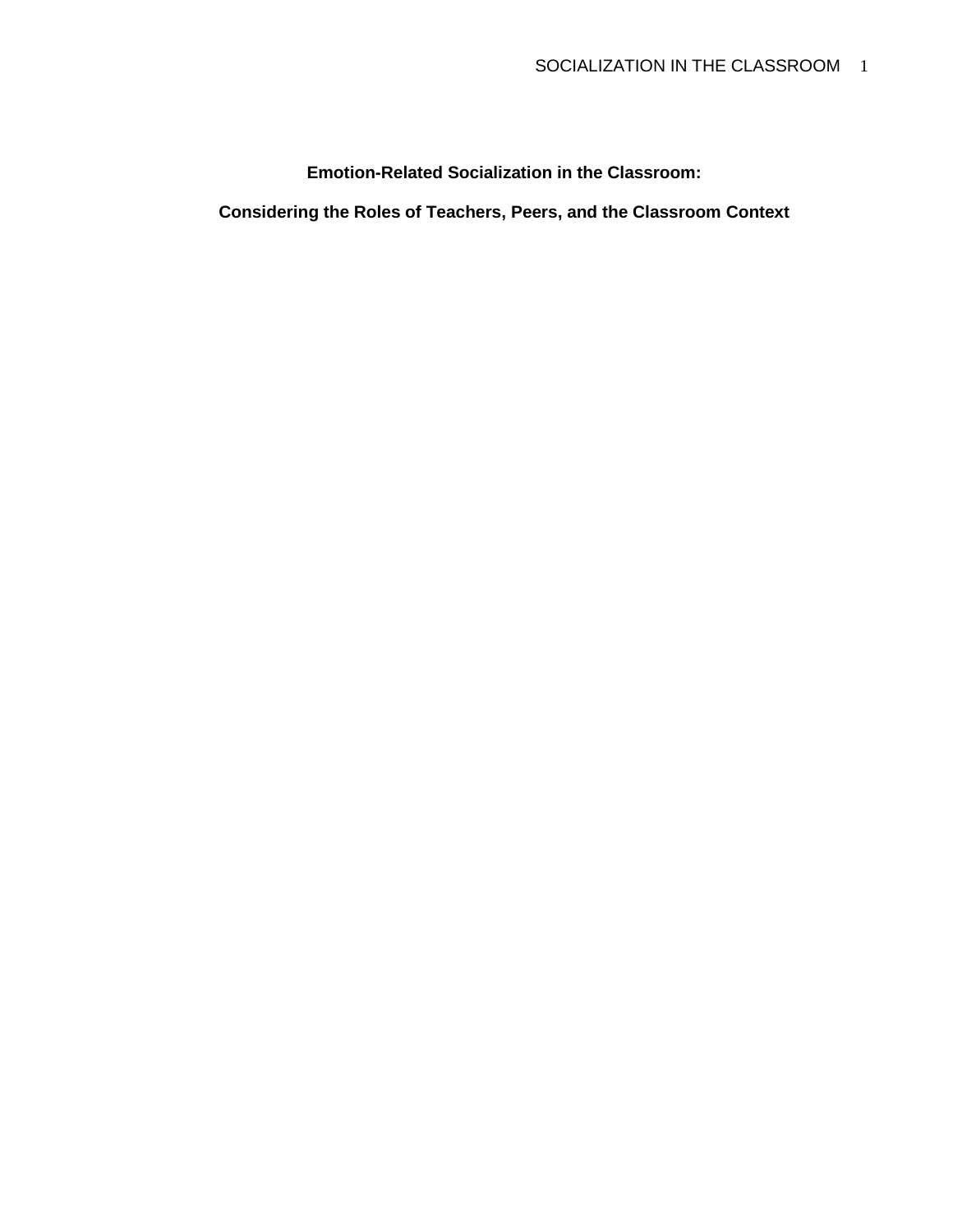#### Abstract

The goal of this paper was to apply aspects of the heuristic model advanced by Eisenberg, Cumberland, and Spinrad (1998) to the study of socialization that takes place in preschool and elementary school classrooms. Investigating socialization in this context is important given the number of hours students spend in school, the emotional nature of social interactions that take place involving teachers and students, and the emotions students often experience in the context of academic work. Guided by Eisenberg and colleagues' (1998) call to consider complex socialization pathways, we focus our discussion on ways teachers, peers, and the classroom context can shape students' emotionrelated outcomes (e.g., self-regulation, adjustment) and academic-related outcomes (e.g., school engagement, achievement) indirectly and differentially (e.g., as a function of student or classroom characteristics). Our illustrative review of the intervention literature demonstrates that the proposed classroom-based socialization processes have clear applied implications, and efforts to improve socialization in the classroom can promote students' emotional and academic competence. We conclude our discussion by outlining areas that require additional study.

Keyword: Socialization; Teachers; Peers; Classroom context; Adjustment; Academics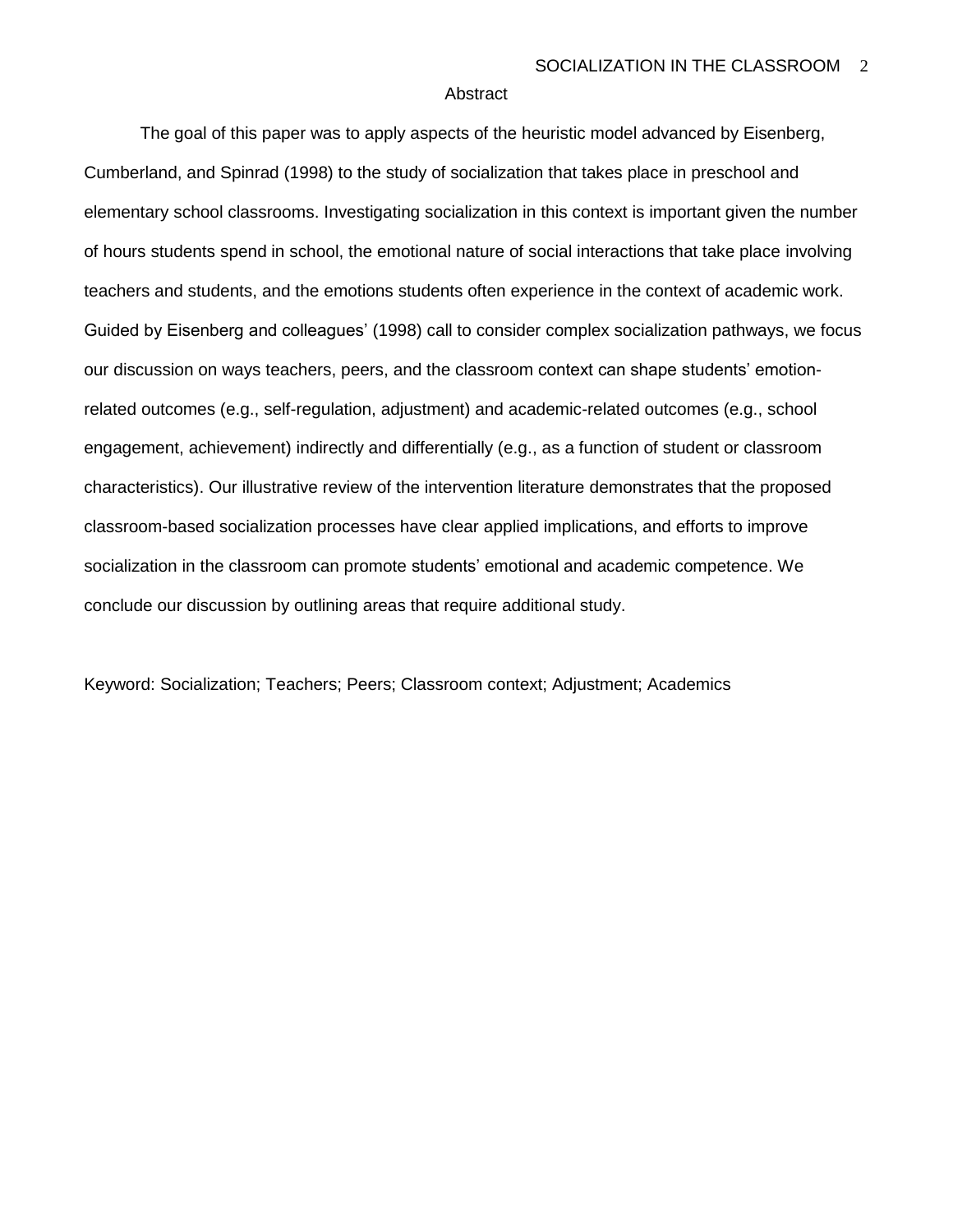#### **Emotion-Related Socialization in the Classroom:**

#### **Considering the Roles of Teachers, Peers, and the Classroom Context**

In their seminal paper, Eisenberg, Cumberland, and Spinrad (1998) organized and advanced much of the parental socialization literature and provided a heuristic model to guide research efforts toward understanding whether, when, and why parents influence children's social behavior and competence. The data reviewed by Eisenberg, Cumberland, et al. (1998), along with subsequently published findings, indicate that parents play a critical role as socializers of developmental outcomes. At the same time, Eisenberg et al.'s model and the broader socialization literatures provide reasons to consider other sources of emotion-related socialization, beyond parents and home environments—an idea in keeping with Eisenberg et al.'s own assessment: "It is not surprising that relations between most parental emotion-related behaviors (e.g., reactions and expressivity) and child outcomes are not very strong or highly consistent. There are many socializing forces besides parents, including siblings, peers, and teachers" (Eisenberg, Cumberland, et al., 1998, p. 267). Our goal, therefore, was to build upon the heuristic model advanced by Eisenberg and colleagues to include emotion-related socialization that takes place in the classroom. In particular, we discuss work highlighting mechanisms involved in how teachers, peers, and the classroom context can foster important aspects of students' emotion- and academic-related outcomes. We then turn our attention to discussing intervention efforts that provide experimental support for the pathways outlined in the proposed heuristic model, and we conclude with recommendations for future research. Based on the broad literature covering the preschool and elementary years, and the importance of this developmental period for later functioning (Vitaro, Brendgen, Larose, & Trembaly, 2005; Vitaro, Brendgen, & Tremblay, 2014), we focus on socialization in the preschool and elementary years, recognizing that the processes we describe likely apply, but may be somewhat different, as students age.

A primary contribution of Eisenberg, Cumberland, et al.'s (1998) target article was their recommendation to consider that socialization processes are likely more complex than had been traditionally considered, and investigations must reflect this conceptually and statistically. Central to this idea is the importance of testing processes and mechanisms that might mediate or moderate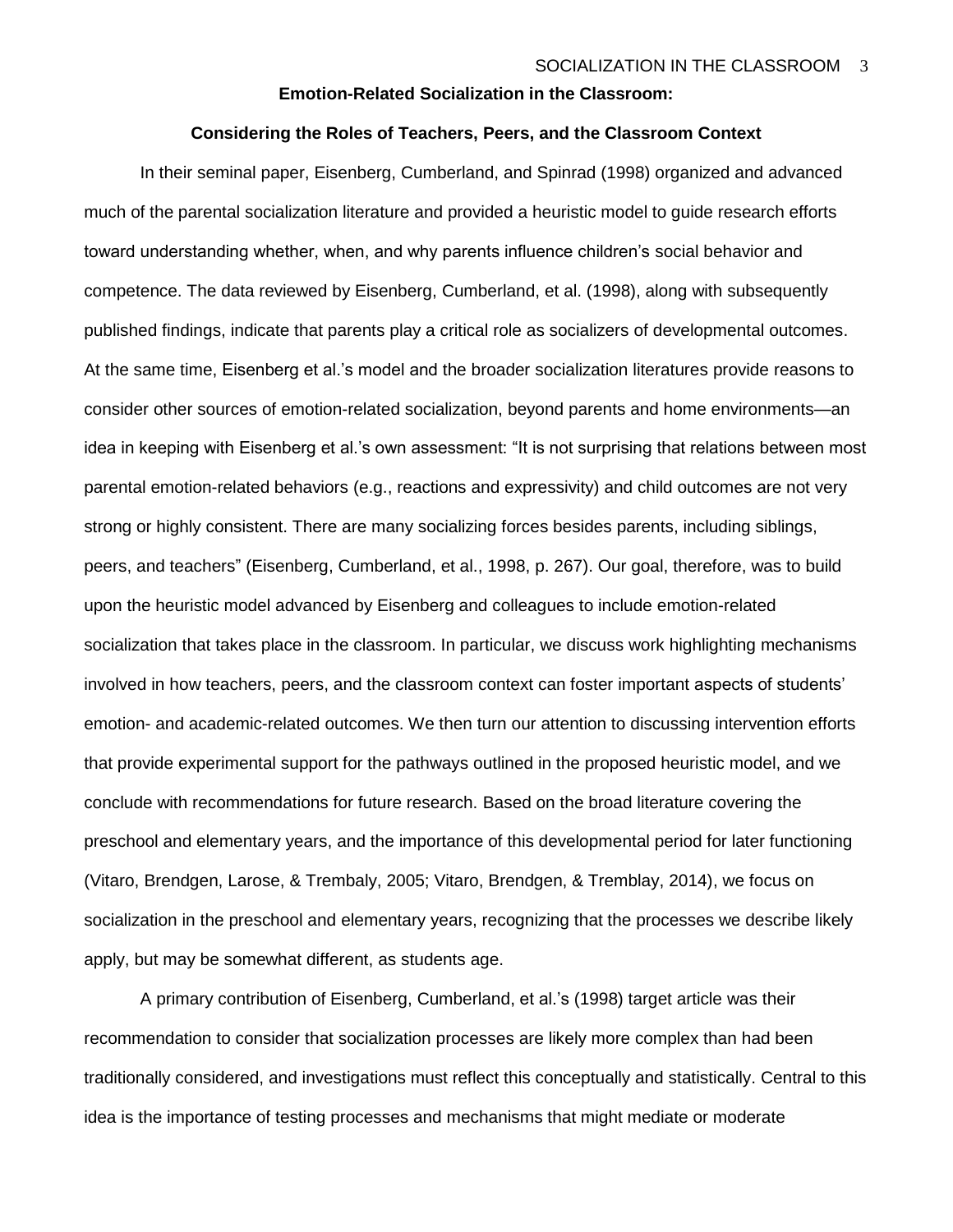associations linking emotion-related socializing behaviors (ERSBs) to students' outcomes, as well as considering how ERSBs could mediate or moderate other processes, all within the context of longitudinal designs capable of accommodating bidirectional relations. For example, Eisenberg, Cumberland, et al. (1998) hypothesized that the association between parental characteristics (e.g., parental regulation, emotionality) and children's social and behavioral competence is mediated by parents' ERSBs or moderated by children's sex, age, or temperament.

The heuristic model presented in Figure 1 illustrates our application of many of these ideas into classrooms. We posit that teachers' social-emotional functioning, peers' social-emotional and academic functioning, and the classroom context are related to students' emotion- and academic-related outcomes, in part, through emotion-related interactions among classroom actors. Although we propose that the socialization process influences student outcomes, the double-headed arrows at each pathway reflect our belief that reciprocal—and even cascading—processes involving actions and reactions between members of the classroom exist (Pianta & Walsh, 1996). For example, student outcomes may predict the student-teacher relationship (STR) quality, peer interactions, the learning environment, or teachers' stress and peer achievement. Although not depicted for parsimony, we acknowledge that student characteristics (e.g., age, sex, temperament) and other constructs considered here (e.g., STRquality, the learning environment, peers' emotion) likely moderate the hypothesized pathways. Further, while recognizing that student characteristics are often related to the central constructs in Figure 1, we do not focus on describing direct effects from these variables given our goal to illustrate processes involving teachers, peers, and the classroom context. Consistent with Eisenberg, Cumberland, et al.'s (1998) approach, we provide an illustrative, rather than comprehensive, review of relevant mechanisms involved in classroom-based socialization.

#### **Socialization in the Classroom Context**

According to Eisenberg, Spinrad, and Cumberland (1998), emotion-related socialization involves behaviors that shape children's emotionality, self-regulation, emotion-related behaviors, and learning of content. Emotion-related socialization is likely to take place in preschool and elementary classrooms, in part because most elementary-aged students in the USA spend approximately 6-7 hours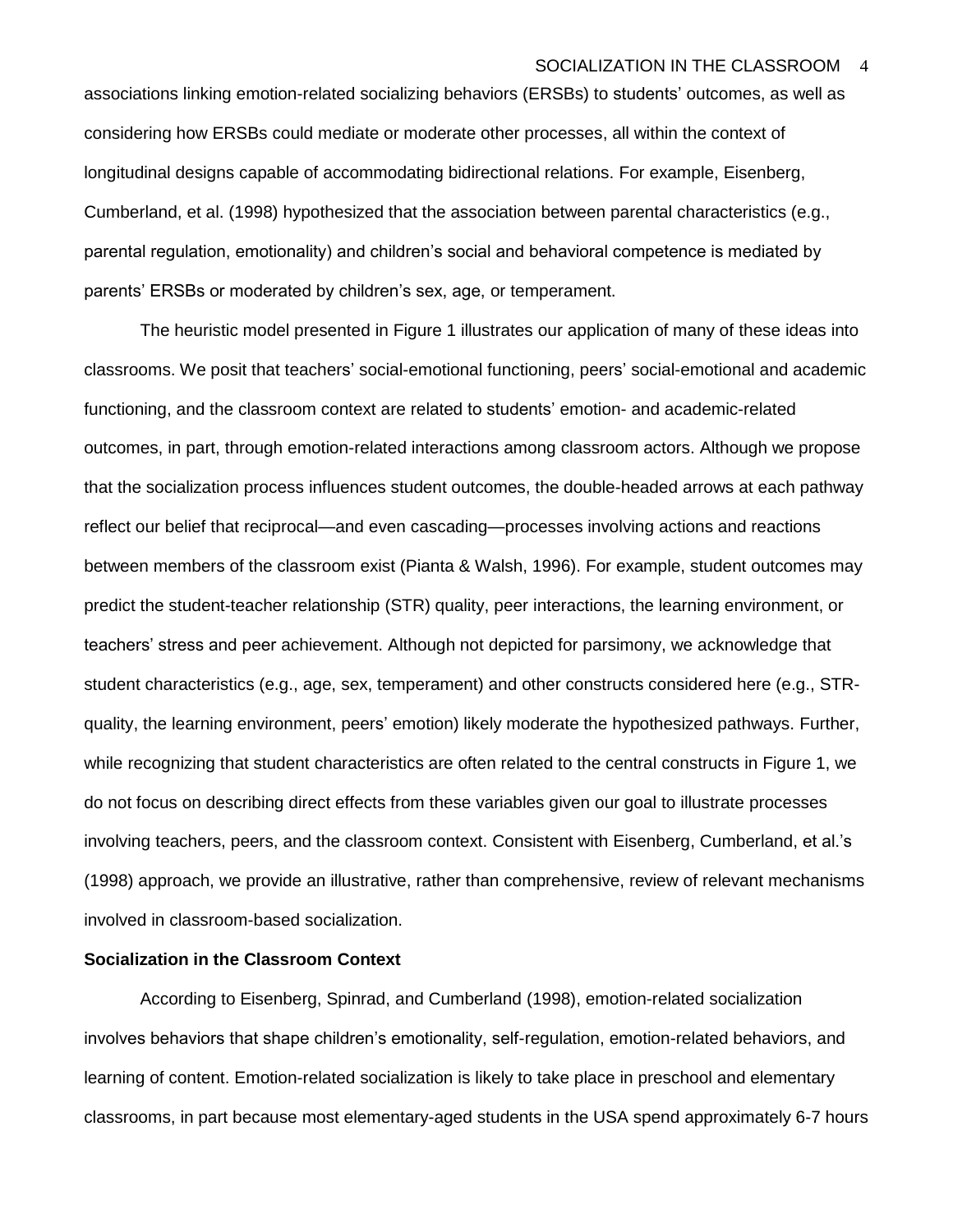per day, for up to 180 days a year in classrooms (Rowland, 2014). Children who attend preschool often spend even more time in school settings. During much of this time students are expected to sit still, focus attention, delay desired activities, engage in social interactions, and participate in a host of other deliberate, effortful tasks associated with the student role (Rimm-Kaufman, Pianta, & Cox, 2000). Importantly, in early formal schooling, these experiences take place during an important developmental period when students are learning about emotions and contextually appropriate behaviors (Raver, 2002; Rothbart, Sheese, & Posner, 2007).

The emotional nature of classrooms represents another primary reason to study socialization in school. Students frequently experience a range of emotions throughout the day, including anxiety regarding academic performance or test-taking, sadness stemming from difficult social interactions, frustration from the difficulty of learning a new academic concept, and joy in response to earning good grades (Pekrun & Linnenbrink-Garcia, 2014). Teachers also frequently report significant amounts of work-related stress and a range of different emotions across the school day (Frenzel, 2014; Montgomery & Rupp, 2005). Moreover, elementary classrooms are typically comprised of numerous students and at least one teacher, whose unique emotional histories and competencies collectively contribute to the overall context.

Taken together, classrooms present numerous opportunities for teachers, peers, and the classroom context to shape student outcomes. Here, we focus on facets of students' emotion-related outcomes (e.g., self-regulation, social competence, problem behaviors) and academic-related outcomes (e.g., academic engagement, achievement). Emotion-related outcomes are important both as developmental outcomes in their own right, and as antecedents of academic-related outcomes (Brackett, Rivers, & Salovey, 2011; Dodge, Coie, & Lynam, 2006; Liew, Valiente, Hernández, & Abrera, 2019). Indeed, our model incorporates many findings published since Eisenberg, Cumberland, et al.'s (1998) paper which show that emotion-related outcomes may serve as a potential mechanism linking socialization processes to academic-related outcomes.

When discussing extant empirical findings, we first consider direct effects on relevant emotionrelated outcomes. We then discuss direct effects on academic-related outcomes. When data are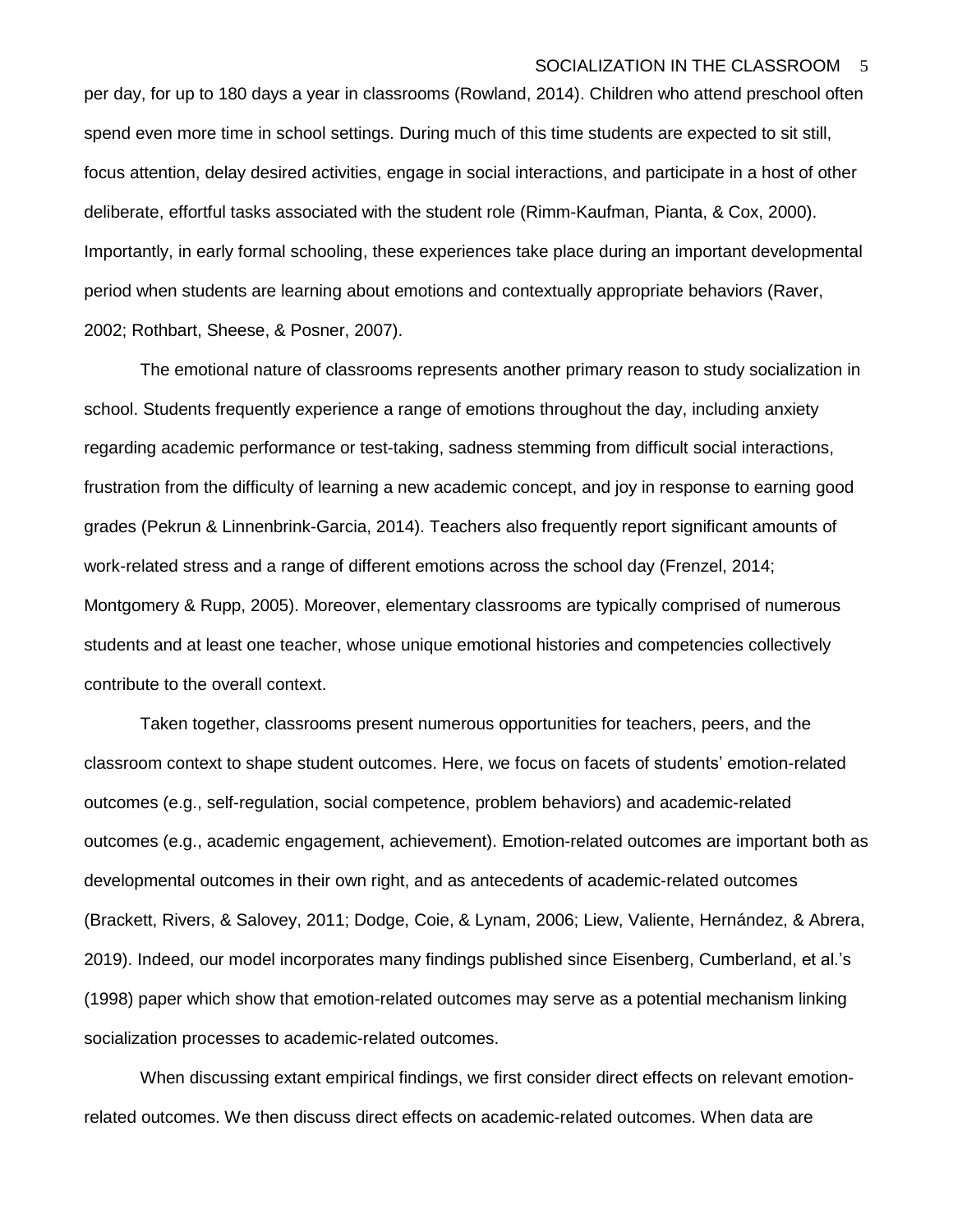available, we then discuss indirect effects, bidirectional relations, and moderated effects.

#### **Teachers as Socializing Agents**

Teachers of young students are charged with the task of guiding students toward proficiency in a range of academic topics. At the same time, teachers in the early grades often directly and indirectly instruct students in social-emotional competence, such as how to get along with diverse peers and strategies to focus on and follow directions. Consequently, consistent with Eisenberg, Spinrad, et al.'s definition (1998) of emotion-related socialization, teachers are prime candidates to consider as socializers of emotion-related behaviors. We posit that facets of teachers' social-emotional functioning (e.g., stress, emotion, self-regulation, mental health) and emotion-related interactions (e.g., teachers' reactions to students' emotional displays, STRs) are teacher-related socializing variables.

**Teachers' social-emotional functioning**. When discussing the parenting literature, Eisenberg, Cumberland, et al. (1998) recommended scholars consider the role of parental characteristics (e.g., temperament) as predictors of child outcomes. Consistent with this approach, and informed by more recent scholarship, we believe it is critical to consider the role of similar constructs for teachers. Given the stressful and emotional nature of teaching, we focus on teachers' stress, emotion, self-regulation, and mental health as important socializing aspects of their social-emotional functioning.

Teachers have a challenging job, involving long hours, often without meaningful breaks, for low pay and appreciation, and little training in classroom management (Greenberg, Brown, & Abenavoli, 2016; Jennings & Frank, 2015). Not surprisingly, teachers generally report high levels of stress stemming from job pressures (Greenberg et al., 2016). Teachers' stress involves the experience of negative emotions (e.g., anxiety, anger, guilt, shame, pity) resulting from occupational demands throughout the school day (Frenzel, 2014; Kyriacou, 2010). When these feelings are prolonged, there is risk of cascading negative interactions associated with burnout and lower levels of teacher commitment, with implications for students' emotion- and academic-related outcomes (Chang, 2009; Jennings & Greenberg, 2009; Jones & Youngs, 2012; Lambert, McCarthy, Fitchett, & Eyal, 2018).

Teachers' stress is related to many of the constructs outlined in Figure 1. For example, teachers' stress is related to declines in kindergartners' executive functioning (Neuenschwander,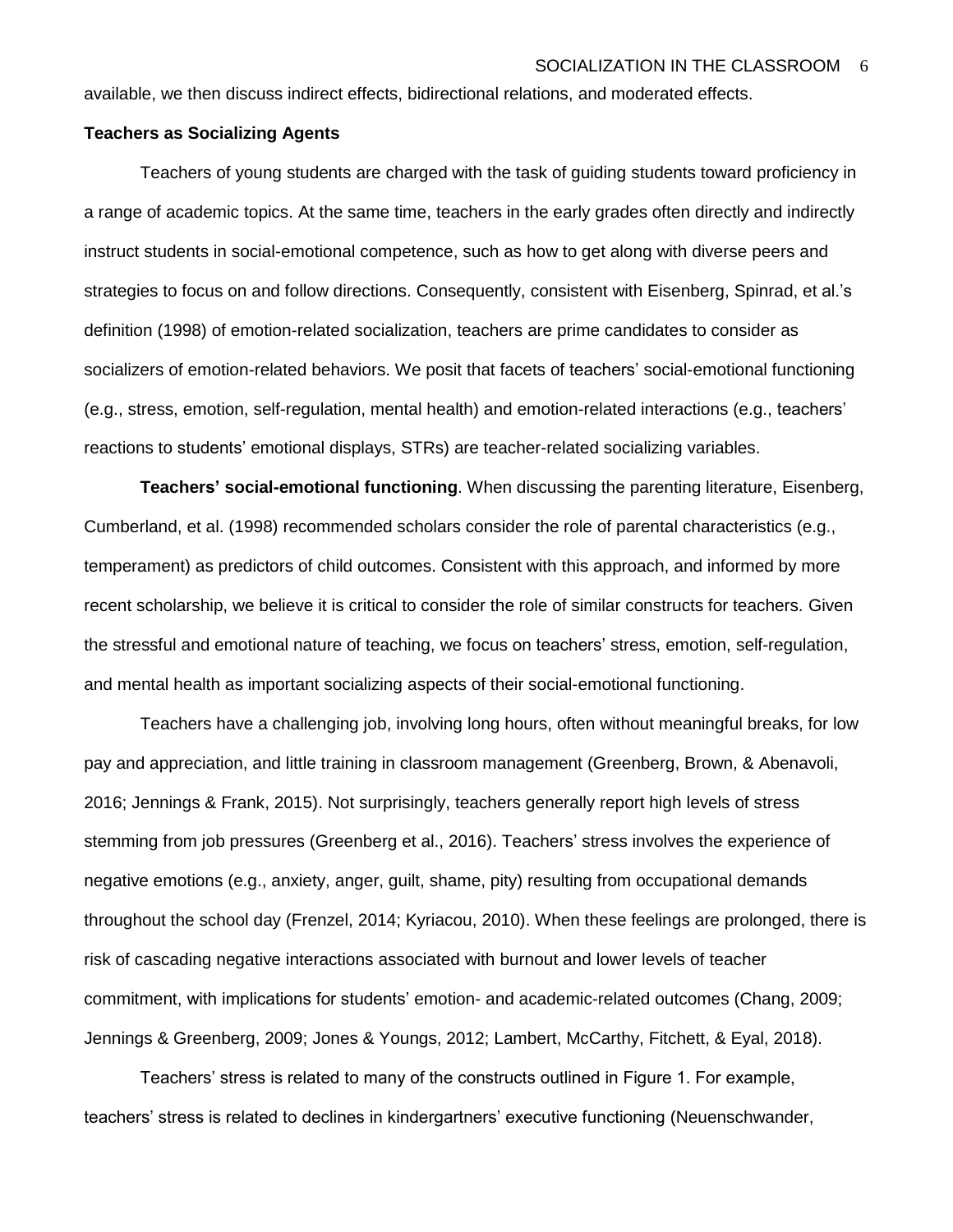Friedman-Krauss, Raver, & Blair, 2017) and negatively related to students' social competence (Siekkinen et al., 2013). Teachers' stress is often related to leaving the profession, which is problematic given evidence that turnover is negatively related to students' English and math scores (especially for Black and low performing students) and total years of experience in the same grade is associated with increases in students' reading (Huang & Moon, 2009; Ronfeldt, Loeb, & Wyckoff, 2013). Recent reports provide evidence that teachers' stress is also related to key aspects of the learning environment and STR conflict (Friedman-Krauss, Raver, Morris, & Jones, 2014; Whitaker, Dearth-Wesley, & Gooze, 2015). In a study involving Finnish students, the relation between teachers' stress and students' reading skills was indirect, via students' engagement (Pakarinen et al., 2010). The findings that students' externalizing problems, attention-deficit/hyperactivity related behaviors, and teachers' perception and management of misbehavior predict teachers' stress and burnout support the feedback loop included in Figure 1 connecting student outcomes to socialization agents (Friedman-Krauss, Raver, Morris, et al., 2014; Friedman-Krauss, Raver, Neuspiel, & Kinsel, 2014; Greene, Beszterczey, Katzenstein, Park, & Goring, 2002; Kokkinos, 2007).

As displayed in Figure 1, teachers' emotion might be related to students' emotion- and academic-related outcomes via the quality of the STR and classroom processes that are proximally related to key student outcomes (Jennings & Greenberg, 2009; Pianta, La Paro, Payne, Cox, & Bradley, 2002; Schonert-Reichl, 2017; Sutton & Wheatley, 2003). There is some, albeit limited, evidence that teachers' emotion is related to student outcomes. For example, teachers' expression of negative emotion has been negatively related to students' prosocial behavior (Morris, Denham, Bassett, & Curby, 2013). Beilock, Gunderson, Ramirez, and Levine (2010) found that teachers' anxiety about teaching math (but not anxiety at levels typically associated with a mental health condition) was negatively related to girls', but not boys', math achievement. In contrast, when teachers experience positive emotions their facilitation of a positive learning environment appears to positively relate to students' engagement and retention of information (Frenzel, 2014; Minor, Onwuegbuzie, Witcher, & James, 2002; Sutton, 2007). The processes linking teachers' positive emotion to student outcomes can be partially understood from the Broaden and Build Theory of Positive Emotions (Fredrickson, 2001).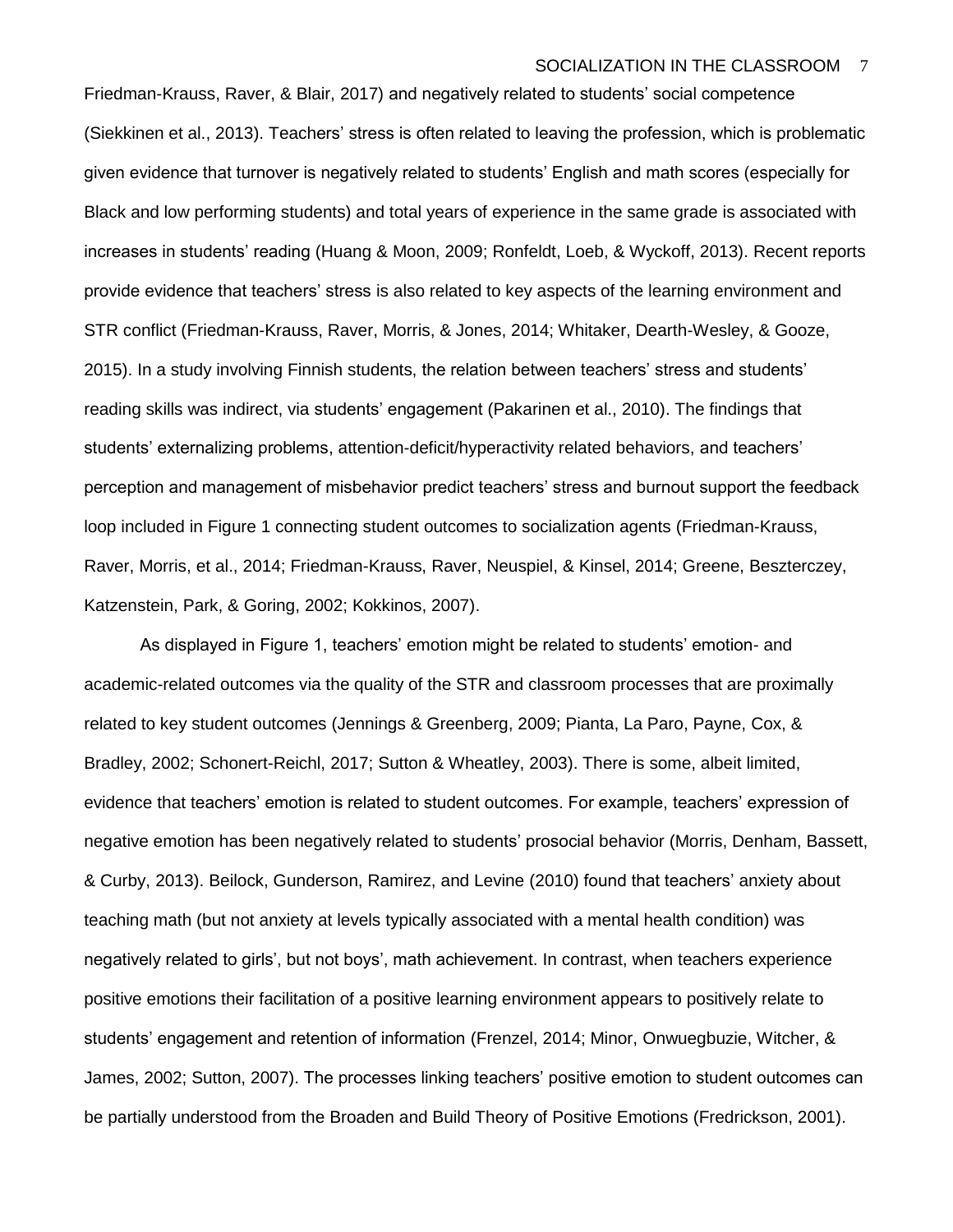Specifically, teachers who experience positive emotions are likely to be creative, flexible with obstacles that arise during the school day, effective in building high-quality relationships, and able to provide cognitively stimulating classrooms that contribute to students' own ability to regulate emotions, engage in school, and achieve (Frenzel, 2014). Indeed, elementary teachers' emotional ability (e.g., the ability to recognize, label, and regulate emotions) has predicted their instructional ability, as well as their ability to facilitate a positive social environment (Brown, Jones, LaRusso, & Aber, 2010).

Beyond teachers' stress and emotionality, there are reasons to believe that teachers' selfregulation is relevant to ways teachers socialize students. In fact, there is recent evidence that teachers' self-regulation is related to students' self-regulation (Bardack & Obradović, 2019). This relation may exist because teachers report consciously regulating their emotion to improve their management of student behavior (Taxer & Gross, 2018), and teachers high in self-regulation serve as good role models when they effectively monitor and manage their own attention, emotions, words, and behaviors (Swanson, Valiente, Bradley, Lemery-Chalfant, & Abry, 2016). It may be that teachers high in self-regulation are better able to react more supportively to deviations in classroom routines and students' emotional outbursts than poorly regulated teachers (Swartz & McElwain, 2012). In turn, they should consistently facilitate the classroom's day-to-day functioning and long-term learning objectives (Sutton & Wheatley, 2003). In addition to shaping the classroom context and student outcomes, teachers high in self-regulation create learning opportunities for students to develop optimal management of emotions, relationships, and behaviors, all of which are important for success in school (Raver, Blair, & Li-Grining, 2012). Conversely, teachers low in self-regulation often cannot adequately supervise and manage classroom goals, resulting in a chaotic classroom, poor student support, and risk for burnout; these teachers may experience more frequent and intense conflict with students than their colleagues, and they can lose valuable instructional time engaging with disruptive students (Lavy & Eshet, 2018; Raver et al., 2012). In support of the proposed mediating pathways, Swanson and colleagues (2016) found support for the premise that STR conflict is a mechanism linking second-grade teachers' effortful control (i.e., a self-regulation component of temperament, Eisenberg, Duckworth, Spinrad, & Valiente, 2014) to their students' externalizing behaviors.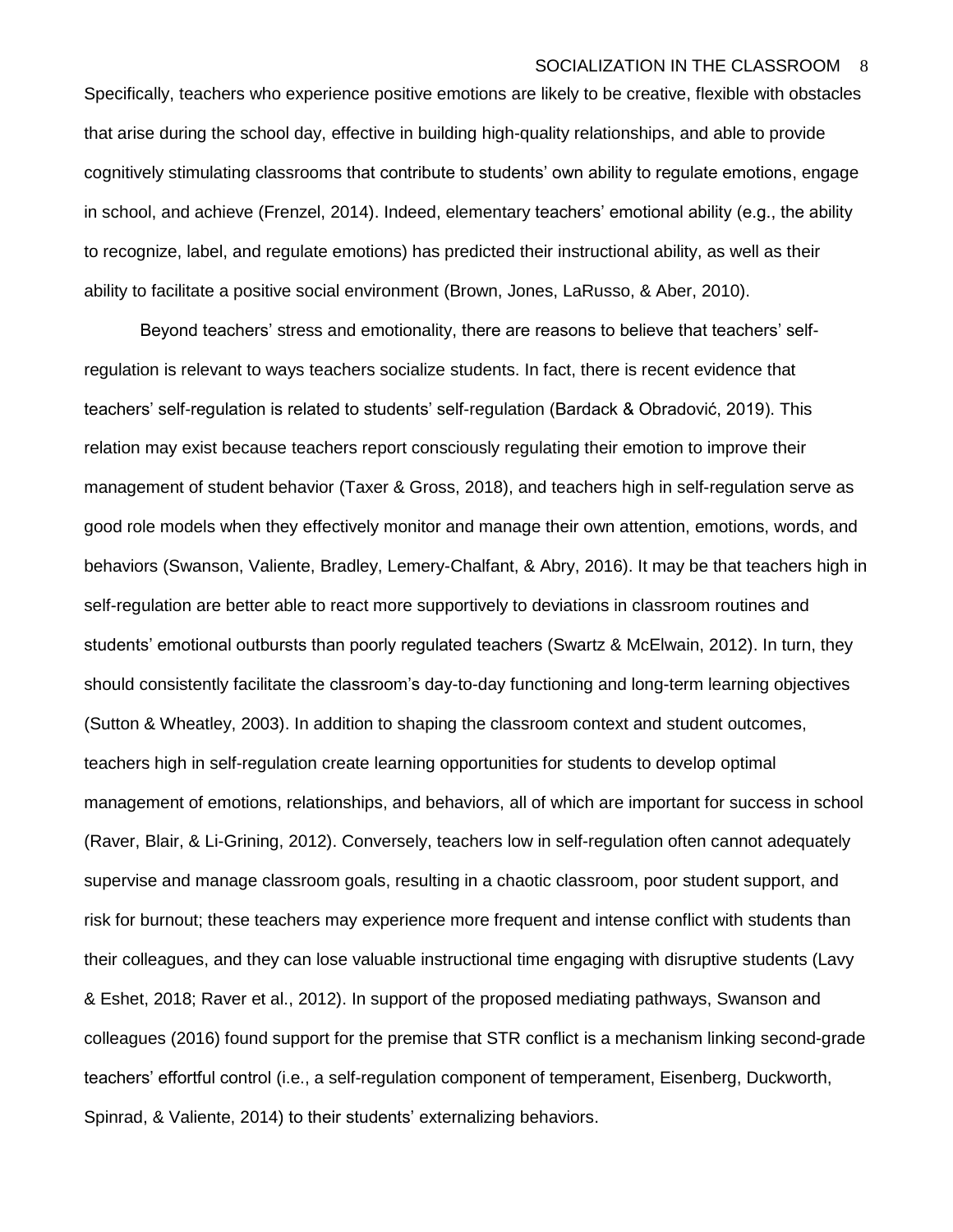As displayed in Figure 1, teachers' mental health represents another important component of teachers' social and emotional functioning that is germane to student outcomes. Although many facets of teachers' mental health are potentially relevant, including anxiety, depression, post-traumatic stress disorder, and obsessive-compulsive disorder, we focus on teachers' depression given that this is the topic that has received the most extensive attention in the empirical literature. Teachers' depression likely contributes to how well teachers cope with the emotional and occupational demands of the job, to how positively they interact with students, and to the learning environment of the classroom (Gray, Wilcox, & Nordstokke, 2017), all of which are likely related to student outcomes. In support of these ideas, findings from a study of preschoolers demonstrated that teachers' depressive symptoms were positively related to students' problem behaviors and negatively related to students' social skills (Roberts, LoCasale-Crouch, Hamre, & DeCoster, 2016). Further, elementary teachers' depression has been negatively related to students' math achievement (especially for students who entered the school year low in achievement) and the relation was mediated by the quality of the learning environment (McLean & McDonald Connor, 2015). Recent work also demonstrates that preschool teachers' depression has been negatively related to their facilitation of a positive learning environment (e.g., instructional support and classroom organization) and high-quality relationships (Hamre & Pianta, 2004; Sandilos et al., 2015).

**Teachers' reactions to students' emotions**. Children experience many emotions throughout the school day, often in the presence of teachers. As discussed by Eisenberg, Cumberland, et al. (1998) and Denham, Bassett, and Zinsser (2012), adults' reactions to children's emotional expressions instruct and model appropriate contextual and cultural social-emotional behaviors. Teachers may react in supportive, constructive ways which encourage students' expression and management of their own negative emotions, or teachers can react in invalidating ways that do not take students' perspectives into account. In general, socializers' positive reactions are expected to involve permitting students to express emotions freely and to validate students' experience without minimizing or punishing them for the emotional display. Negative reactions tend to involve making light of the students' experience or threatening punishment for the emotional outburst, sometimes accompanied by socializers' own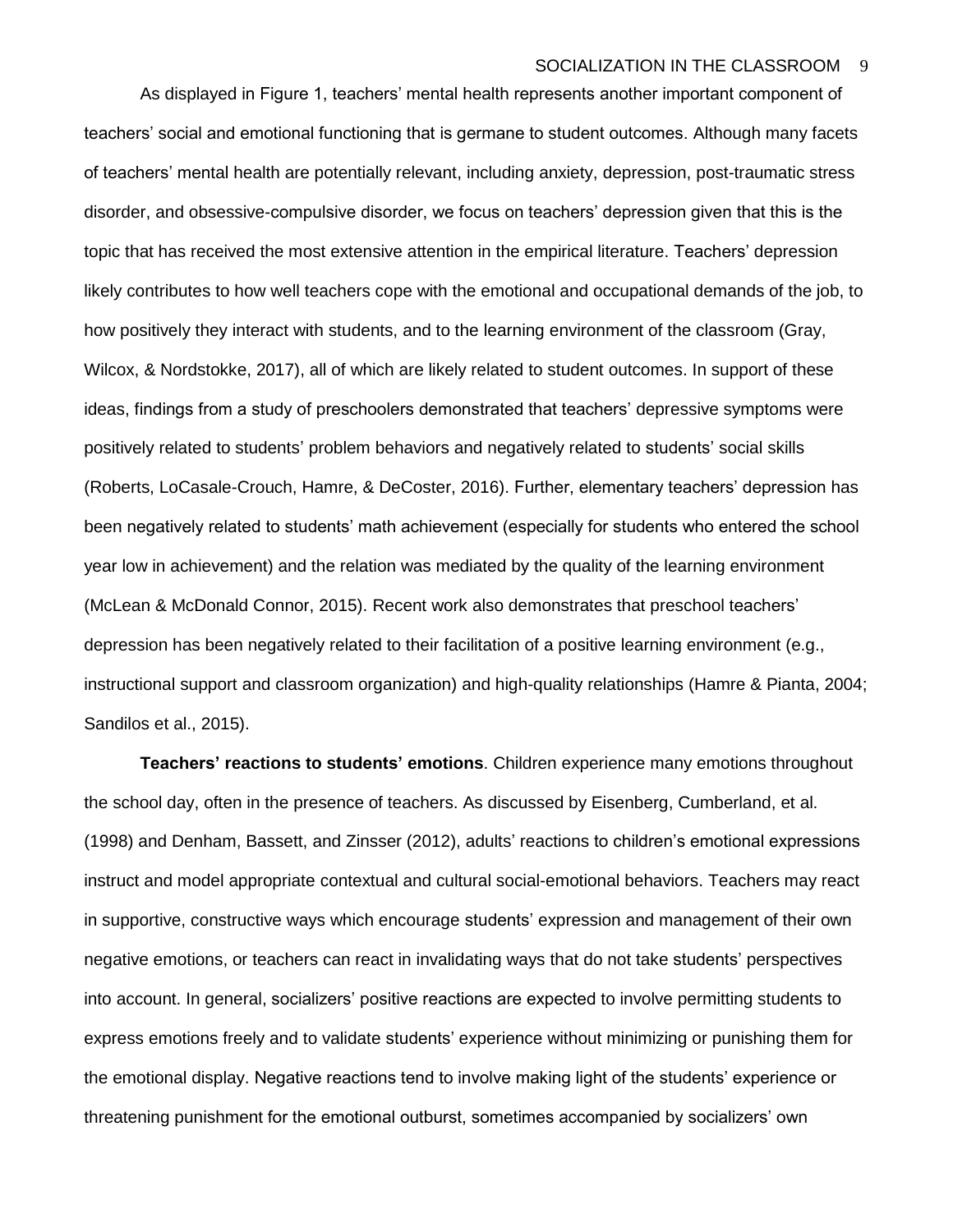distress (e.g., frustration, anger, anxiety). Teachers' social-emotional functioning likely plays a part in how they react to students' emotions, as well as how they facilitate an environment in which students feel safe to express emotions (Jennings & Greenberg, 2009). In partial support of this idea, preschool teachers' social-emotional functioning (a composite of depression, stress, and emotional exhaustion) has predicted their negative reactions, whereas teachers' emotion regulation and coping abilities predicted their positive reactions (Buettner, Jeon, Hur, & Garcia, 2016).

In one of the few studies to examine associations between teachers' reactions and student outcomes, Bassett et al. (2017) found that preschoolers expressed more positive emotion and were more social-emotionally competent, including experiencing emotion-regulation gains, when teachers were low in negative reactions. Moreover, consistent with the premise that student characteristics may moderate the pathways outlined in Figure 1, associations were strongest for students low in surgency (a component of temperament). Similarly, Swanson and Valiente (2019) found an interaction between second-grade teachers' positive reactions and students' temperament, such that teachers' reactions were most strongly positively associated with high-quality teacher- and peer-relationships for students low in effortful control and high in impulsivity and shyness. The limited theory and empirical data support the contention that teachers' reactions to students' emotions represent emotion-related socialization behaviors.

**Student-teacher relationship quality**. STR-quality is commonly studied as one way teachers shape students' emotion- and academic-related outcomes. Informed by attachment and selfdetermination perspectives (Niemiec & Ryan, 2009; Verschueren & Koomen, 2012), interactions and personal connections between teachers and students are generally conceptualized in terms of closeness and conflict. Close, minimally conflictual STRs can provide students with a secure base from which they can actively and confidently explore their classrooms and engage in active learning (Verschueren & Koomen, 2012). A high-quality relationship can also provide students with an external source of stress-regulation, which allows them to direct their energies toward classroom tasks and constructive interactions with peers and teachers (Hughes, 2012).

There is mounting evidence of associations between the STR and markers of preschool and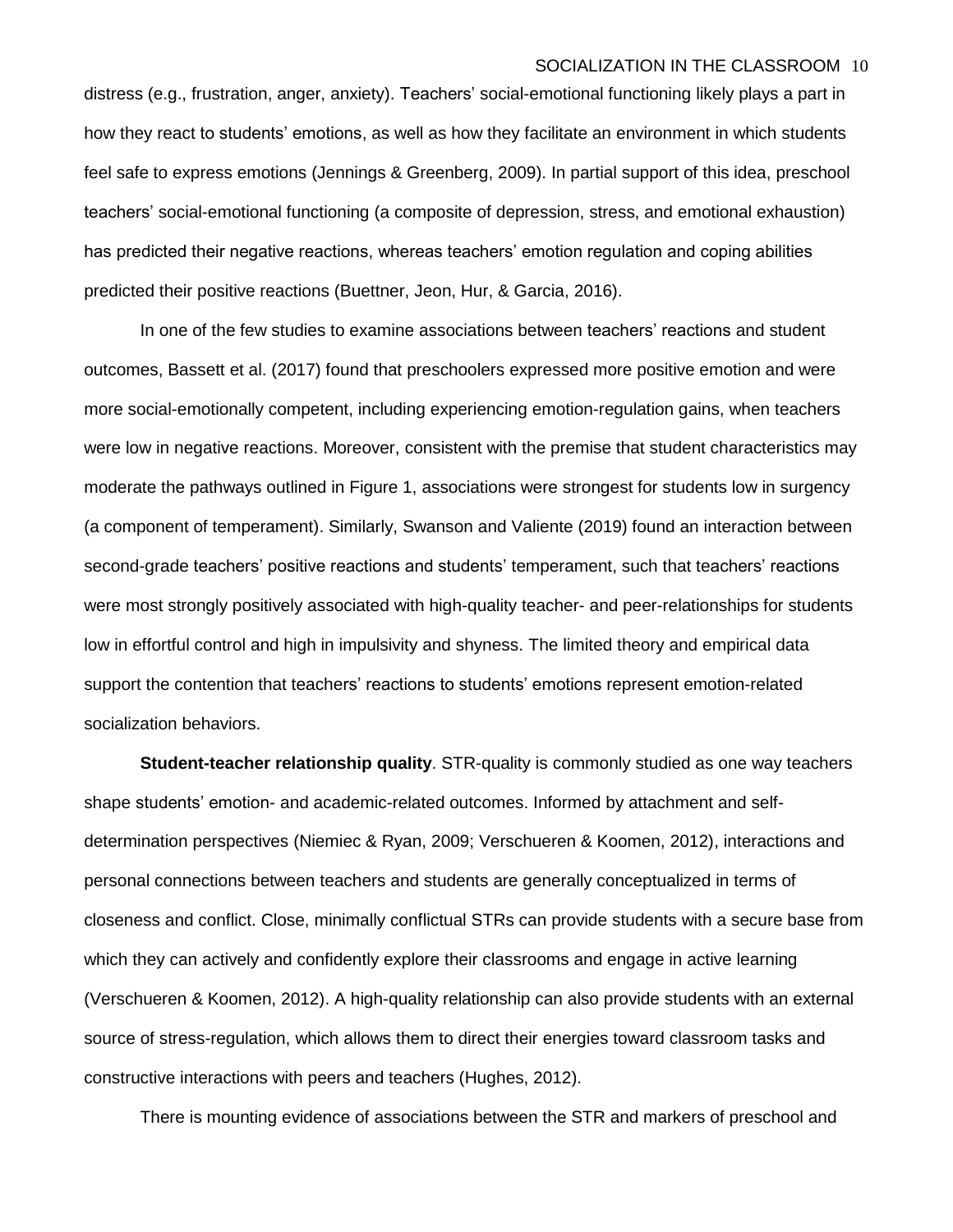elementary students' self-regulation, compliance, social competence, and problem behaviors (Acar et al., 2018; Crockett, Wasserman, Rudasill, Hoffman, & Kalutskaya, 2018; Hamre et al., 2013; Maldonado-Carreno & Votruba-Drzal, 2011; Portilla, Ballard, Adler, Boyce, & Obradovic, 2014; Williford, Vick Whittaker, Vitiello, & Downer, 2013). In addition, decades of research supports the premise that STR-quality is related to students' emotional and behavioral engagement and academic achievement (Baker, Grant, & Morlock, 2008; Hernández et al., 2016; Hughes, Wu, Kwok, Villarreal, & Johnson, 2011; Maldonado-Carreno & Votruba-Drzal, 2011; McCormick, O'Connor, Cappella, & McClowry, 2013). In a multi-year longitudinal study, Spilt Hughes, Wu, and Kwok (2012) demonstrated that chronic STR conflict across grades 1-5 significantly predicted low student achievement. Further, investigators have outlined mediating mechanisms, such as the overall classroom learning environment and students' emotional or behavioral engagement (Hughes, Luo, Kwok, & Loyd, 2008; Roorda, Jak, Zee, Oort, & Koomen, 2017; Rucinski, Brown, & Downer, 2018). Consistent with the transactional processes depicted in Figure 1, elementary students' effortful control predicts the STR (Portilla et al., 2014), and the STR mediates the relations between students' temperament and academic outcomes (Hernández et al., 2016; Valiente, Lemery-Chalfant, Swanson, & Reiser, 2008), highlighting the need for longitudinal investigations to test for reciprocal relations. In support of the hypothesis that student characteristics can operate as moderators, associations between STR-quality and student outcomes are sometimes moderated by students' sex or problem behaviors (Hamre & Pianta, 2001; McCormick & O'Connor, 2015; Spilt et al., 2012).

**Summary**. The pattern of findings is consistent with the premise that teachers operate as socializers of students' emotion- and academic-related outcomes. At the same time, there are limitations in this literature that need to be addressed. First, there is an overreliance on teacherreported data. Several research groups have demonstrated the value of obtaining students' perspectives of the STR and classroom environment beginning in third grade (Battistich, Solomon, Kim, Watson, & Schaps, 1995; Rucinski et al., 2018; Sandilos, Rimm-Kaufman, & Cohen, 2017). Second, there is a need to consider other aspects of teachers' mental health beyond depression, especially positive aspects of mental health that may relate to teachers' self-regulation, reduced burnout, and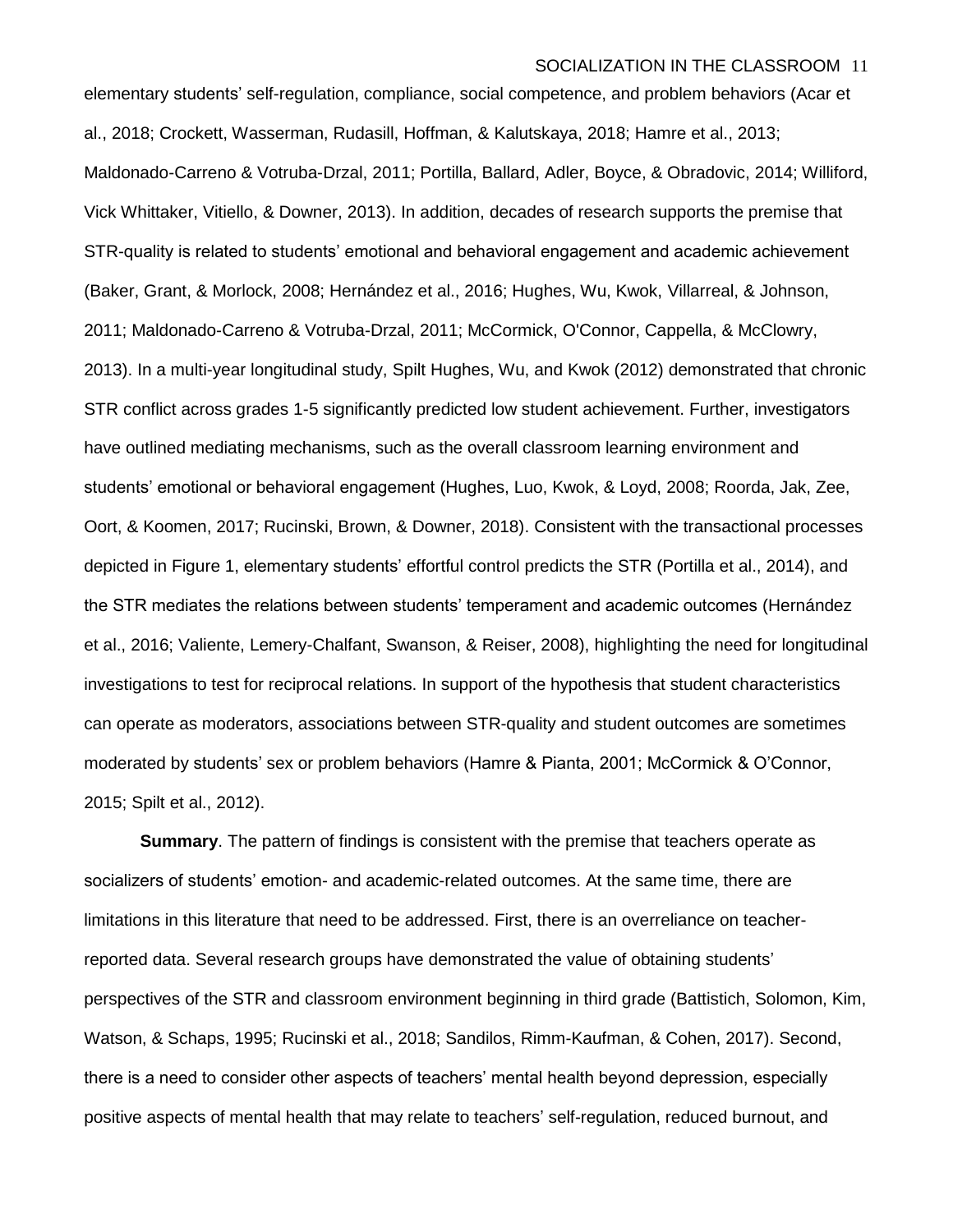positive student outcomes (Beltman, Mansfield, & Price, 2011). Third, more work must test why teachers' social-emotional functioning is associated with student outcomes (e.g., indirectly via emotionrelated interactions or the classroom context) and especially for whom (e.g., differentially depending on child, teacher, or context characteristics) relations exist.

#### **Peers as Socializing Agents**

Students' numerous interactions with peers throughout the school day are believed to be related to students' emotion- and academic-related outcomes. This idea is in keeping with Eisenberg, Cumberland, et al.'s (1998) perspective that peers are important emotion-related socializers, especially because of the value students place on peer interactions (Asher & Coie, 1990). At the same time, when compared to the parenting and teaching literature, consideration of peers as socializers is more limited, especially during the preschool and elementary years. This is due, in part, to the shifting and complex nature of peer relationships that render them difficult to assess and analyze. Unlike students' social interactions and relationships with parents or teachers, which represent an unbalanced power-hierarchy and in which children are typically mandatory participants, associations with peers are often voluntary; either member of the dyad can decide to engage in, or dissolve, the relationship at any time. Nevertheless, because students strongly value peer relationships and often match their behaviors to the behaviors of their peer group, peers are believed to influence student outcomes (King, McLaughlin, Silk, & Monahan, 2018).

Peer influence can be described as the process whereby one child changes, or is changed by, another child (Laursen, 2018). Influence indicates that an individual behaves in such a way that they would not have acted alone. This change in behavior is attributed to a desire to match peers in behavior or ability level. Peer influence can take place because peer interactions create social and behavioral norms, such as prosocial versus antisocial interaction norms, self-regulated versus dysregulated interaction norms, and norms around social inclusion versus exclusion (Blackhart, Baumeister, & Twenge, 2006). Peers also provide social resources, opportunities for collaboration, and sources of support during the learning process (Wentzel & Watkins, 2002). In this section, we illustrate how peer influence may unfold to shape students' emotion- and academic-related outcomes by focusing on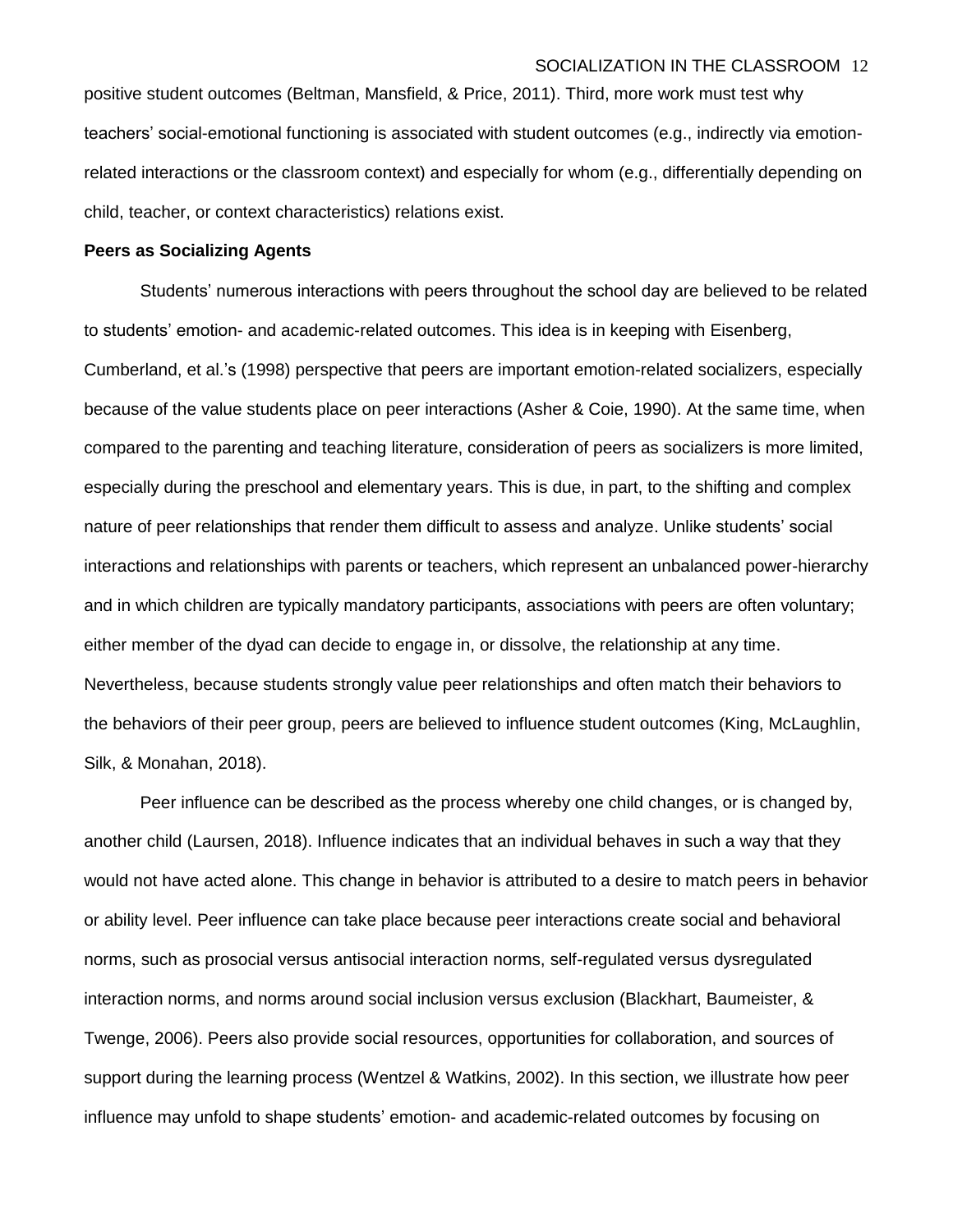peers' social-emotional and academic functioning (e.g., problem behavior, prosocial behavior, achievement, emotion and self-regulation). We also consider the potential roles of positive and negative peer interactions in the classroom.

**Peers' social-emotional and academic functioning.** Scholarly inquiries regarding how peer functioning can contribute to students' emotion- and academic-related outcomes are built upon evidence that spending time engaging in high-quality peer interactions is associated with positive emotion- and academic-related outcomes (Rubin, Hymel, & Mills, 1989). The peers a child decides to select (or deselect) as interaction partners further contributes to the classroom context that may either foster or hinder emotional and academic success (Gest & Rodkin, 2011; Ladd, Birch, & Buhs, 1999; Wentzel & Caldwell, 1997).

The existing peer work describes peer functioning in terms of the influence of peer interactions at the dyadic level and peer social group level. In line with literature demonstrating the importance of parents' and teachers' providing an intellectually stimulating environment, as shown in Figure 1, peers' social-emotional and academic functioning are expected to influence students outcomes, as described within a number of theoretical frameworks, including (a) disequilibrium models (e.g., observed differences between the self and a peer create cognitive dissonance that children aim to eliminate, Juvonen & Galván, 2008); (b) social interaction models (e.g., positive reinforcement in the context of peer interactions, Dishion, Spracklen, Andrews, & Patterson, 1996); and (c) individual needs models (e.g., attachment needs, Ainsworth, 1989; see Kindermann, 2016, for a more complete review of theories of peer influence).

Consistent with these ideas, there is evidence that affiliation with aggressive and prosocial peers is associated with emotion- and academic-related outcomes (see Dishion & Tipsord, 2011, for a more comprehensive reivew of peer contagion). Illustratively, Snyder, Horsch, and Childs's (1997) finding that aggressive preschoolers have a preference to play together, and that their interactions predict increases in aggression, supports the premise that peer problem behaviors are associated with emotion-related outcomes. Likewise, preschoolers who affiliate with prosocial peers experience more positive emotions and fewer dysregulated emotions, even when controlling for prior levels of the same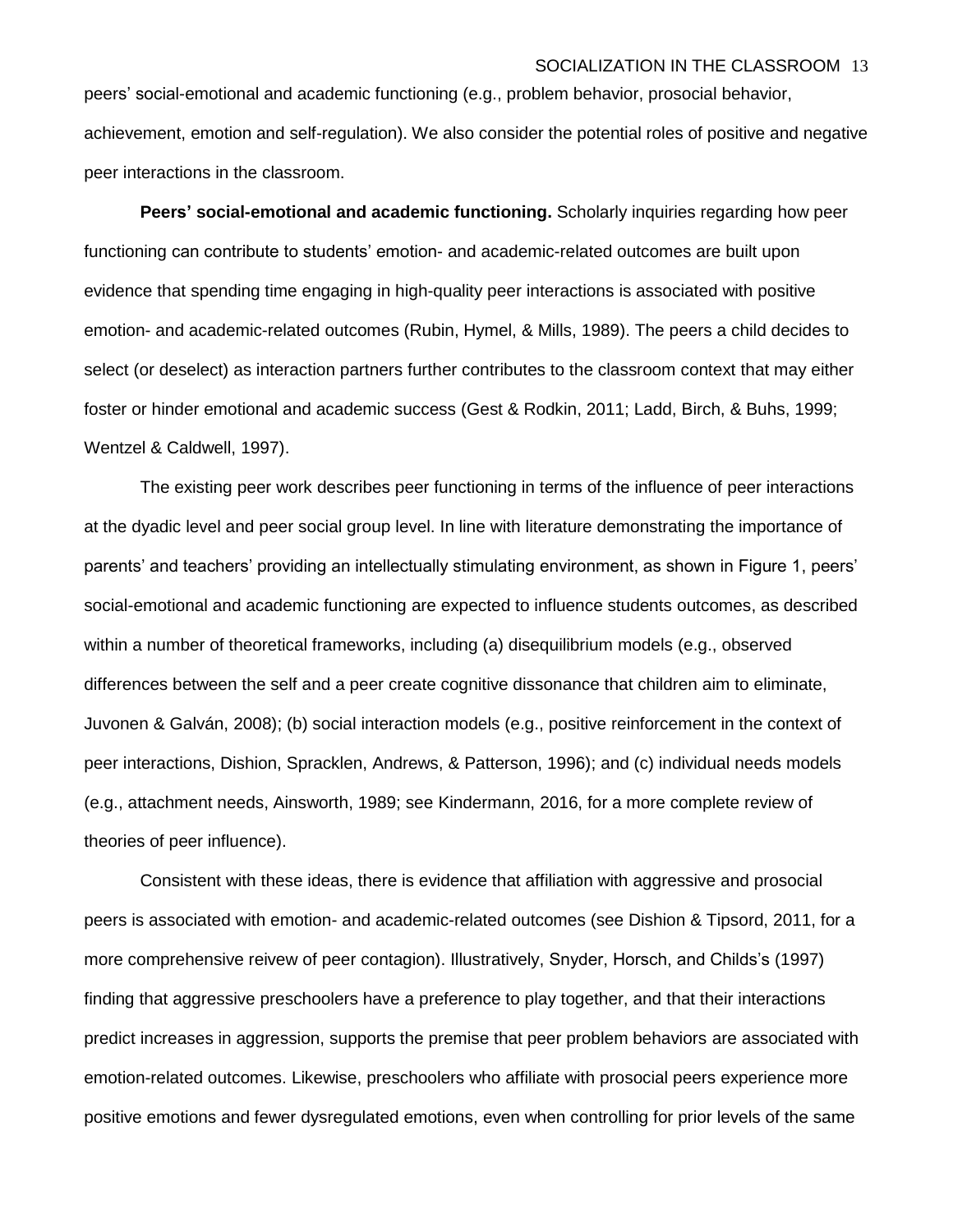outcome (Fabes, Hanish, Martin, Moss, & Reesing, 2012). Of particular relevance here, Dishion and Tipsord (2011) suggest that peer contagion can result from maladjusted peer relationships, with implications for poor emotion- and academic-related outcomes.

Peers' achievement may relate to individual student outcomes because interactions with highachieving peers offer opportunities for the types of positive peer interactions that facilitate regulated behaviors, collaborative learning, and participation in joint academic engagement (Wentzel & Watkins, 2002). Although we are unaware of studies linking peer achievement to emotion-related outcomes, higher-achieving peers positively contribute to the mathematical reasoning of lower-achieving students, even when controlling for parental effects (DeLay et al., 2015). Likewise, preschoolers' early academic performance is positively related to their peers' academic aptitude (Henry & Rickman, 2007). Furthermore, peers' expressive language is positively related to students' language abilities, particularly for students high in initial levels of language abilities (Mashburn, Justice, Downer, & Pianta, 2009). Student characteristics, such as academic motivation, self-regulation and negative emotion may further moderate the strength of peer influence (DeLay, Laursen, et al., 2016; Nocentini, Palladino, & Menesini, 2019). These relations may occur because friendship is a context in which strong emotional bonds may form that make children particularly influential and/or susceptible to peer influence in a variety of social, behavioral, and academic domains. Highly academically motivated students may be more susceptible to peer influence toward improved academic functioning than less-motivated students because they similarly value achievement, making influence toward heightened levels of academic achievement more salient to these motivated students.

Recently, scholars have examined the roles of peers' emotion and self-regulation for students' STR-quality, engagement, and academic achievement (Hernández, Valiente, Eisenberg, & Spinrad, 2019; Johns et al., 2019). The expectation is that students will perform better socially and academically when they interact with peers high in effortful control and positive emotion or low in negative emotion, partly because such peers may be less distracting and may foster a better classroom experience. Studies directly linking peers' emotion or self-regulation to students' emotion-related outcomes have yet to be published (to our knowledge). Nevertheless, there is emerging evidence that peers' negative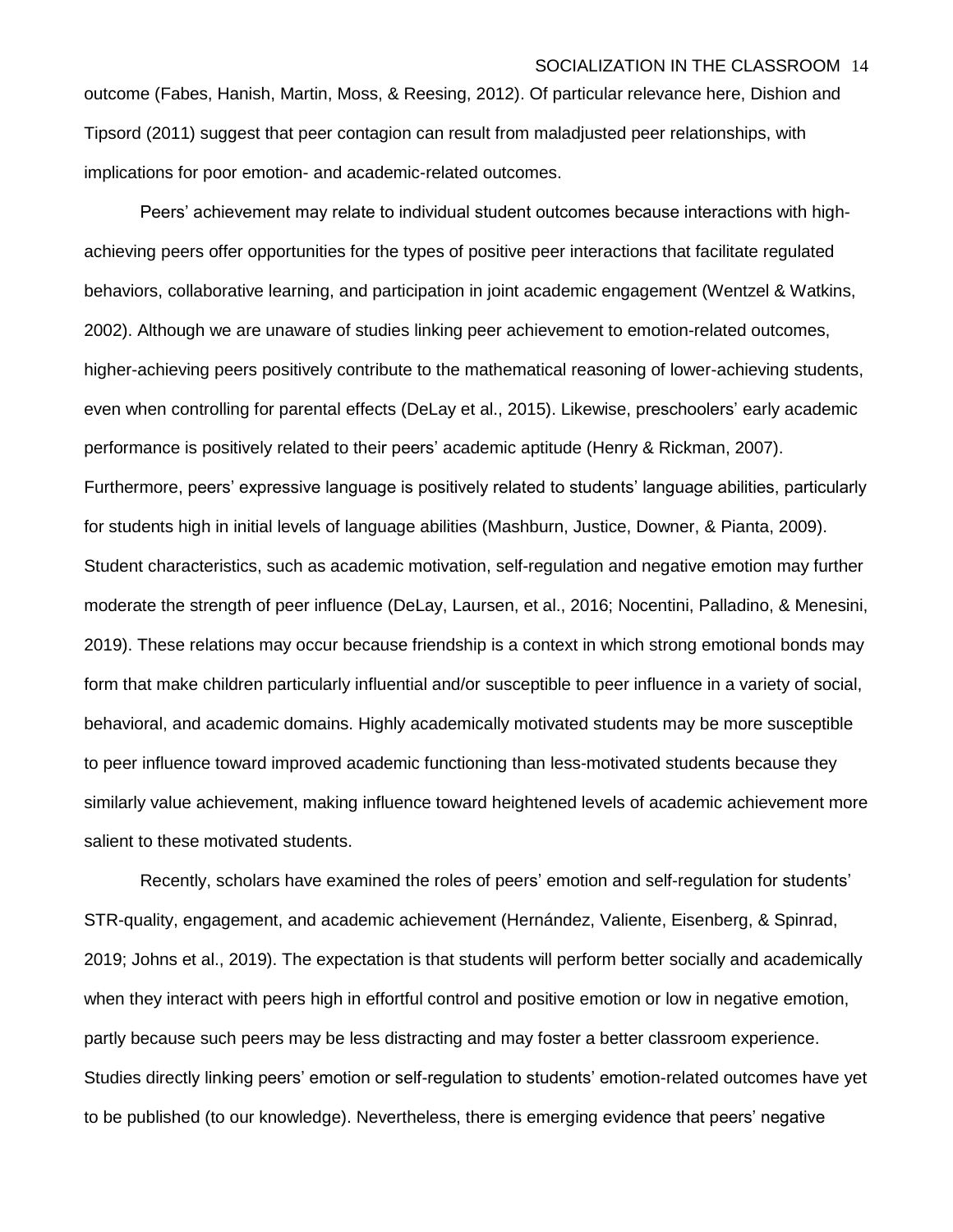emotion is positively related to STR conflict and negatively related to STR closeness, whereas peers' positive emotion and effortful control predict low STR conflict primarily when students are low in effortful control (Hernández et al., 2019). In addition, Johns et al. (2019) found that the links between kindergartners' negative emotionality and changes in their academic-related outcomes were strongest for those with peers low in negative emotion and high in effortful control. Further, second graders' effortful control predicted higher reading scores most strongly for those with peers with low negative, or high positive, emotionality (Hernández et al., 2019). Although early in this line of inquiry, the pattern presented here suggests that peers' emotion and self-regulation play a role in elementary-school students' relationships and achievement.

**Positive peer interactions**. Positive peer interactions provide a rich relationship context believed to relate to students' emotion- and academic-related outcomes. It is likely that the most common form of positive peer interaction occurs in the context of friendships. Friends foster a sense of well-being, socialize one another, and support one another in moving through developmental transitions and activities (Hartup & Stevens, 1999). In fact, having at least one friend promotes emotion-related outcomes such as behavioral and emotional health (Laursen, Bukowski, Aunola, & Nurmi, 2007). The positive nature of peer interactions, beyond mere exposure to peers, is critical for students' emotional competence, including self-regulation (King et al., 2018; Klimes-Dougan et al., 2014). These relations may exist because supportive friends offer protection from emotional problems, such as internalizing symptoms after exposure to peer victimization (Schmidt & Bagwell, 2007; Thompson & Leadbeater, 2013). Even one high-quality peer interaction can improve students' emotional health even when faced with social rejection and isolation (Hodges, Boivin, Vitaro, & Bukowski, 1999).

Friendships are also important for students' achievement. When students were encouraged to engage in prosocial peer interactions, social influence toward improved learning outcomes was more likely to occur (DeLay, Zhang, et al., 2016). In a rare study involving multiple sources of influence (e.g., students' cognitive maturity, family characteristics, STR), Ladd and colleagues (1999) found an indirect association between the number of kindergartners' mutual best friends and achievement via students' engagement. More research is necessary, however, to disentangle the specific characteristics of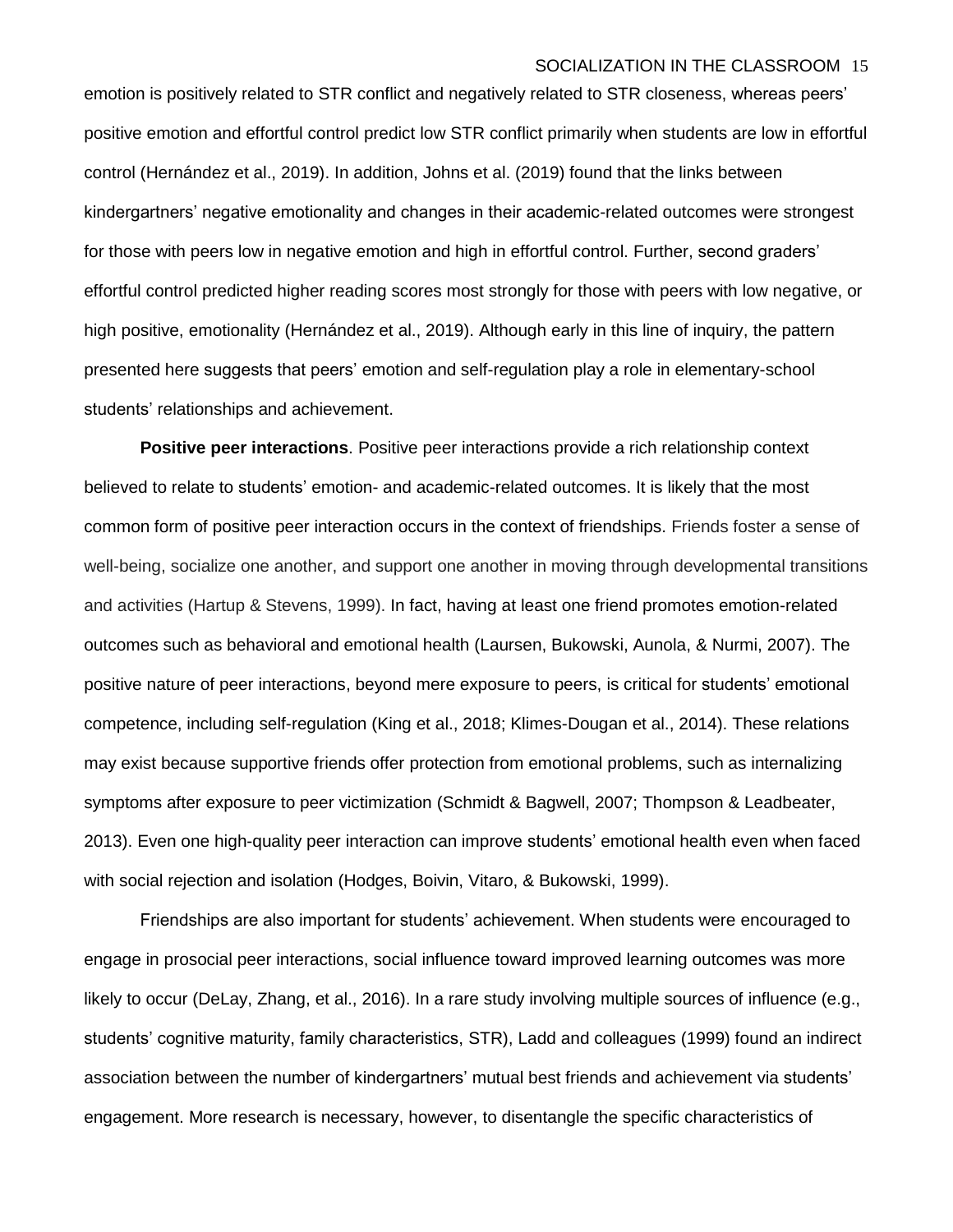friendships that foster social influence toward improved, rather than diminished, emotional and academic functioning.

**Negative peer interactions**. Bully-victim interactions, which are representative of many types of negative peer interaction, are relevant to students' emotion- and academic-related outcomes. This form of negative peer treatment, or negative reactions to peers, occurs at all grade levels and provides a means whereby peers socialize students to interact in maladaptive ways. Exposure to victimization is associated with many emotion- and academic-related outcomes, including lower levels of selfregulation, engagement, achievement, and attendance (Iyer, Kochenderfer-Ladd, Eisenberg, & Thompson, 2010; Juvonen, Nishina, & Graham, 2000; Rudolph, Troop-Gordon, Hessel, & Schmidt, 2011). Victimization is positively related to problem behaviors, which, in turn, is negatively related to engagement in school activities and academic performance (Juvonen et al., 2000; Schwartz, Gorman, Nakamoto, & Toblin, 2005). Although scholars are learning more about the developmental trajectories of victimized youth (Ladd, Ettekal, & Kochenderfer-Ladd, 2017), it is unclear how and why the bullyvictim dyad forms and how stable these relationships and their influence are over time. Given evidence that students' aggression is predictive of increases in later victimization (Kochenderfer-Ladd, 2003), it is likely that there are reciprocal relations between emotion-related outcomes and negative peer interactions.

**Summary**. The empirical examples reviewed illustrate how peers' social-emotional and academic functioning might render students influential or susceptible to peer influence. For example, relative levels of academic interests, achievement, peer acceptance, emotion and self-regulation in the peer group might moderate the process of peer influence in the classroom. Furthermore, various types of peer interactions influence student outcomes, including students' self-regulation in the classroom and academic success (Wentzel, Jablansky, & Scalise, 2018). More research is needed on the direct links between the creation of positive new peer relationships that lead to changes in the classroom context that then, in turn, lead to more positive child emotional and academic outcomes. Likewise, although there is some evidence of bidirectional relations between peer liking and STR-quality (Hughes & Chen, 2011), the relations between peer interactions in the classroom and teachers' social-emotional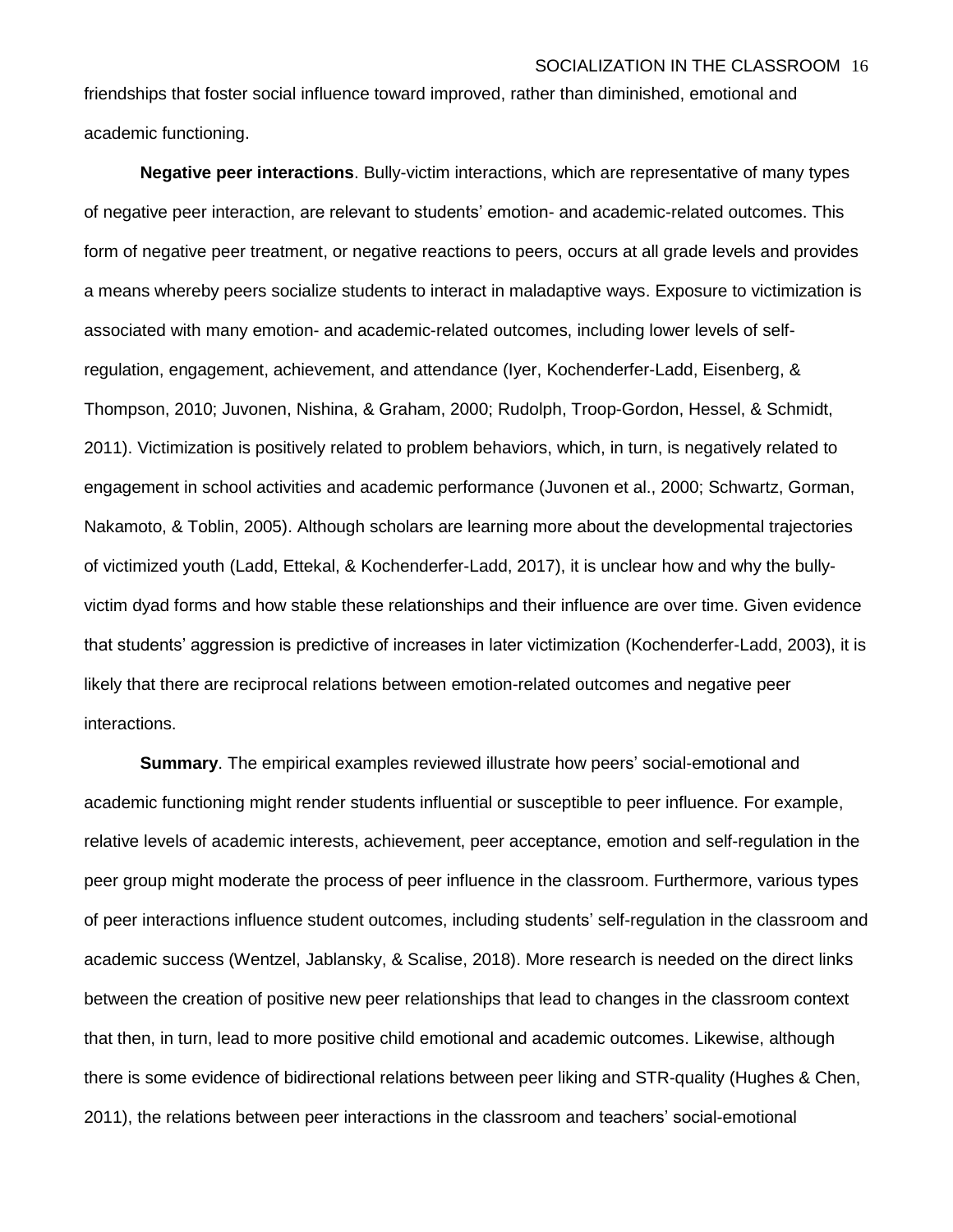functioning are not well understood. Finally, based on evidence from middle and high school samples that popularity is positively related to aggression and substance use, and isolation is negatively related to substance use (Curlee, Aiken, & Luthar, 2019; Luthar & McMahon, 1996), care must be taken before assuming that all positive peer interactions are adaptive and that all negative peer interactions interfere with high-levels of adjustment.

#### **Classroom Context**

When thinking about ways socialization takes place in classrooms, it would be an error to omit how the overall classroom context may contribute to relevant student outcomes. Indeed, Eisenberg, Cumberland, et al. (1998) noted the importance of integrating contexts when considering emotionrelated socialization. The classroom context is unique from the processes described above, in part, because the classroom context is influenced by more than just the individual teacher or one peer, and it is assessed at the classroom level. These ideas are in keeping with systems theorists' argument that, "the whole is greater than the sum or its parts" (Bertalanffy, 1973, p. 18). As depicted in Figure 1, we focus on the learning environment (e.g., classroom-level emotional and instructional support, organizational climate, and chaos) and the collective peer-group functioning (see Maxwell, 2010, for a more comprehensive review of classroom environment features).

**Learning environment**. The hypothesis that the classroom context is associated with student outcomes, in part, via a pathway through emotion-related interactions is consistent with Brackett, Elbertson, and Rivers's (2015) contention that teachers who are better at creating a healthier learning environment lead effective emotion-related conversations with students (see also, Jennings & Greenberg, 2009). Seminal studies by Pianta and colleagues have shown that the learning environment in preschool and elementary classrooms can be summarized by three primary domains: emotional support (e.g., teacher sensitivity, positive climate), instructional support (e.g., concept development, quality of feedback), and classroom organization (e.g., behavior management, productivity, see Center for Advanced Study of Teaching and Learning, 2018, for a review). Findings from thousands of elementary classrooms demonstrate that high scores in these three domains are associated with students' social competence, self-control, engagement, and achievement (see Center for Advanced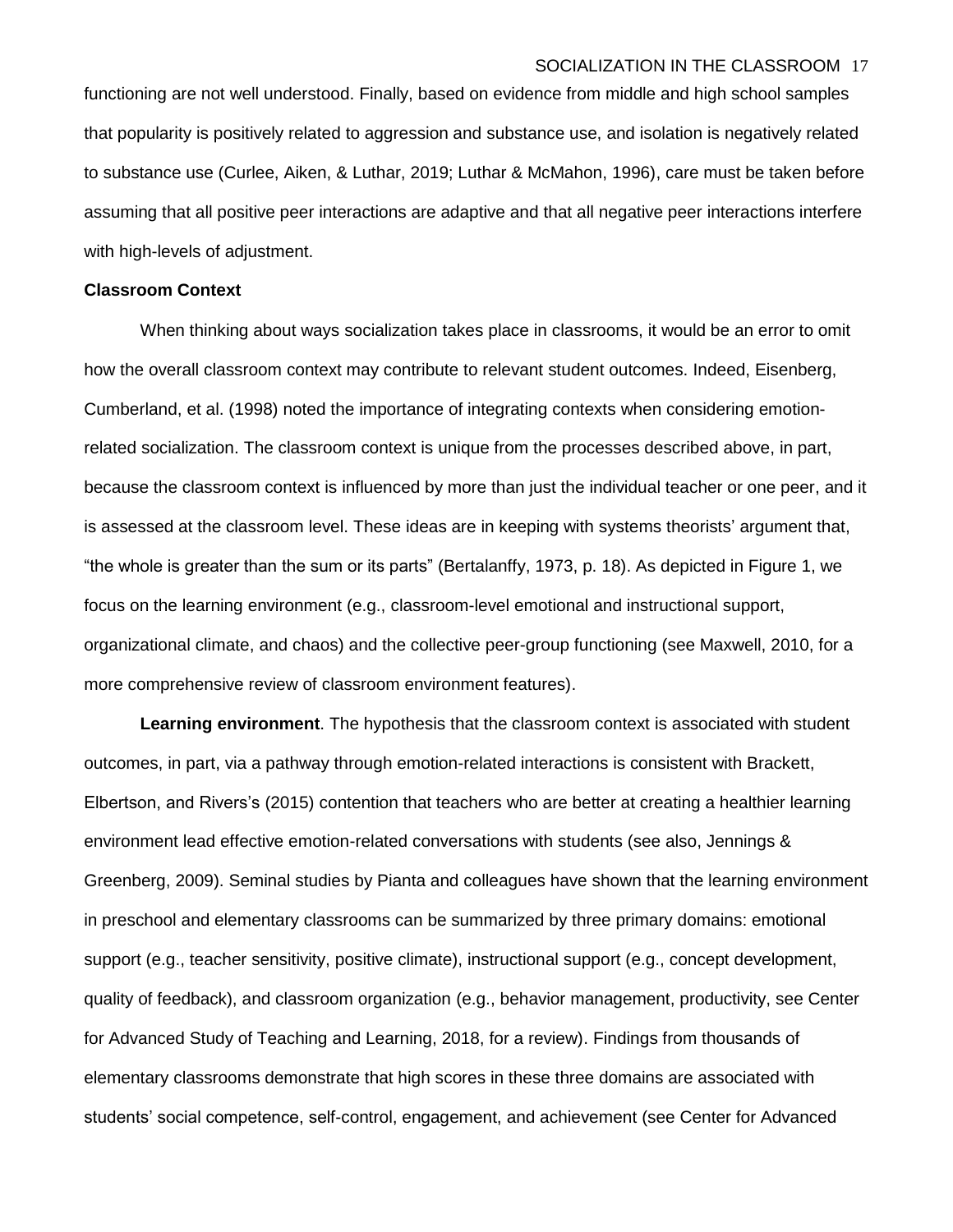Study of Teaching and Learning, 2018, for a review; Hamre, Pianta, Downer, & Mashburn, 2008; Mashburn et al., 2008; Pianta, Belsky, Vandergrift, Houts, & Morrison, 2008; Ponitz, Rimm-Kaufman, Brock, & Nathanson, 2009; Rimm-Kaufman, Baroody, Larsen, Curby, & Abry, 2015). There is also evidence that the positive relation between the classroom emotional environment and positive student behaviors is mediated by the quality of the STR relationship (Brackett, Reyes, Rivers, Elbertson, & Salovey, 2011).

Another way scholars have studied the learning environment is by assessing the level of chaos in the classroom. Whereas Hamre and Pianta (2010) have described highly organized, efficient, productive classrooms as resembling a "well-oiled machine" (p. 32), chaotic classrooms are characterized as noisy, crowded, and lacking routine. Chaotic classrooms are believed to be detrimental to emotion- and academic-related outcomes (Maxwell, 2010; Vernon-Feagans, Mokrova, Carr, Garrett-Peters, & Burchinal, 2019). High classroom chaos has been negatively related to preschoolers' compliance (Wachs, Gurkas, & Kontos, 2004), but interestingly not elementary students' self-control (Ponitz et al., 2009). We expect that associations between classroom chaos and student outcomes may be mediated by teachers' reactions to students' emotions and students' emotion-related behaviors. Illustratively, teachers in chaotic classrooms employ more negative reactions to students' emotions than colleagues who oversee more organized classrooms (Jeon, Hur, & Buettner, 2016). Findings from the broader teaching literature suggest that teachers' perceptions of classroom chaos is negatively associated with their belief that they can affect student outcomes (Grant, Jeon, & Buettner, 2019).

Interactions between the learning environment and other socialization processes or student characteristics have been reported. For instance, Rucinski et al. (2018) reported that STR conflict was related to students' externalizing problems when the learning environment was low, but not high, in emotional support. Consistent with our prediction that student characteristics are likely to function as moderators of the relations between the classroom context and student outcomes, Vernon-Feagans and colleagues (2019) found that the positive relation between classroom quality from kindergarten to third grade and reading skills was only significant for students who started kindergarten low in reading.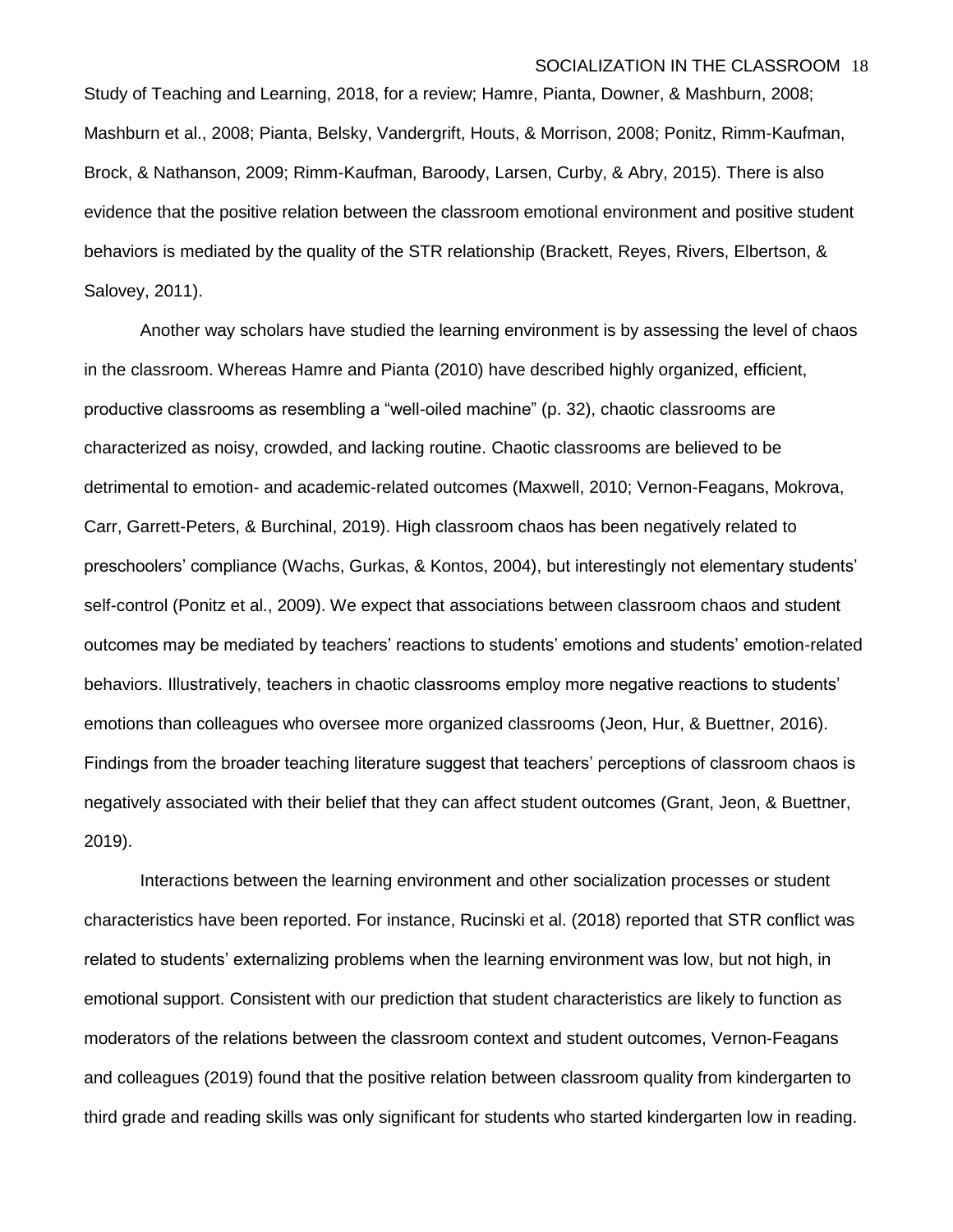Associations between classroom organization or instructional support and student engagement is sometimes stronger for boys than girls (Rimm-Kaufman et al., 2015), and whereas classroom chaos was negatively related to boys' and girls' reading, prediction of math from classroom chaos was only significant for boys (Ponitz et al., 2009).

**Collective peer group functioning**. The effect of the collective peer group on student outcomes is also distinct from the influence of singular peer interactions (e.g., bully-victim dyads, friendship dyads), because the collective peer group creates a social climate (or norms) which influences individual student outcomes in unique ways from the influence of any particular peer interaction. Support for the role of the peer group comes from a study showing that the average level of classroom aggression contributes to increases in individual students' aggression (Thomas, Bierman, & Powers, 2011). Similarly, work involving national samples indicates that classroom-level adversity predicts change in elementary-students' externalizing and internalizing behaviors and is negatively associated with emotion- and academic-related outcomes via its influence on teachers' instructional practice (Abry et al., 2017; Abry et al., 2018). Finally, in classrooms where many students have highlevels of self-regulation, individual students' literacy is improved (Skibbe, Phillips, Day, Brophy-Herb, & Connor, 2012).

Peers can collectively shape the social environment of the classroom by encouraging what are considered acceptable emotional and behavioral expressions in the classroom (Salmivalli & Voeten, 2004; Terry, Hogg, & White, 1999). When the peer group facilitates individual students' ability to positively interact with a broad array of peers, individual students' success is more likely (Baumeister & Leary, 1995). Preschoolers who are socially well-integrated into the peer group, and who experience many positive peer interactions, may be more likely than their counterparts to engage in classroom activities and to be academically successful in school (Ladd, 1990).

The overall classroom levels of, and variations in, peer acceptance and peer rejection represent another important contributor to the classroom social context. Some classroom peer groups are generally positive and prosocial, leading to higher levels of peer acceptance than rejection. In these classrooms, same-classroom peers are well-liked, and collaborative relationships and friendships are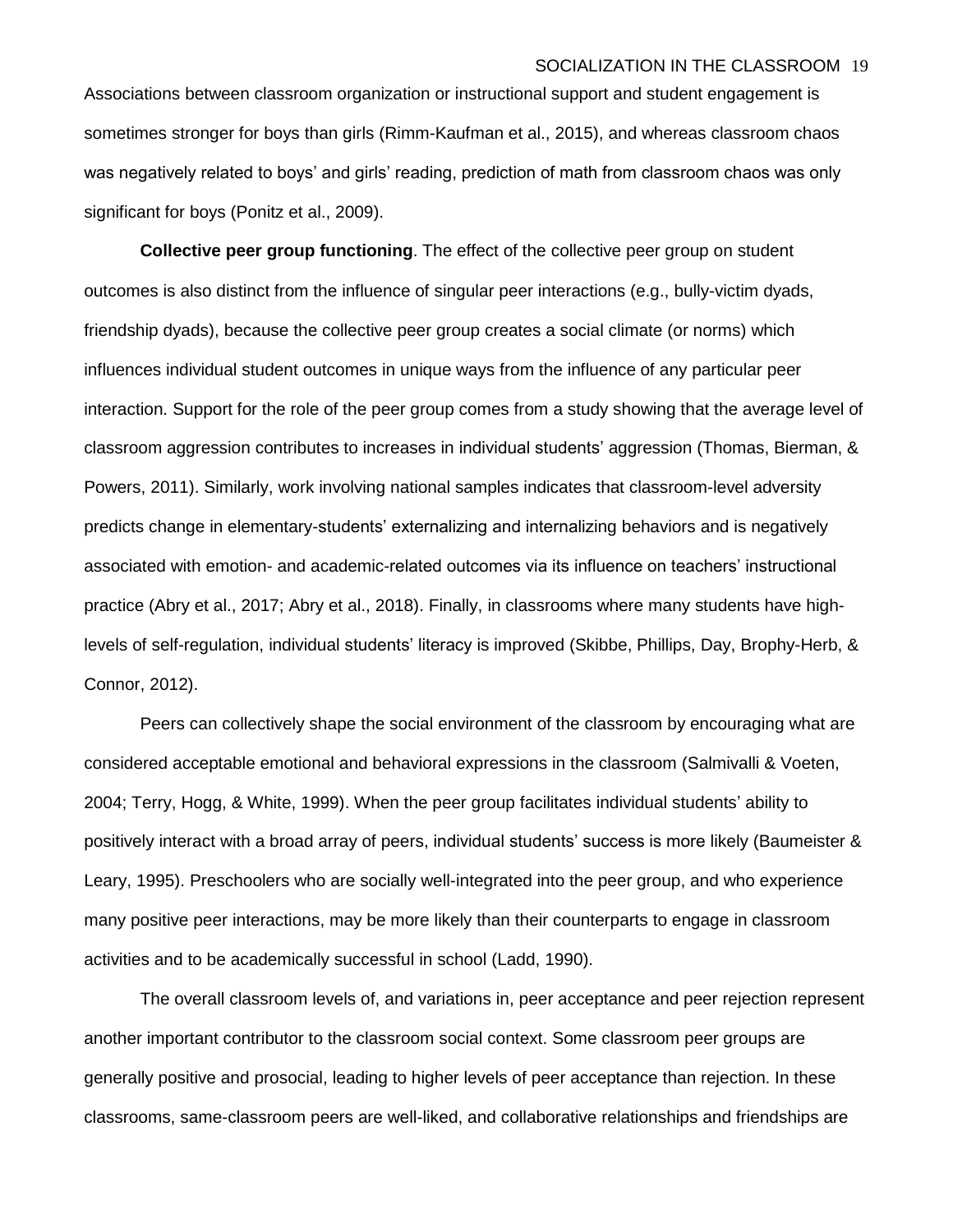likely to form (Hoglund & Leadbeater, 2004). Other classroom peer groups are antisocial and exclusionary leading to higher levels of peer rejection, relative to peer acceptance. In these classrooms, same-classroom peers are disliked and bullying and peer victimization may take the place of positive peer relationships that may foster friendship and collaborative learning (Thomas et al., 2011). Direct forms of peer rejection have been associated with the growth of antisocial and disruptive interactions in the peer group, that may hinder emotion- and, in turn, academic-related outcomes (Dodge et al., 2003). A peer group characterized by social rejection may also further exacerbate problem behaviors for students already struggling with their behavioral regulation and learning at school. Peer rejection is associated with negative school attitudes, school avoidance (forms of emotional engagement), and academic underachievement (Kiuru, 2008). In contrast, in elementary classrooms with higher levels of overall peer acceptance, children are more likely to feel included and to engage in academic tasks (Ladd, Kochenderfer, & Coleman, 1997), which may predict gains in academic performance (Furrer & Skinner, 2003).

**Summary**. The overall pattern of findings suggests that the classroom context is associated with emotion- and academic-related outcomes. These relations may be mediated by the STR and teachers' instructional practices. Students can also exacerbate negative interactions in the classroom via disruptive behaviors that fuel an already challenging environment (Jennings & Greenberg, 2009). Consistent with complex pathways outlined by Eisenberg, Cumberland, et al. (1998), the context of the classroom often interacts with student characteristics. A particularly important line of research involves documenting potential unique, additive, or interactive effects between the family and school contexts.

#### **Experimental Evidence**

The premise that teachers, peers, and the context play an important role in socializing students' emotion- and academic-related outcomes has given rise to school-based intervention programs designed to improve these critical outcomes. Intervention studies overcome many of the challenges in this line of research stemming from the use of correlational data, and can help confirm, or refute, the processes in Figure 1. In this section, we review several representative school-based programs to illustrate how changing the behaviors of teachers, peers, or the classroom context can positively affect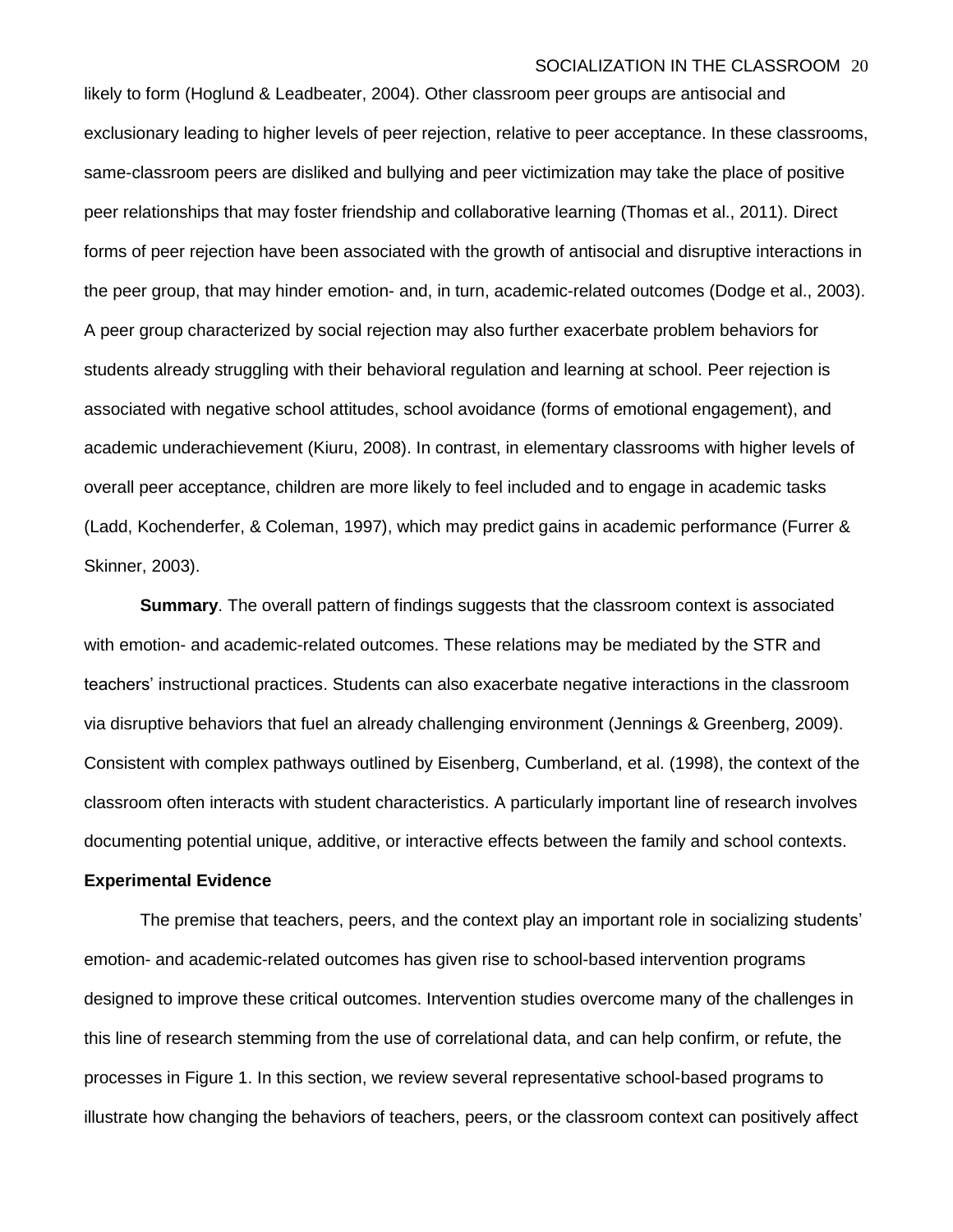students' behaviors and learning (see Brackett & Rivers, 2014; or Durlak, Weissberg, Dymnicki, Taylor, & Schellinger, 2011, for a more comprehensive discussion).

**A representative teacher-focused intervention**. The Chicago School Readiness Project (CSRP) represents a promising intervention designed to help teachers positively impact students' emotion- and academic-related outcomes by targeting many of the key aspects of the proposed heuristic model. For example, teachers in the intervention condition of the CSRP received training designed to improve their mental health, reduce stress, and minimize burnout, while promoting quality student-teacher interactions and classroom management techniques (e.g., implementation of clear rules, redirecting dysregulated behavior, Raver et al., 2008; Raver et al., 2011). Results are quite promising. Treatment-group teachers experienced decreases in work-related stress and were better able than control group teachers to facilitate the classroom and to provide an emotionally supportive classroom (Raver et al., 2008; Zhai, Raver, & Li-Grining, 2011). Further, students in the intervention condition experienced fewer internalizing and externalizing problem behaviors, and there was evidence of moderation by student gender and race/ethnic group membership (Raver et al., 2009). Last, the CSRP improved students' self-regulation, vocabulary, letter-naming, and math skills, and the effects were mediated by the STR and students' self-regulation (Jones, Bub, & Raver, 2013). In summary, the CSRP provides experimental support for the premise that supporting teachers' functioning can lead to cascading effects that ultimately benefit student outcomes.

**Representative peer-focused interventions**. Among peer-focused interventions, the KiVa intervention uses both universal (i.e., the entire peer group) and targeted (i.e., specific youth in the peer group) intervention strategies to improve relationships by minimizing classroom bullying (Salmivalli, Kärnä, & Poskiparta, 2011). The idea is to both change individual thinking about bullying and victimization and to shift peer norms toward a distaste for bullying behaviors overall. All KiVa students receive access to lessons and online games aimed at bullying prevention. When a case of bullying emerges, the intervention targets the bully-victim dyad to support the victim and diminish aggressive behaviors in the bully. The intervention has been used in Finland and international implementations have been undertaken in, for example, Italy, the Netherlands, Estonia, and the United Kingdom. There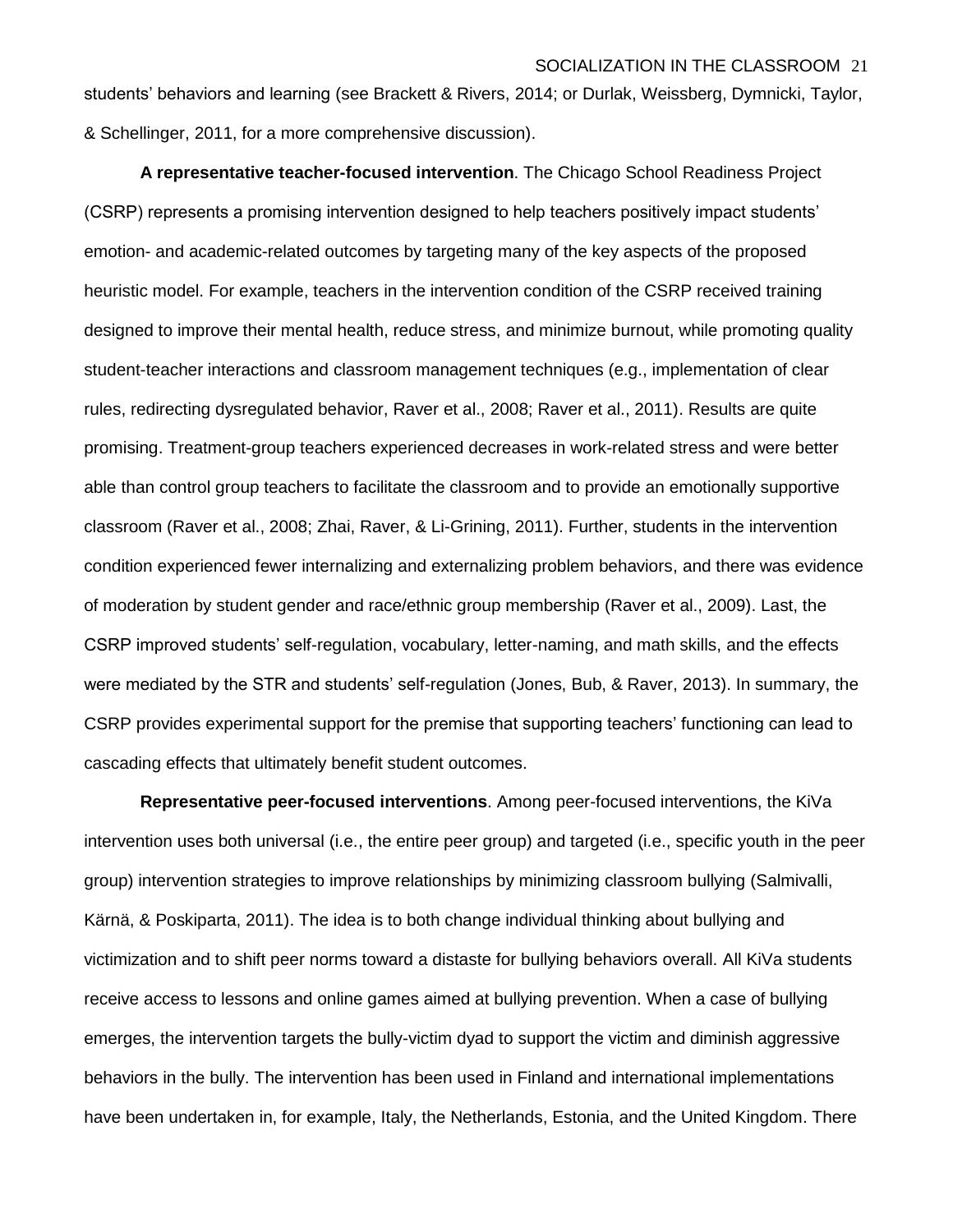are currently several ongoing studies of the KiVa intervention, and we hypothesize that the intervention may diminish bullying while promoting more general forms of emotion- (e.g., reduced anxiety, depression, and negative peer perceptions) and academic-related outcomes (e.g., emotional engagement and motivation).

Another promising avenue for peer intervention has been a focus on creating positive peer interactions, rather than diminising negative peer interactions (e.g., bullying), to improve the classroom context (e.g., heighten self-regulation and improve academic achievement). This type of peer-focused intervention design is called a peer-pairing intervention and is based on the ideas of Intergroup Contact Theory (Allport, 1954; Pettigrew, Tropp, Wagner, & Christ, 2011), wherein providing individuals with opportunities for positive, cooperative, and supportive interactions can enhance attitudes, interactions, understanding, and support of others. Such positive interactions provide the opportunity to learn about and build relationships with others. Empirical examples of the success of such peer-pairing interventions include pairing sociometrically neglected first- and second-graders with popular children in the same class to engage in playful and cooperative interactions and showing that pairs, compared to neglected children in the control condition, demonstrate improvements in sociometric status and positive peer interactions (Morris, Messer, & Gross, 1995). Similarly, Hektner, August, and Realmuto (2003) used a buddy system to pair aggressive with non-aggressive second-graders during a six-week summer school program and found that the buddy pairs evidenced more effective interactions with one another than did the non-buddy pairs. Additional support for the effects of pairing youth on academic, friendship, and behavioral outcomes has been demonstrated for 5- to 12-year-olds diagnosed with Attention Deficit Hyperactivity Disorder (Hoza, Mrug, Pelham, Greiner, & Gnagy, 2003). Thus, there is evidence that peer-pairing can be effectively implemented across a range of developmental levels. As each of these examples illustrate, peer-pairing can promote positive outcomes for identified at-risk youth (Mervis, 1998). Nevertheless, others have used this peer-pairing method in novel ways that support relationship building for all children in a class and strategically promote relationship-building with diverse peers (Martin et al., 2017).

**Representative classroom interventions**. Finally, movement toward supporting both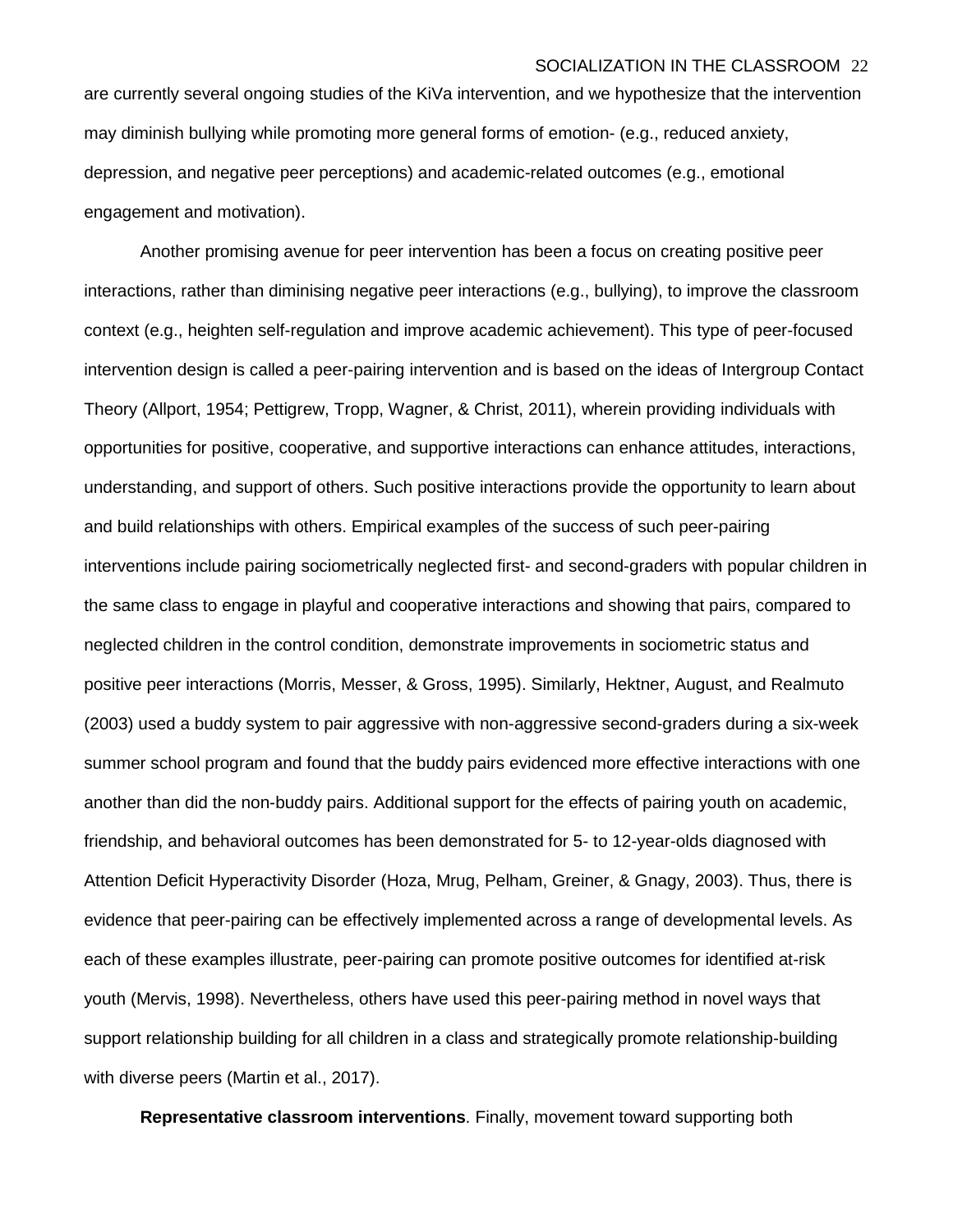classroom teachers and classroom peers simultaneously may enhance the classroom context, which, in turn, may foster students' emotion- and academic-related outcomes. Project Supporting Early Adolescents' Learning and Social Success (SEALS) in one example of this type of universal classroom intervention (Hamm, Farmer, Lambert, & Gravelle, 2014). The intervention focuses on using professional development programs to equip teachers with social-emotional skills to promote students' self-regulation, positive peer interactions, and engagement. In addition, there is a focus on improving the peer social context in the classroom. Aspects of the peer context (e.g., value for school and academic achievement) appear to respond favorably to the SEALS intervention. The INSIGHTS program represents another intervention that specifically targets teachers and peers (as well as parents, O'Connor, Cappella, McCormick, & McClowry, 2014). A central component of the intervention aims to target teachers' ability to develop high-quality STRs and to respond appropriately to students' emotional displays and related behaviors. INSIGHTS also aims to improve students' self-regulation and related abilities, which are then expected to promote academic-related outcomes. Consistent with expectations, elementary students involved in INSIGHTS experienced more growth in reading and math achievement than students in the control group, and additional tests indicated that gains in aspects of self-regulation and decreases in problem behaviors partially explain the changes in achievment (O'Connor et al., 2014). Associations appear strongest for students prone toward a difficult temperament and may be partially mediated by improvements in STR-quality (McCormick, O'Connor, Cappella, & McClowry, 2015).

**Summary**. The intervention studies discussed here represent an especially important supplement to findings generated from correlational studies. The pattern of results observed across multiple intervention programs provides evidence that interventions designed to improve the ways teachers and peers socialize students can affect students' emotion-related behaviors and achievement. At the same time, evidence of long-term effectiveness is lacking, as most follow-ups are only maintained for a few years.

#### **Research Agenda**

The findings reviewed here indicate that much has been learned about socialization that takes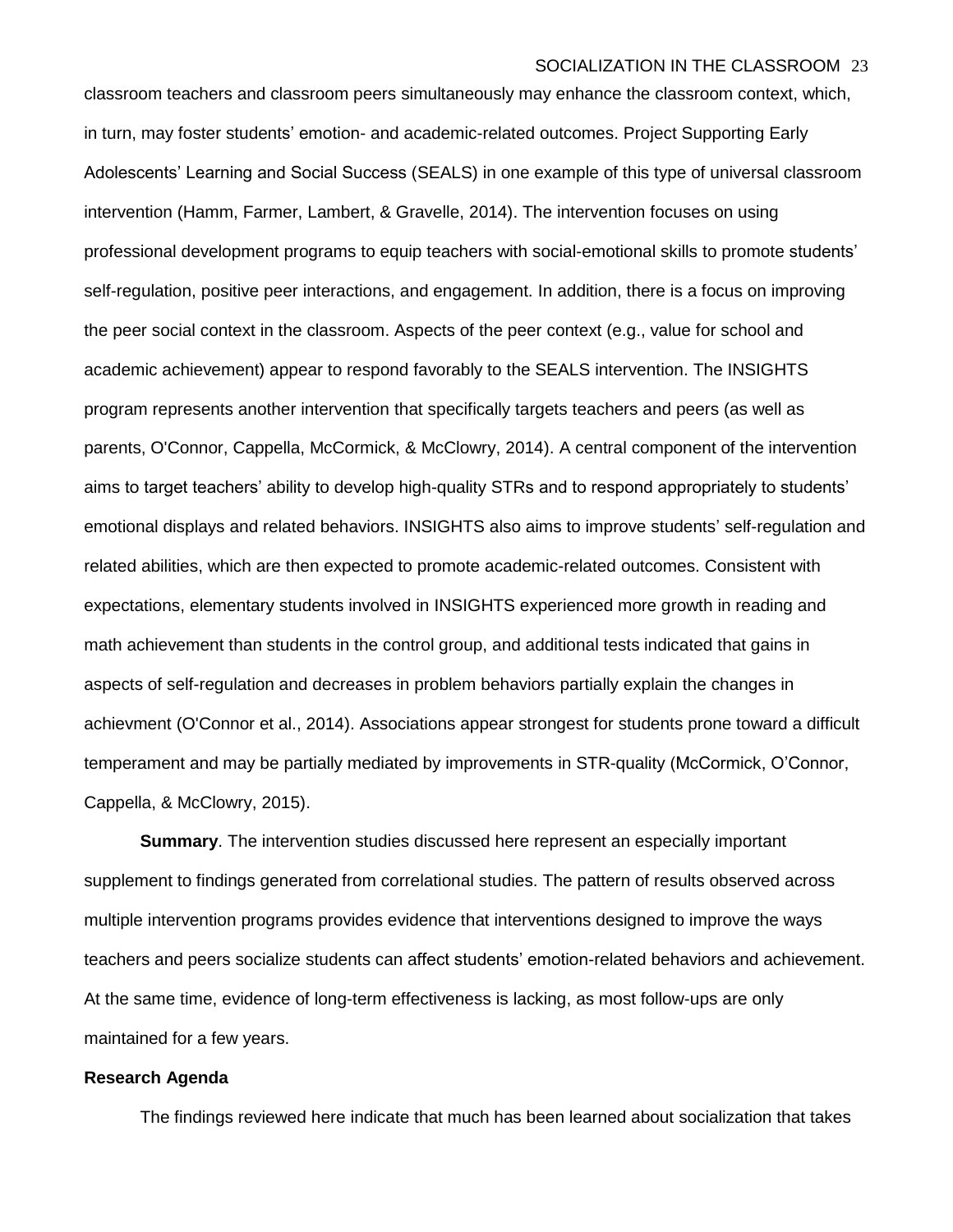place in the classroom. In this final section, we make recommendations to advance this line of inquiry.

*Knowledge related to socialization efforts by teachers and peers is likely to benefit from the increased consideration of mediators and moderators*. Guided by Eisenberg, Cumberland, et al.'s (1998) model, and as noted throughout this review, there are good reasons to expect emotion-related interactions and the classroom context to mediate the relations between teachers' and peers' functioning and student outcomes. Likewise, student characteristics are likely to interact with many of the teacher, peer, and context constructs discussed here. We hypothesize that peer influence will be moderated by the intersecting characteristics of both the influential peer and the influenced peer, the interacting influence of multiple types of simultaneous and overlapping peer interactions in the classroom, as well as the effect of the overall peer context. An increased focus on delineating the pathways and interactions involved in socialization in the classroom is likely to increase understanding of the roles of teachers, peers, and the classroom context.

*Scholars must simultaneouly consider the roles of multiple sources of socialization (e.g, parents, teachers, peers, context)*. Presently, most of what is known about socialization comes from studies that only consider one socializer, which is likely to inflate effects associated with that socializer. In support of considering multiple socializers, Maxwell (1996) found that the negative relation between a crowded home and negative behavioral outcomes was strongest when students attended a crowded preschool. Moreover, evidence suggests that socialization by a parent or teacher may be more important at one developmental period than another (Bryce, Bradley, Abry, Swanson, & Thompson, 2019). Because children develop in the context of multiple socializers and multiple socialization contexts, neglecting to simultaneously account for these disparate influences offers a one-sided vantage point of a many-sided reality.

*There is a need to examine the processes discussed here in samples of children living outside of the USA and other similarly developed countries*. Indeed, almost all of the relevant data were obtained from participants living in high-income countries, as defined by the World Bank (The World Bank, 2018). The need to engage in this line of scholarship is especially important because too often interventions are delivered in societies without sufficient regard for cultural issues. Although there are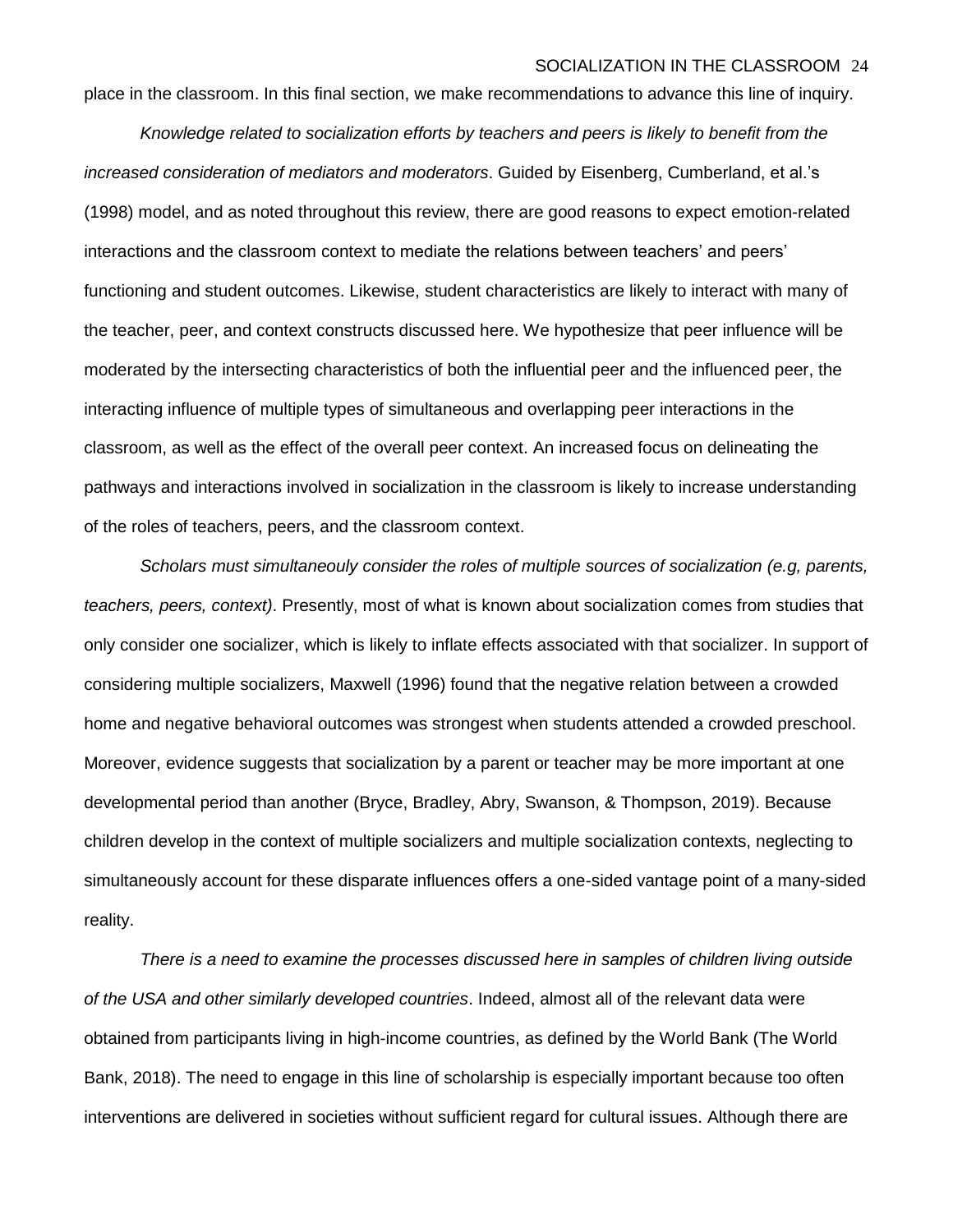some papers that describe the processess addressed here in low-income countries (e.g., Cueto, Leon, Guerrero, & Muñoz, 2009; Obradović et al., 2019), this is the rare exception. Studying children who live in low-income countries (and more diverse developmental contexts) provides a unique opportunity to examine the generalizability of the pathways proposed here and is a necessary step toward developing interventions that are both culturally sensitive and appropriate for a wider range of children. This is critical given that many of the constructs identified in Figure 1 may operate quite differently in lowincome countries. For example, the role of peer relationships may function differently in low-income nations than in high-income nations due to differences in gender norms or classroom structures. Likewise, the frequent use of large class sizes in low-income countries may change the role of the STR and the learning environment. Progress in examining these types of questions is needed, and the development of apporpriate measures that assess teachers' behaviors (e.g., the Teach Observer Manual, by Molina, Melo Hurtado, Pushparatnam, & Wilichowski, 2018), students' emotion-related abilities (Obradović et al., 2019), and achievement (e.g., Cueto et al., 2009) for individuals living in lowincome countries makes this line of inquiry increasingly feasible.

*Scholars must utilize increasingly sophisticated longitudinal designs*. Two issues in this regard seem paticularly relevant. First, longitudinal designs capable of modeling the bidirectional processes identified in Figure 1 can offer a greater understanding of developmental processes. One could test for reciprocal relations between STRs (or friendships) and students' engagement and math achievement by assessing each construct multiple times across an academic year (e.g., in October, January, and May). Findings from this type of a design can go a long ways toward clarifying socialization processes that take place within a school year. Further, there is a need for longitudinal designs that attend to the implications of changes in teacher and peer groups within and across academic years and to consider how unique constellations of students in a classroom contribute to the functioning of specific learning environments and collective peer groups. Most investigators using multi-year longitudinal studies assess how a teacher, peer, or context may operate at one grade (e.g., STR in first grade) and then examine the effects of this construct at some later grade (e.g., reading in fifth grade). Although these studies are useful, they generally ignore potential effects from teachers, peers, and context that take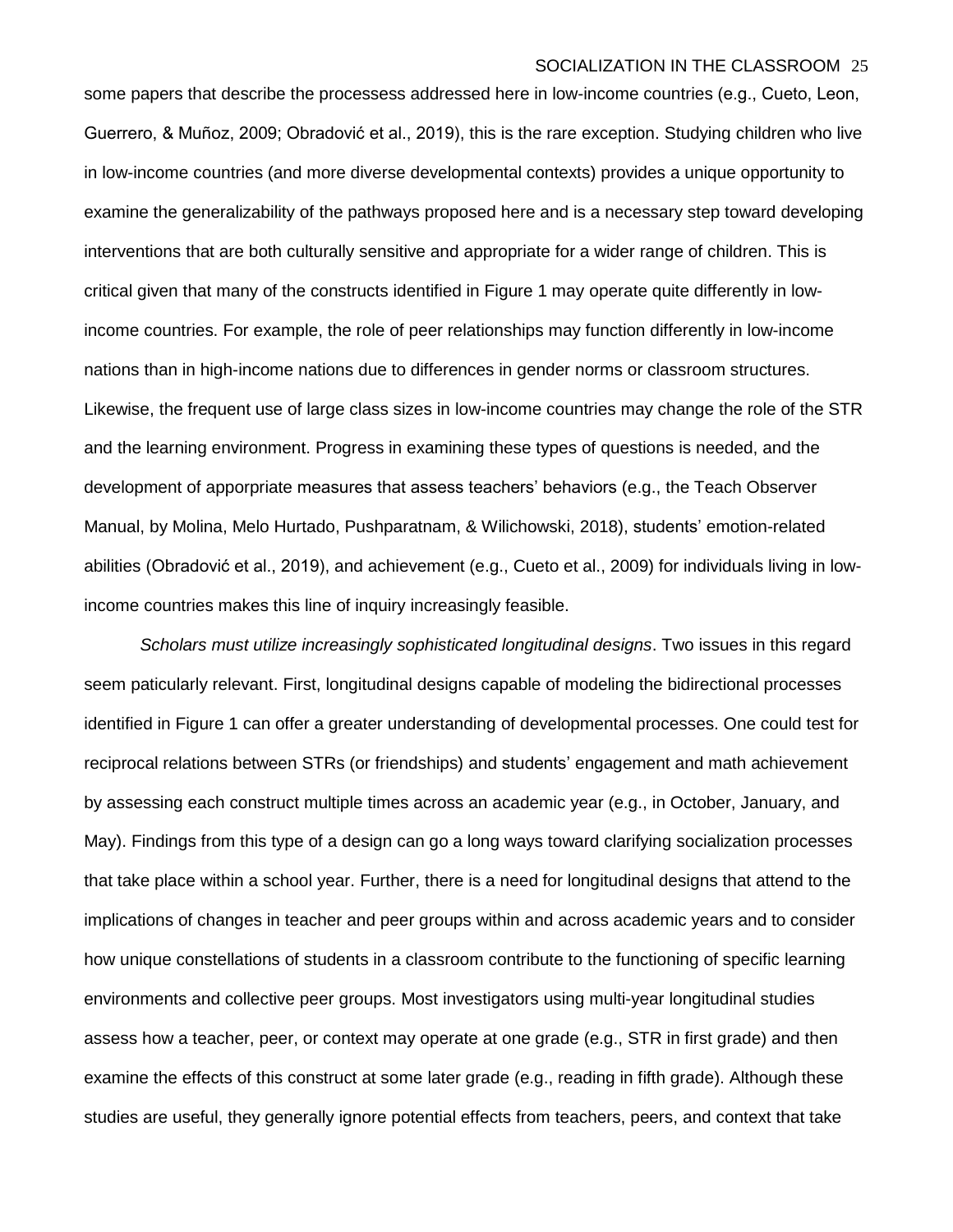place in the years between the predictor and outcome. One way to overcome this issue is to examine the index of socialization each year and to consider changes or continuity in the index of socialization (see, for example, Spilt et al., 2012).

*Educators who work with students in the classroom daily need simple and effective strategies for building positive peer relationships among students*. This is due, in part, to the complexity of peer relationships. When managing a classroom of multiple students interacting simultaneously, it is daunting to imagine ways of helping each of these students engage with peers in ways that enhance their social and educational experiences. Therefore, it may be useful to focus on improving the classroom context by allowing students to engage in unstructured play, organized games, and other positive and prosocial classroom activities that have the possibility of allowing new friendships and positive peer interactions to form in the classroom and, at the same time, allow existing peer relationships to improve in quality. When interventions change the social climate of a classroom, academic engagement for the students in these classrooms improves (Hamm et al., 2014).

*There is a need to better understand how aspects of the school climate can be integrated into the proposed heuristic model*. Although the school climate is broader than our focus, it is relevant to student outcomes and the other constructs considered here (Wang & Degol, 2015). The school climate can be assessed in multiple ways, but it often involves the consideration of school safety, the community, academic processes, and the institutional environment (Wang & Degol, 2015). Given that preschool and elementary school children spend the majority of their day in an individual classroom, we hypothesize that the school climate is likely to relate to student outcomes by shaping teachers' (and peers') functioning, emotion-related interactions, and the classroom context. For example, a lack of a clearly articulated (or enforced) discipline policy by a principal, or lack of perceived safety, may lead to increases in teachers' stress, conflictual student-teacher interactions, lower-quality learning environments, and then poor student outcomes. Given the occurrence of extreme school violence (e.g., school shootings), it seems especially important to evaluate how such events relate to students' and teachers' functioning, interactions, the classroom context, and student outcomes.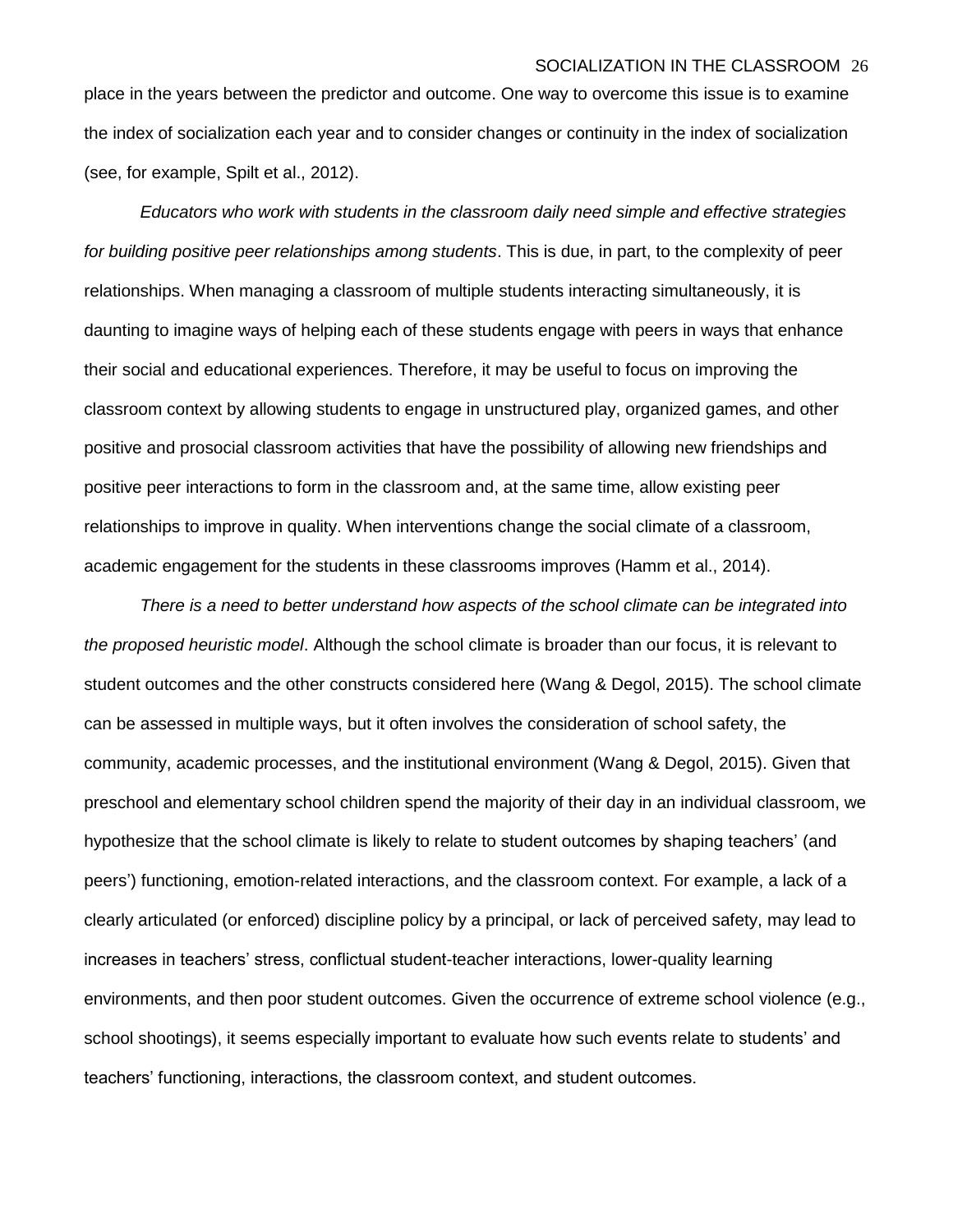*There is a need to expand the study of how teachers, peers, and the classroom context shape middle and high school students' emotion- and academic-related outcomes*. Teacher-, peer-, and classroom-related constructs are all related to middle or high school students' emotion- or academic related outcomes (Becker, Goetz, Morger, & Ranellucci, 2014; Center for Advanced Study of Teaching and Learning, 2018; Ruzek et al., 2016), yet investigations that consider the complexity of associations discussed here are needed to assess whether the proposed model generalizes to older samples. Investigations of students in middle and high school likely must consider both an expanded list of variables (e.g., substance abuse, school violence, sexual activity, the effects of multiple teachers, school-based extracurricular contexts and activities) and the increasingly complex role of peers. There is also a need to further develop intervention programs for older students. As currently designed, the CSRP and INSIGHTS interventions are not developmentally appropriate for older students, whereas Project SEALS and KiVa are likley to be successful among middle and high school students (Hamm et al., 2014; Salmivalli, Poskiparta, Ahtola, & Haataja, 2013). In addition, as noted by Jagers, Harris, and Skoog (2015), other social-emotional interventions that target the principle variables in the proposed heuristic model are effective for middle school students, whereas clear evidence of effectiveness is lacking in high school samples (Williamson, Modecki, & Guerra, 2015). Consequently, scholars must consider and integrate developmental processes and specific contextual influences unique to later adolescence and emerging adulthood when developing programming for emotion-related socialization in high schools.

#### **Conclusions**

In conclusion, the heuristic model advanced by Eisenberg, Cumberland, et al. (1998) can significantly inform efforts to understand socialization processes that take place among socializers other than parents and in contexts outside the home environment. We have illustrated how teacher, peer, and classroom context variables are involved in emotion-related socialization. Multiple similar constructs across developmental, educational, and psychological literatures (e.g., teachers' resilience, classroom resources) can also be incorporated into extending this line of inquiry. Importantly, data from the intervention literature generally support the processes described here. Substantial progress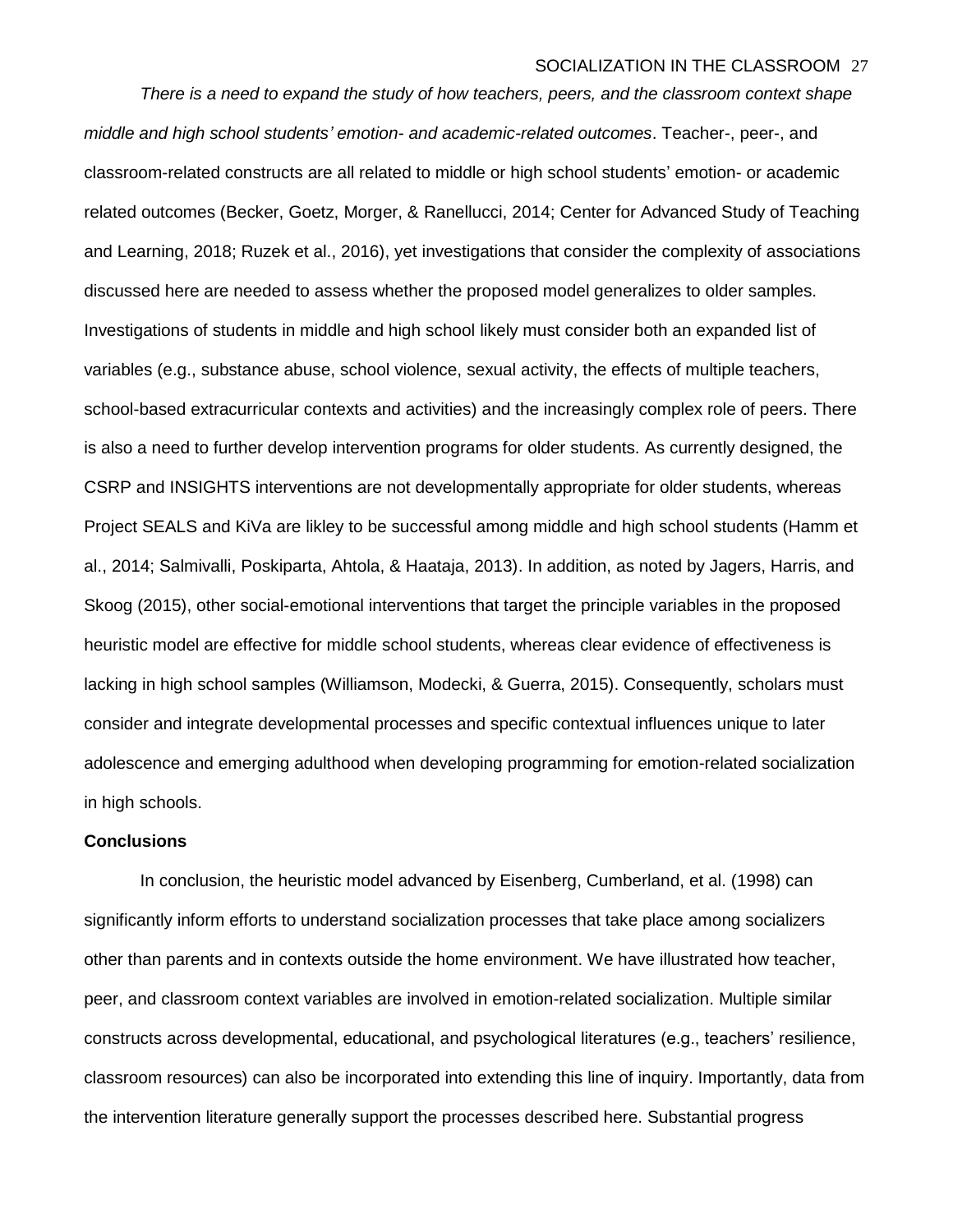regarding the complex nature of emotion-related socialization in children's lives calls for investigators to integrate multiple sources of influence across time and contexts, accounting for indirect, moderated, and reciprocal pathways.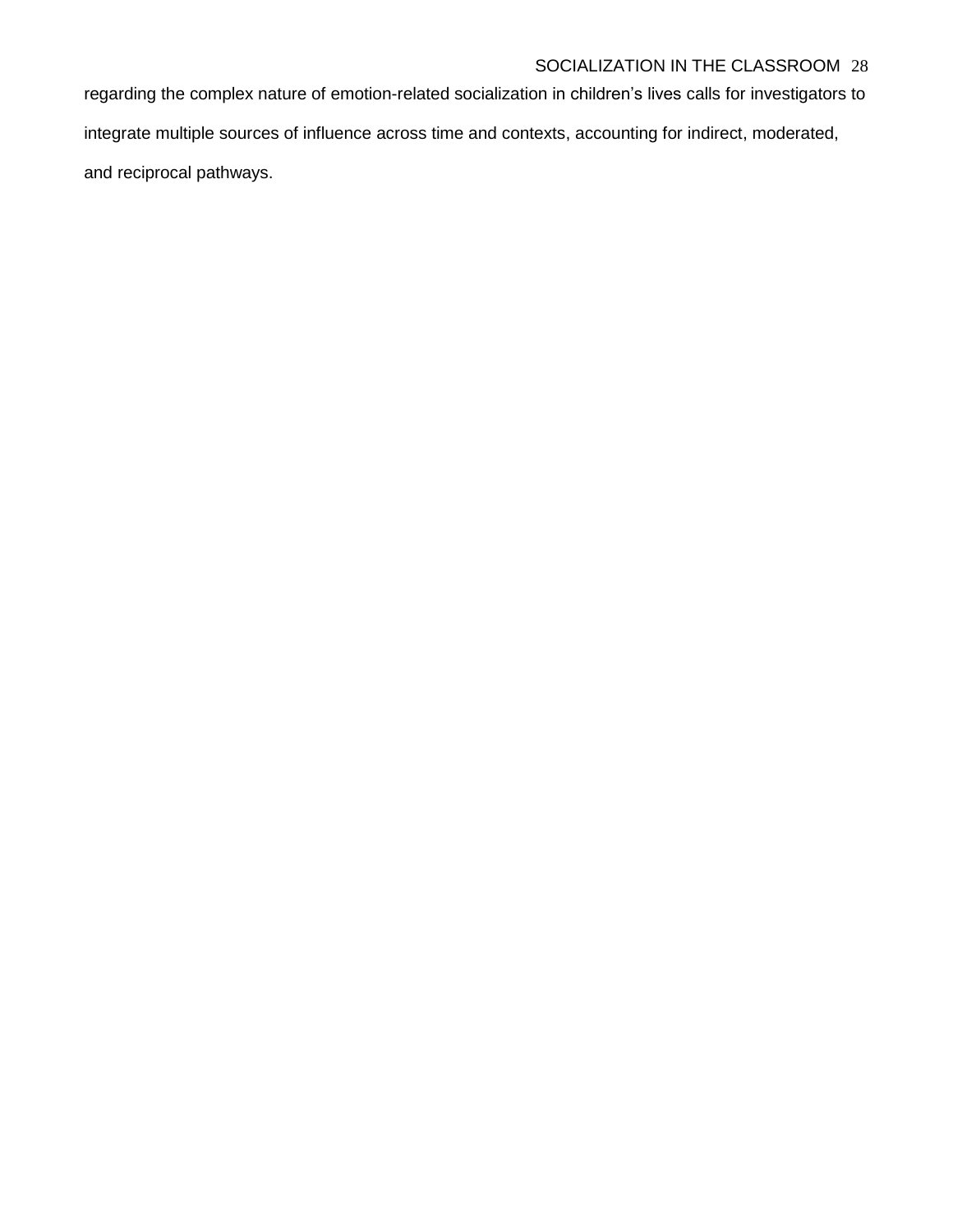#### References

Abry, T., Bryce, C. I., Swanson, J., Bradley, R. H., Fabes, R. A., & Corwyn, R. F. (2017). Classroomlevel adversity: Associations with children's internalizing and externalizing behaviors across elementary school. *Developmental Psychology, 53*(3), 497-510. doi:http://dx.doi.org/10.1037/dev0000268

Abry, T., Granger, K. L., Bryce, C. I., Taylor, M., Swanson, J., & Bradley, R. H. (2018). First-grade classroom-level adversity: Associations with teaching practices, academic skills, and executive

functioning. *School Psychology Quarterly, 33*(4), 547-560.

z

- Acar, I. H., Kutaka, T. S., Rudasill, K. M., Torquati, J. C., Coplan, R. J., & Yıldız, S. (2018). Examining the roles of child temperament and teacher-child relationships as predictors of Turkish children's social competence and antisocial behavior. *Current Psychology*. doi:10.1007/s12144-018-9901-
- Ainsworth, M. S. (1989). Attachments beyond infancy. *American Psychologist, 44*(4), 709-716. doi:http://dx.doi.org/10.1037/0003-066X.44.4.709

Allport, G. W. (1954). *The nature of prejudice*. Reading, MA: Addison-Wesley.

- Asher, S. R., & Coie, J. D. (1990). *Peer rejection in childhood*: Cambridge University Press, New York, NY.
- Baker, J. A., Grant, S., & Morlock, L. (2008). The teacher-student relationship as a developmental context for children with internalizing or externalizing behavior problems. *School Psychology Quarterly, 23*(1), 3-15. doi:10.1037/1045-3830.23.1.3
- Bardack, S., & Obradović, J. (2019). Observing teachers' displays and scaffolding of executive functioning in the classroom context. *Journal of Applied Developmental Psychology, 62*, 205- 219. doi:10.1016/j.appdev.2018.12.004
- Bassett, H. H., Denham, S. A., Fettig, N. B., Curby, T. W., Mohtasham, M., & Austin, N. (2017). Temperament in the classroom: Children low in surgency are more sensitive to teachers' reactions to emotions. *International Journal of Behavioral Development, 41*(1), 4-14. doi:10.1177/0165025416644077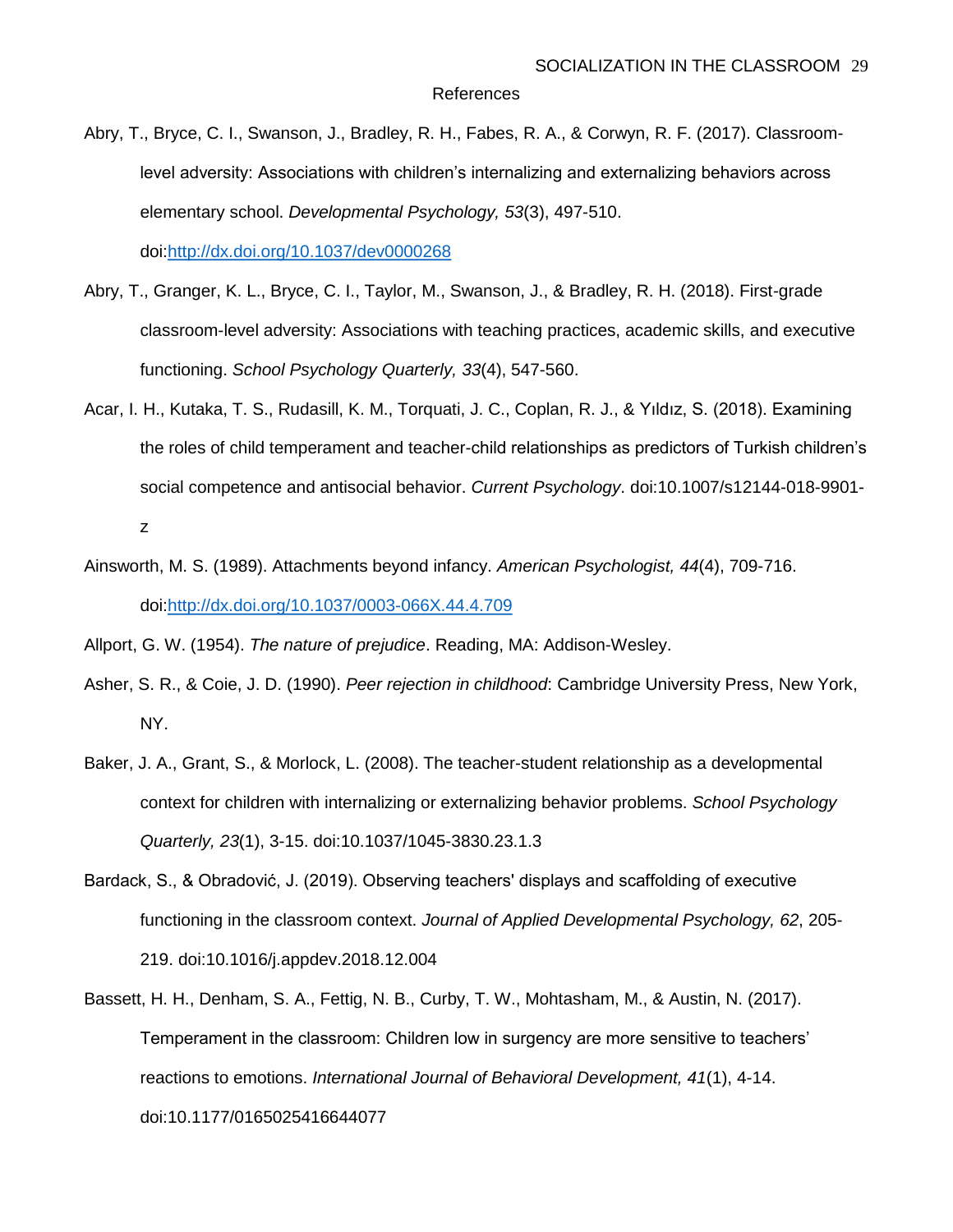Battistich, V., Solomon, D., Kim, D., Watson, M., & Schaps, E. (1995). Schools as communities, poverty levels of student populations, and students' attitudes, motives, and performance: A multilevel analysis. *American Educational Research Journal, 32*(3), 627-658.

doi:http://dx.doi.org/10.2307/1163326

- Baumeister, R. F., & Leary, M. R. (1995). The need to belong: Desire for interpersonal attachments as a fundamental human motivation. *Psychological Bulletin, 117*(3), 497-529. doi:10.1037/0033- 2909.117.3.497
- Becker, E. S., Goetz, T., Morger, V., & Ranellucci, J. (2014). The importance of teachers' emotions and instructional behavior for their students' emotions: An experience sampling analysis. *Teaching and Teacher Education, 43*, 15-26. doi:http://dx.doi.org/10.1016/j.tate.2014.05.002
- Beilock, S. L., Gunderson, E. A., Ramirez, G., & Levine, S. C. (2010). Female teachers' math anxiety affects girls' math achievement. *Proceedings of the National Academy of Sciences of the United States of America, 107*(5), 1860-1863. doi:10.1073/pnas.0910967107
- Beltman, S., Mansfield, C., & Price, A. (2011). Thriving not just surviving: A review of research on teacher resilience. *Educational Research Review, 6*(3), 185-207. doi:10.1016/j.edurev.2011.09.001
- Bertalanffy, L. (1973). *General system theory; foundations, development, applications*. (Rev. ed.). New York: G. Braziller.
- Blackhart, G. C., Baumeister, R. F., & Twenge, J. M. (2006). Rejection's impact on self-defeating, prosocial, antisocial, and self-regulatory behaviors. In K. D. Vohs & E. J. Finkel (Eds.), *Self and relationships: Connecting intrapersonal and interpersonal processes* (pp. 237-253): Guilford Press, New York, NY.
- Brackett, M. A., Elbertson, N. A., & Rivers, S. E. (2015). Applying theory to the development of approaches to SEL. In J. A. Durlak, C. E. Domitrovich, R. P. Weissberg, & T. P. Gullotta (Eds.), *Handbook of social and emotional learning: Research and practice* (pp. 20-32): The Guilford Press, New York, NY.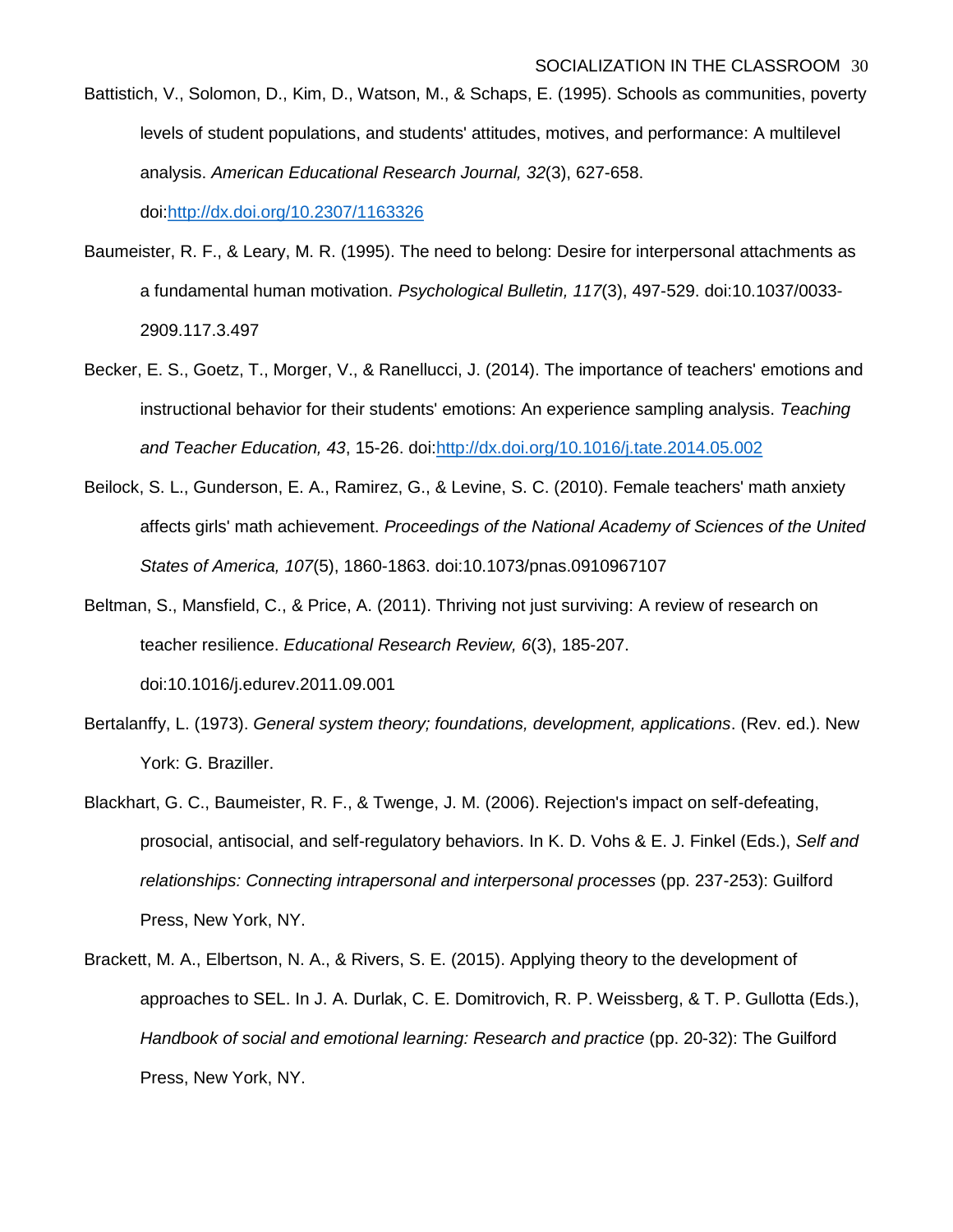- Brackett, M. A., Reyes, M. R., Rivers, S. E., Elbertson, N. A., & Salovey, P. (2011). Classroom emotional climate, teacher affiliation, student conduct. *Journal of Classroom Interaction, 46*(1), 27-36.
- Brackett, M. A., & Rivers, S. E. (2014). Transforming students' lives with social and emotional learning. In R. Pekrun & L. Linnenbrink-Garcia (Eds.), *International handbook of emotions in education* (pp. 368-388): Routledge/Taylor & Francis Group, New York, NY.
- Brackett, M. A., Rivers, S. E., & Salovey, P. (2011). Emotional intelligence: Implications for personal, social, academic, and workplace success. *Social and Personality Psychology Compass, 5*(1), 88-103. doi:http://dx.doi.org/10.1111/j.1751-9004.2010.00334.x
- Brown, J. L., Jones, S. M., LaRusso, M. D., & Aber, J. L. (2010). Improving classroom quality: Teacher influences and experimental impacts of the 4rs program. *Journal of Educational Psychology, 102*(1), 153-167. doi:10.1037/a0018160
- Bryce, C. I., Bradley, R. H., Abry, T., Swanson, J., & Thompson, M. (2019). Parents' and teachers' academic influences, behavioral engagement, and first- and fifth-grade achievement. *School Psychology Quarterly, 34,* 492-502. doi:DOI:10.1037/spq0000297
- Buettner, C. K., Jeon, L., Hur, E., & Garcia, R. E. (2016). Teachers' social–emotional capacity: Factors associated with teachers' responsiveness and professional commitment. *Early Education and Development, 27*(7), 1018-1039. doi:10.1080/10409289.2016.1168227
- Center for Advanced Study of Teaching and Learning. (2018). *Measuring and Improving Teacher-Student Interactions in PK-12 Settings to Enhance Students' Learning*. Retrieved from https://curry.virginia.edu/uploads/resourceLibrary/CLASS-MTP\_PK-12\_brief.pdf
- Chang, M. (2009). An appraisal perspective of teacher burnout: Examining the emotional work of teachers. *Educational Psychology Review, 21*(3), 193-218. doi:10.1007/s10648-009-9106-y
- Crockett, L. J., Wasserman, A. M., Rudasill, K. M., Hoffman, L., & Kalutskaya, I. (2018). Temperamental anger and effortful control, teacher-child conflict, and externalizing behavior across the elementary school years. *Child Development, 89*(6), 2176-2195. doi:10.1111/cdev.12910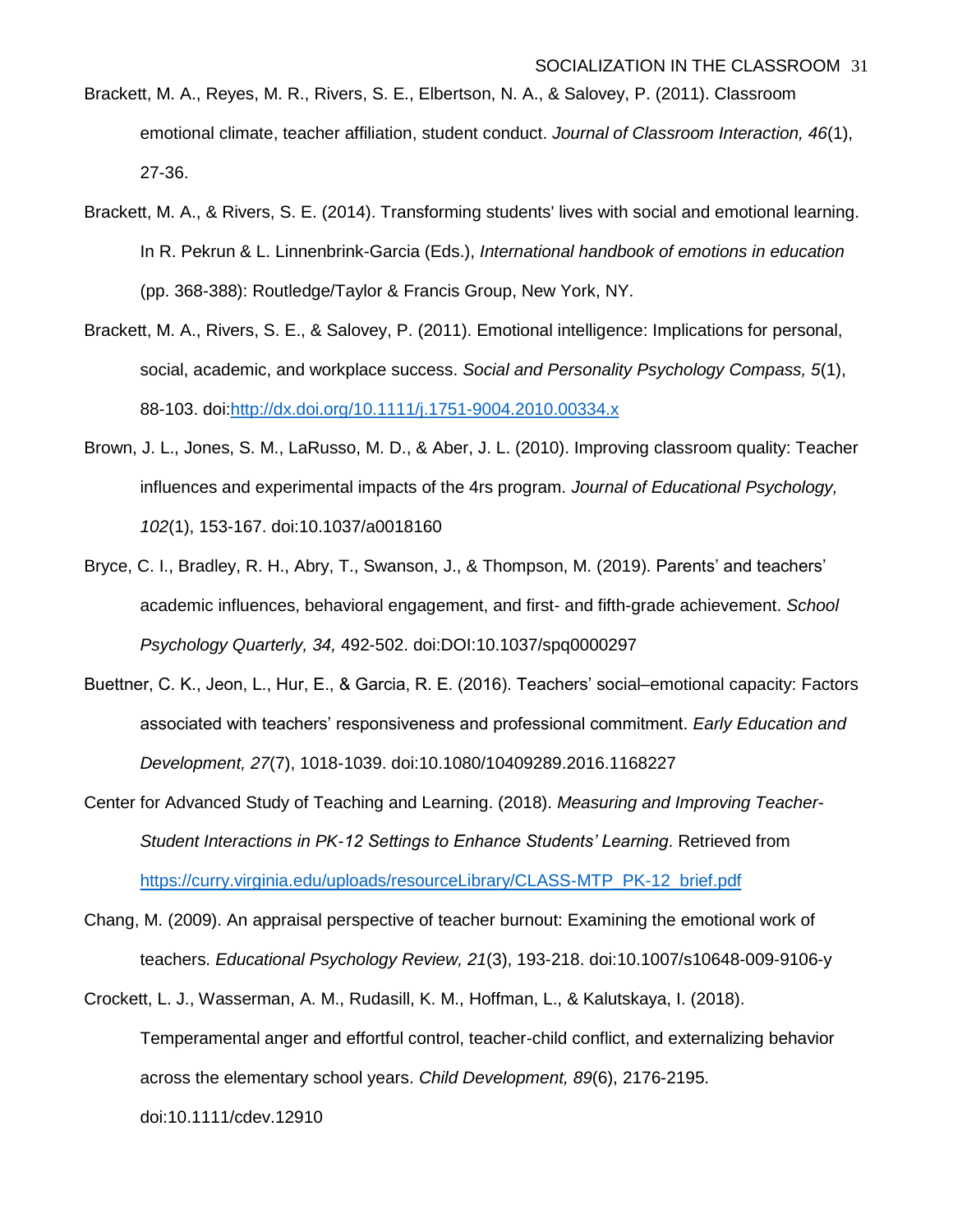- Cueto, S., Leon, J., Guerrero, G., & Muñoz, I. (2009). Psychometric characteristics of cognitive *development and achievement instruments in Round 2 of Young Lives. Young Lives Technical Notes, 15*. Retrieved from https://www.younglives.org.uk/content/psychometric-characteristicscognitive-development-and-achievement-instruments-round-2-young
- Curlee, A. S., Aiken, L. S., & Luthar, S. S. (2019). Middle school peer reputation in high-achieving schools: Ramifications for maladjustment versus competence by age 18. *Development and Psychopathology, 31*(2), 683-697. doi:10.1017/S0954579418000275
- DeLay, D., Laursen, B., Kiuru, N., Poikkeus, A.-M., Aunola, K., & Nurmi, J. (2016). Friend influence and susceptibility to influence: Changes in mathematical reasoning as a function of relative peer acceptance and interest in mathematics. *Merrill-Palmer Quarterly, 62*(3), 306-333. doi:http://dx.doi.org/10.13110/merrpalmquar1982.62.3.0306
- DeLay, D., Laursen, B., Kiuru, N., Poikkeus, A. M., Aunola, K., & Nurmi, J. E. (2015). Stable same‐sex friendships with higher achieving partners promote mathematical reasoning in lower achieving primary school children. *British Journal of Developmental Psychology, 33*(4), 519-532. doi:http://dx.doi.org/10.1111/bjdp.12117
- DeLay, D., Zhang, L., Hanish, L. D., Miller, C. F., Fabes, R. A., Martin, C. L., . . . Updegraff, K. A. (2016). Peer influence on academic performance: A social network analysis of social-emotional intervention effects. *Prevention Science, 17*(8), 903-913. doi:10.1007/s11121-016-0678-8
- Denham, S. A., Bassett, H. H., & Zinsser, K. (2012). Early childhood teachers as socializers of young children's emotional competence. *Early Childhood Education Journal, 40*(3), 137-143. doi:10.1007/s10643-012-0504-2
- Dishion, T. J., Spracklen, K. M., Andrews, D. W., & Patterson, G. R. (1996). Deviancy training in male adolescent friendships. *Behavior Therapy, 27*(3), 373-390. doi:10.1016/S0005-7894(96)80023-2
- Dishion, T. J., & Tipsord, J. M. (2011). Peer contagion in child and adolescent social and emotional development. *Annual Review of Psychology, 62*, 189–214.
- Dodge, K. A., Coie, J. D., & Lynam, D. (2006). Aggression and antisocial behavior in youth. In W. Damon (Series Ed.) & N. Eisenberg (Vol. Ed.) (Ed.), *Handbook of Child Psychology. Vol. 3.*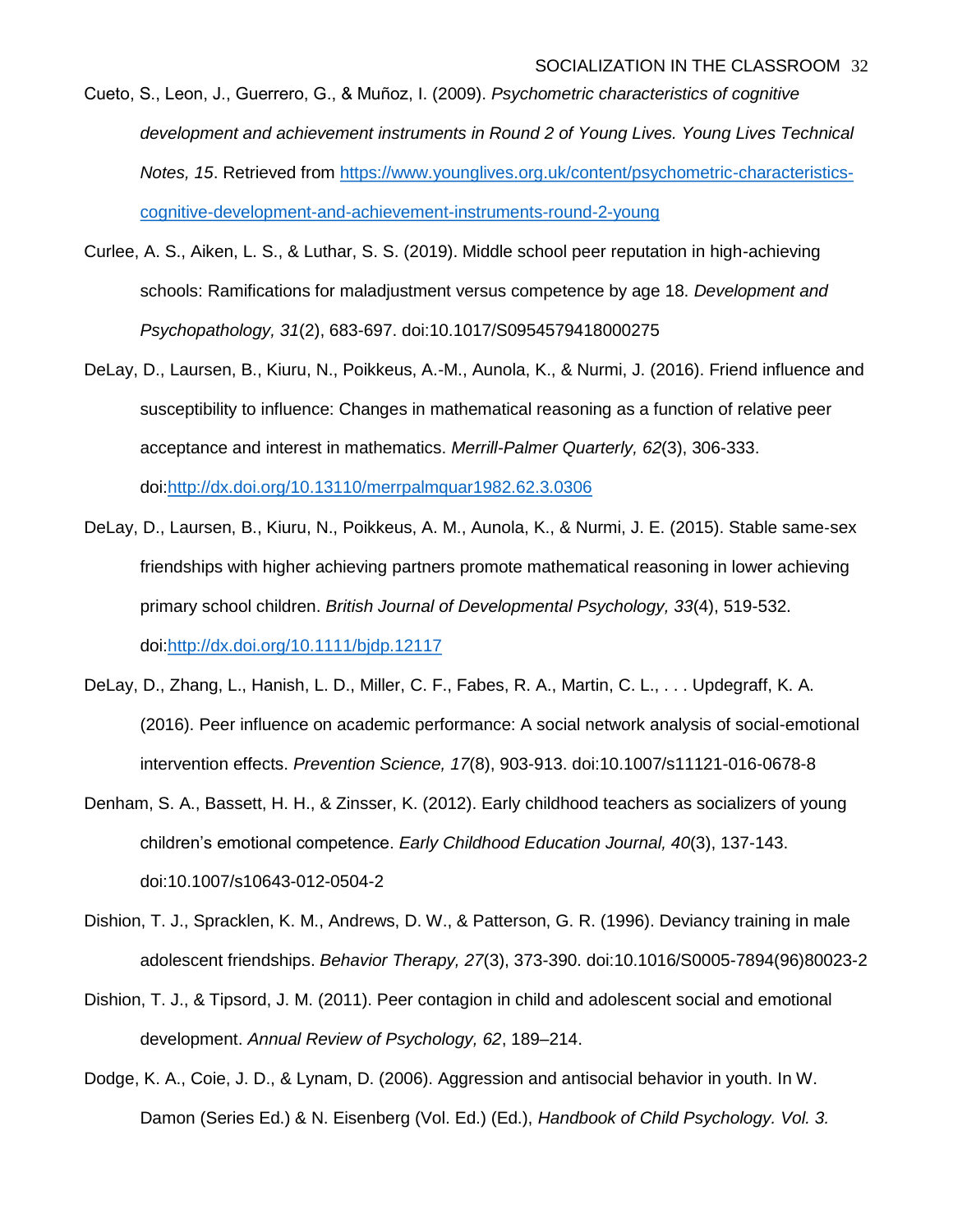*Social, emotional, personality development (6th ed.)* (pp. 719-788). Hoboken, NJ: John Wiley & Sons.

- Dodge, K. A., Lansford, J. E., Burks, V. S., Bates, J. E., Pettit, G. S., Fontaine, R., & Price, J. M. (2003). Peer rejection and social information-processing factors in the development of aggressive behavior problems in children. *Child Development, 74*(2), 374-393. doi:http://dx.doi.org/10.1111/1467-8624.7402004
- Durlak, J. A., Weissberg, R. P., Dymnicki, A. B., Taylor, R. D., & Schellinger, K. B. (2011). The impact of enhancing students' social and emotional learning: A meta-analysis of school-based universal interventions. *Child Development, 82*(1), 405-432. doi:10.1111/j.1467-8624.2010.01564.x
- Eisenberg, N., Cumberland, A. J., & Spinrad, T. L. (1998). Parental socialization of emotion. *Psychological Inquiry, 9*(4), 241-273. doi:10.1207/s15327965pli0904\_1
- Eisenberg, N., Duckworth, A. L., Spinrad, T. L., & Valiente, C. (2014). Conscientiousness: Origins in childhood? *Developmental Psychology, 50*(5), 1331-1349. doi:10.1037/a0030977
- Eisenberg, N., Spinrad, T. L., & Cumberland, A. (1998). The socialization of emotion: Reply to commentaries. *Psychological Inquiry, 9*(4), 317-333. doi:http://dx.doi.org/10.1207/s15327965pli0904\_17
- Fabes, R. A., Hanish, L. D., Martin, C. L., Moss, A., & Reesing, A. (2012). The effects of young children's affiliations with prosocial peers on subsequent emotionality in peer interactions. *British Journal of Developmental Psychology, 30*(Pt 4), 569-585. doi:10.1111/j.2044- 835X.2011.02073.x
- Fredrickson, B. L. (2001). The role of positive emotions in positive psychology: The broaden-and-build theory of positive emotions. *American Psychologist, 56*(3), 218-226. doi:10.4135/9781412956253.n75
- Frenzel, A. C. (2014). Teacher emotions. In R. Pekrun & L. Linnenbrink-Garcia (Eds.), *International handbook of emotions in education* (pp. 494-519): Routledge/Taylor & Francis Group, New York, NY.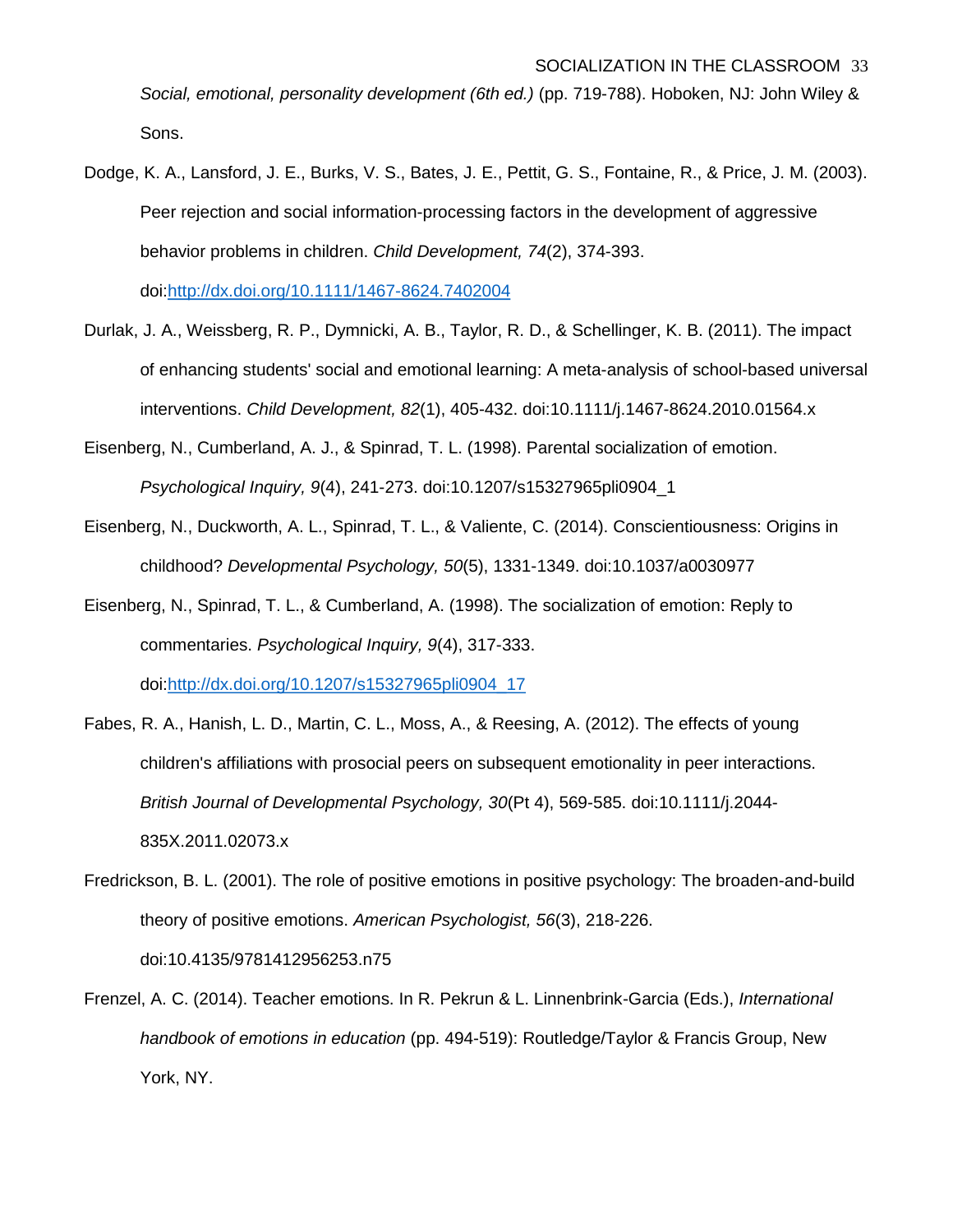Friedman-Krauss, A. H., Raver, C. C., Morris, P. A., & Jones, S. M. (2014). The role of classroom-level child behavior problems in predicting preschool teacher stress and classroom emotional climate. *Early Education and Development, 25*(4), 530-552.

doi:http://dx.doi.org/10.1080/10409289.2013.817030

- Friedman-Krauss, A. H., Raver, C. C., Neuspiel, J. M., & Kinsel, J. (2014). Child behavior problems, teacher executive functions, and teacher stress in head start classrooms. *Early Education and Development, 25*(5), 681-702. doi:10.1080/10409289.2013.825190
- Furrer, C., & Skinner, E. (2003). Sense of relatedness as a factor in children's academic engagement and performance. *Journal of Educational Psychology, 95*(1), 148-162. doi:10.1037/0022- 0663.95.1.148
- Gest, S. D., & Rodkin, P. C. (2011). Teaching practices and elementary classroom peer ecologies. *Journal of Applied Developmental Psychology, 32*(5), 288-296. doi:http://dx.doi.org/10.1016/j.appdev.2011.02.004
- Grant, A. A., Jeon, L., & Buettner, C. K. (2019). Chaos and commitment in the early childhood education classroom: Direct and indirect associations through teaching efficacy. *Teaching and Teacher Education, 81*, 50-60. doi:10.1016/j.tate.2019.02.010
- Gray, C., Wilcox, G., & Nordstokke, D. (2017). Teacher mental health, school climate, inclusive education and student learning: A review. *Canadian Psychology/Psychologie canadienne, 58*(3), 203-210. doi:10.1037/cap0000117
- Greenberg, M. T., Brown, J. L., & Abenavoli, R. M. (2016). *Teacher stress and health effects on teachers, students, and schools*. Retrieved from Edna Bennett Pierce Prevention Research Center, Pennsylvania State University.
- Greene, R. W., Beszterczey, S. K., Katzenstein, T., Park, K., & Goring, J. (2002). Are students with ADHD more stressful to teach? Patterns of teacher stress in an elementary school sample. *Journal of Emotional and Behavioral Disorders, 10*(2), 79-89.

doi:http://dx.doi.org/10.1177/10634266020100020201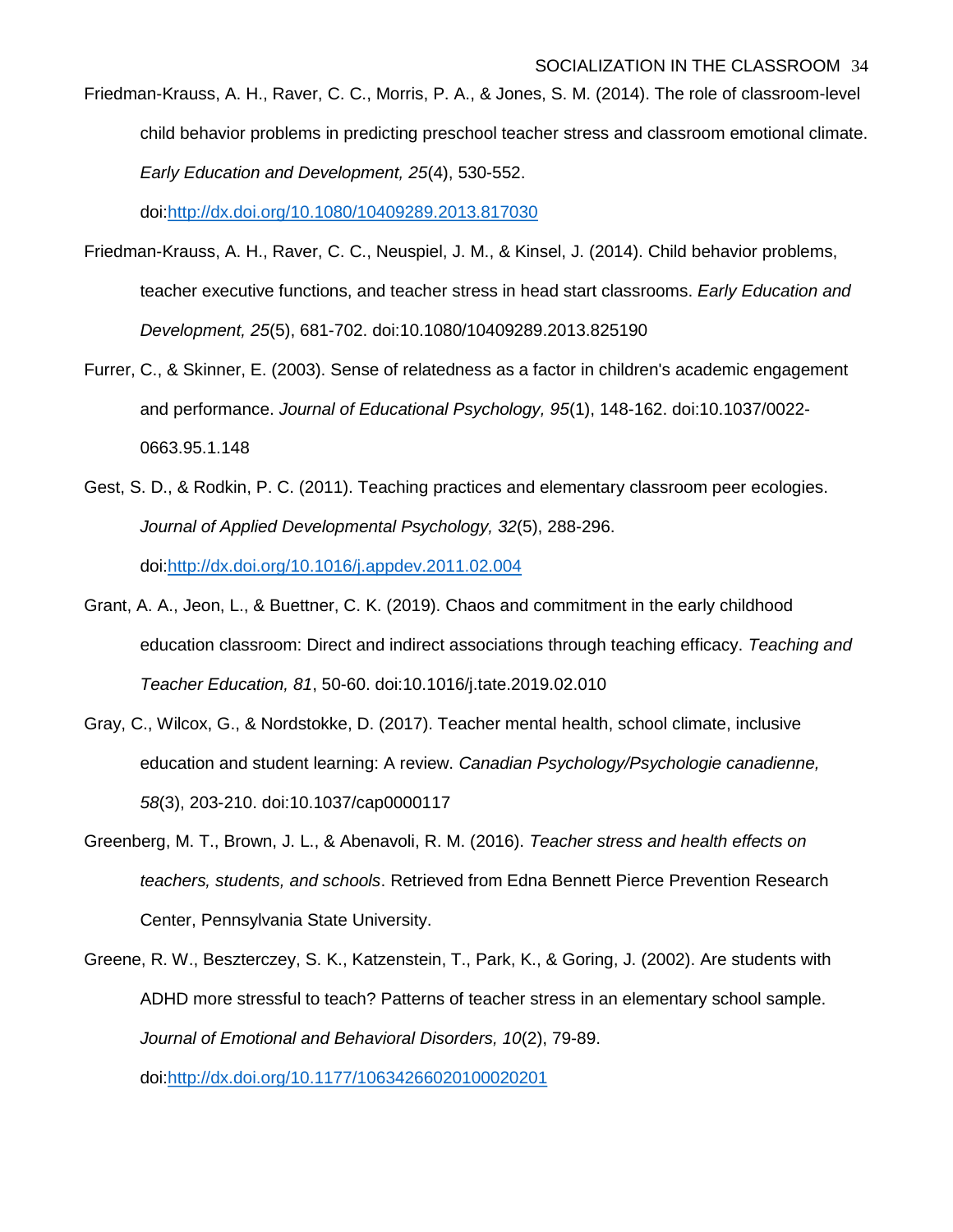- Hamm, J. V., Farmer, T. W., Lambert, K., & Gravelle, M. (2014). Enhancing peer cultures of academic effort and achievement in early adolescence: Promotive effects of the SEALS intervention. *Developmental Psychology, 50*(1), 216-228. doi:http://dx.doi.org/10.1037/a0032979
- Hamre, B. K., & Pianta, R. C. (2001). Early teacher-child relationships and the trajectory of children's school outcomes through eighth grade. *Child Development, 72*(2), 625-638. doi:10.1111/1467- 8624.00301
- Hamre, B. K., & Pianta, R. C. (2004). Self-reported depression in nonfamilial caregivers: prevalence and associations with caregiver behavior in child-care settings. *Early Childhood Research Quarterly, 19*(2), 297-318. doi:10.1016/j.ecresq.2004.04.006
- Hamre, B. K., & Pianta, R. C. (2010). Classroom environments and developmental processes. In J. L. Meece & J. S. Eccles (Eds.), *Handbook of research on schools, schooling, and human development* (pp. 25-41). New York: Routledge.
- Hamre, B. K., Pianta, R. C., Downer, J. T., DeCoster, J., Mashburn, A. J., Jones, S. M., . . . Hamagami, A. (2013). Teaching through interactions: Testing a developmental framework of teacher effectiveness in over 4,000 classrooms. *The Elementary School Journal, 113*(4), 461-487. doi:http://dx.doi.org/10.1086/669616
- Hamre, B. K., Pianta, R. C., Downer, J. T., & Mashburn, A. J. (2008). Teachers' perceptions of conflict with young students: Looking beyond problem behaviors. *Social Development, 17*(1), 115-136.
- Hartup, W. W., & Stevens, N. (1999). Friendships and adaptation across the life span. *Current Directions in Psychological Science, 8*(3), 76-79. doi:http://dx.doi.org/10.1111/1467-8721.00018
- Hektner, J. M., August, G. J., & Realmuto, G. M. (2003). Effects of pairing aggressive and nonaggressive children in strategic peer affiliation. *Journal of Abnormal Child Psychology, 31*(4), 399-412. doi:http://dx.doi.org/10.1023/A:1023891502049
- Henry, G., T., & Rickman, D., T. (2007). Do peers influence children's skill development in preschool? *Economics of Education Review, 26*, 100-112. doi:10.1016/j.econedurev.2005.09.006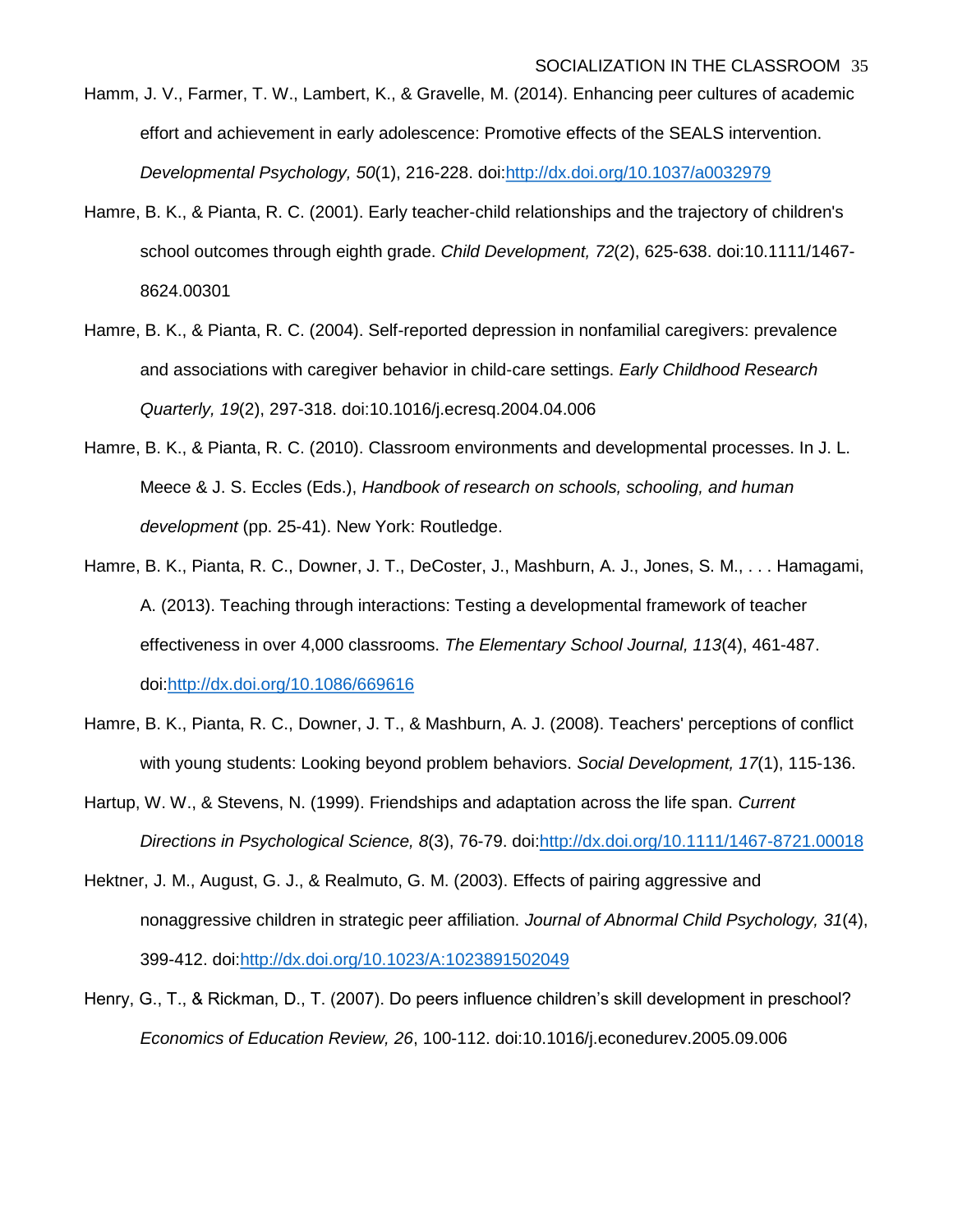- Hernández, M. M., Eisenberg, N., Valiente, C., VanSchyndel, S. K., Spinrad, T. L., Silva, K. M., . . . Southworth, J. (2016). Emotional expression in school context, social relationships, and academic adjustment in kindergarten. *Emotion, 16*(4), 553-566. doi:10.1037/emo0000147
- Hernández, M. M., Valiente, C., Eisenberg, N., & Spinrad, T. L. (2019). *Prediction of student-teacher conflict from the interaction between children's and peers' temperament.* Manuscript in preparation.
- Hodges, E. V. E., Boivin, M., Vitaro, F., & Bukowski, W. M. (1999). The power of friendship: Protection against an escalating cycle of peer victimization. *Developmental Psychology, 35*(1), 94-101. doi:10.1037/0012-1649.35.1.94
- Hoglund, W. L., & Leadbeater, B. J. (2004). The effects of family, school, and classroom ecologies on changes in children's social competence and emotional and behavioral problems in first grade. *Developmental Psychology, 40*(4), 533-544. doi:http://dx.doi.org/10.1037/0012-1649.40.4.533
- Hoza, B., Mrug, S., Pelham, W. E., Jr., Greiner, A. R., & Gnagy, E. M. (2003). A friendship intervention for children with attention-deficit/hyperactivity disorder: Preliminary findings. *Journal of Attention Disorders, 6*(3), 87-98. doi:http://dx.doi.org/10.1177/108705470300600301
- Huang, F. L., & Moon, T. R. (2009). Is experience the best teacher? A multilevel analysis of teacher characteristics and student achievement in low performing schools. *Educational Assessment, Evaluation and Accountability, 21*(3), 209-234. doi:http://dx.doi.org/10.1007/s11092-009-9074-2
- Hughes, J. N. (2012). Teacher–student relationships and school adjustment: Progress and remaining challenges. *Attachment & Human Development, 14*(3), 319-327. doi:http://dx.doi.org/10.1080/14616734.2012.672288
- Hughes, J. N., & Chen, Q. (2011). Reciprocal effects of student-teacher and student-peer relatedness: Effects on academic self efficacy. *Journal of Applied Developmental Psychology, 32*(5), 278- 287. doi:10.1016/j.appdev.2010.03.005
- Hughes, J. N., Luo, W., Kwok, O. M., & Loyd, L. K. (2008). Teacher-student support, effortful engagement, and achievement: A 3-year longitudinal study. *Journal of Educational Psychology, 100*(1), 1-14. doi:10.1037/0022-0663.100.1.1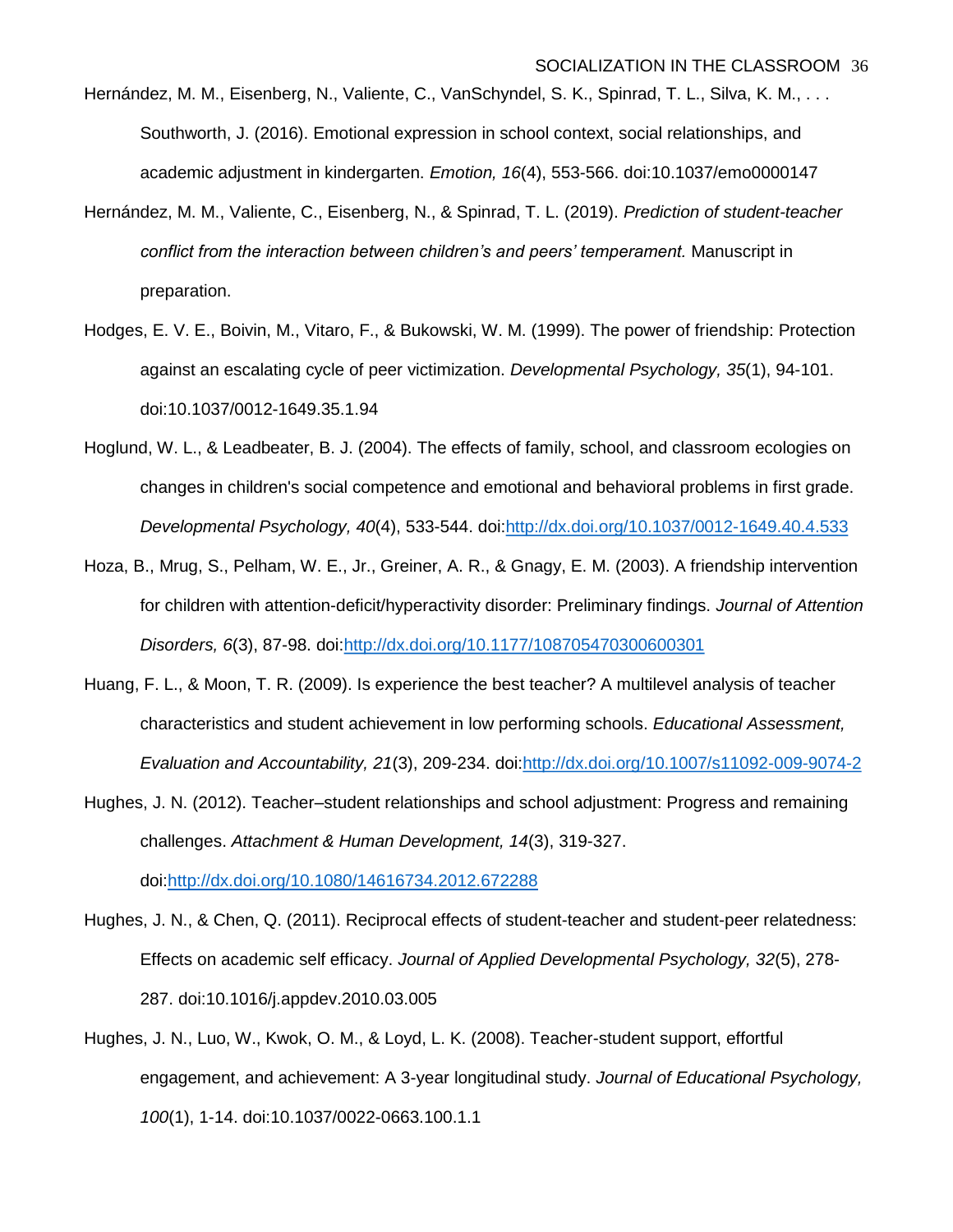- Hughes, J. N., Wu, J.-Y., Kwok, O., Villarreal, V., & Johnson, A. Y. (2011). Indirect effects of child reports of teacher-student relationship on achievement. *Journal of Educational Psychology, 104*(2), 350-365. doi:10.1037/a0026339
- Iyer, R. V., Kochenderfer-Ladd, B., Eisenberg, N., & Thompson, M. (2010). Peer victimization and effortful control: Relations to school engagement and academic achievement. *Merrill-Palmer Quarterly: Journal of Developmental Psychology. Special Issue: Contexts, causes, and consequences: New directions in peer victimization research, 56*(3), 361-387. doi:10.1353/mpq.0.0058
- Jagers, R. J., Harris, A., & Skoog, A. (2015). A review of classroom-based SEL programs at the middle school level. In J. A. Durlak, C. E. Domitrovich, R. P. Weissberg, & T. P. Gullotta (Eds.), *Handbook of social and emotional learning: Research and practice* (pp. 167-180, Chapter xxii, 634 Pages): The Guilford Press, New York, NY.
- Jennings, P. A., & Frank, J. L. (2015). Inservice preparation for educators. In J. A. Durlak, C. E. Domitrovich, R. P. Weissberg, & T. P. Gullotta (Eds.), *Handbook of social and emotional learning: Research and practice* (pp. 422-437): The Guilford Press, New York, NY.
- Jennings, P. A., & Greenberg, M. T. (2009). The prosocial classroom: Teacher social and emotional competence in relation to student and classroom outcomes. *Review of Educational Research, 79*(1), 491-525. doi:10.3102/0034654308325693
- Jeon, L., Hur, E., & Buettner, C. K. (2016). Child-care chaos and teachers' responsiveness: The indirect associations through teachers' emotion regulation and coping. *Journal of School Psychology, 59*, 83-96. doi:10.1016/j.jsp.2016.09.006
- Johns, S. K., Valiente, C., Eisenberg, N., Spinrad, T. L., Hernández, M. M., Southworth, J., . . . Pina, A. A. (2019). Prediction of children's early academic adjustment from their temperament: The moderating role of peer temperament. *Journal of Educational Psychology, 111*(3), 542-555. doi:10.1037/edu0000288
- Jones, N., & Youngs, P. (2012). Attitudes and affect: Daily emotions and their association with the commitment and burnout of beginning teachers. *Teachers College Record, 114*(2), 1-36.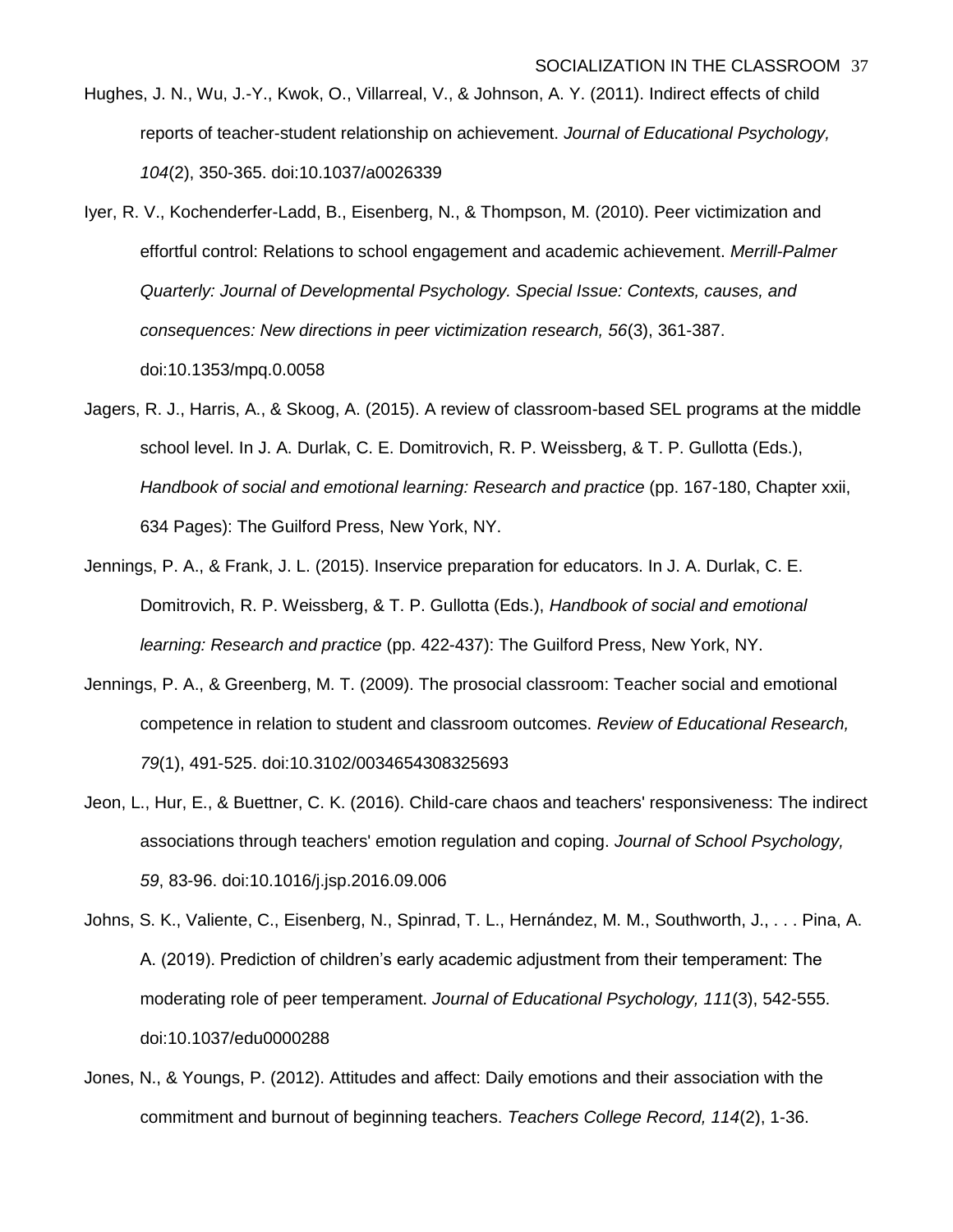- Jones, S. M., Bub, K. L., & Raver, C. C. (2013). Unpacking the black box of the CSRP intervention: The mediating roles of teacher-child relationship quality and self-regulation. *Early Education and Development, 24*(7), 1043-1064. doi:10.1080/10409289.2013.825188
- Juvonen, J., & Galván, A. (2008). *Peer influence in involuntary social groups: Lessons from research on bullying*: Guilford Press, New York, NY.
- Juvonen, J., Nishina, A., & Graham, S. (2000). Peer harassment, psychological adjustment, and school functioning in early adolescence. *Journal of Educational Psychology, 92*(2), 349-359. doi:10.1037/0022-0663.92.2.349
- Kindermann, T. A. (2016). Peer group influences on students' academic motivation. In K. R. Wentzel & G. B. Ramani (Eds.), *Handbook of social influences in school contexts: Social-emotional, motivation, and cognitive outcomes* (pp. 31-47). New York: Routledge.
- King, K. M., McLaughlin, K. A., Silk, J., & Monahan, K. C. (2018). Peer effects on self-regulation in adolescence depend on the nature and quality of the peer interaction. *Development and Psychopathology, 30*(4), 1389-1401. doi:10.1017/S0954579417001560
- Kiuru, N. (2008). The role of adolescents' peer groups in the school context. Jyväskylä, Jyväskylä University Printing House.
- Klimes-Dougan, B., Pearson, T. E., Jappe, L., Mathieson, L., Simard, M. R., Hastings, P., & Zahn-Waxler, C. (2014). Adolescent emotion socialization: A longitudinal study of friends' responses to negative emotions. *Social Development, 23*(2), 395-412. doi:10.1111/sode.12045
- Kochenderfer-Ladd, B. (2003). Identification of aggressive and asocial victims and the stability of their peer victimization. *Merrill-Palmer Quarterly, 49*(4), 401-425. doi:10.1353/mpq.2003.0022
- Kokkinos, C. M. (2007). Job stressors, personality and burnout in primary school teachers. *British Journal of Educational Psychology, 77*(12), 229-243. doi:10.1348/000709905X90344
- Kyriacou, C. (2010). Teacher Stress: Directions for future research. *Educational Review, 53*(1), 27-35. doi:10.1080/00131910120033628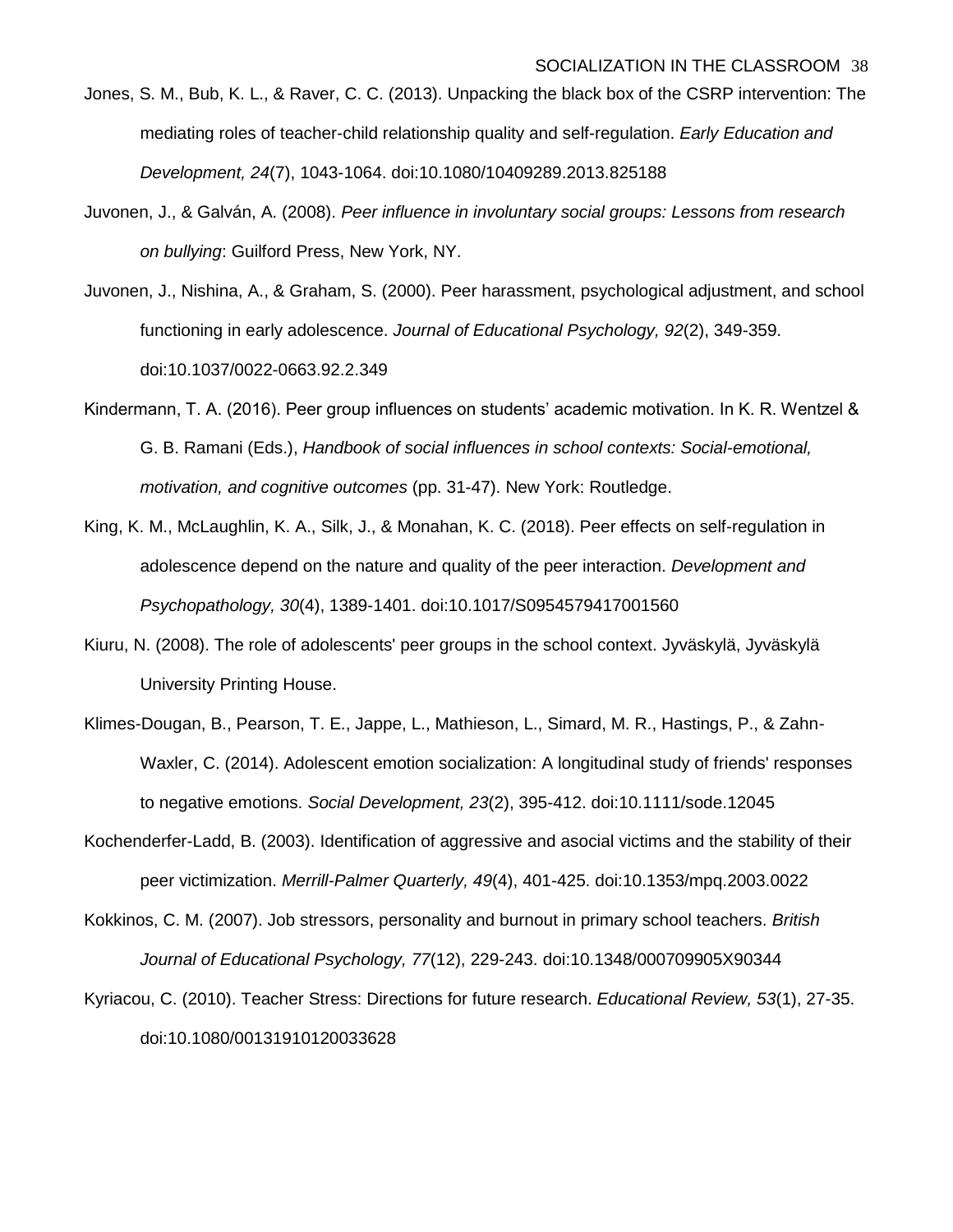- Ladd, G. W. (1990). Having friends, keeping friends, making friends, and being liked by peers in the classroom: Predictors of children's early school adjustment? *Child Development, 61*(4), 1081- 1100. doi:10.2307/1130877
- Ladd, G. W., Birch, S. H., & Buhs, E. S. (1999). Children's social and scholastic lives in kindergarten: Related spheres of influence? *Child Development, 70*(6), 1373-1400. doi:10.1111/1467- 8624.00101
- Ladd, G. W., Ettekal, I., & Kochenderfer-Ladd, B. (2017). Peer victimization trajectories from kindergarten through high school: Differential pathways for children's school engagement and achievement? *Journal of Educational Psychology, 109*(6), 826-841. doi:10.1037/edu0000177
- Ladd, G. W., Kochenderfer, B. J., & Coleman, C. C. (1997). Classroom peer acceptance, friendship, and victimization: Distinct relational systems that contribute uniquely to children's school adjustment? *Child Development, 68*(6), 1181-1197. doi:10.2307/1132300
- Lambert, R. G., McCarthy, C. J., Fitchett, P. G., & Eyal, M. (2018). Examining elementary teachers' risk for occupational stress: Associations with teacher, school, and state policy variables. *Teachers College Record, 120*, 1-42.
- Laursen, B. (2018). Peer influence. In W. M. Bukowski, B. Laursen, & K. H. Rubin (Eds.), *Handbook of peer interactions, relationships, and groups (2nd ed.)* (pp. 447-469). New York: Guilford Press.
- Laursen, B., Bukowski, W. M., Aunola, K., & Nurmi, J. (2007). Friendship moderates prospective associations between social isolation and adjustment problems in young children. *Child Development, 78*(4), 1395-1404. doi:http://dx.doi.org/10.1111/j.1467-8624.2007.01072.x
- Lavy, S., & Eshet, R. (2018). Spiral effects of teachers' emotions and emotion regulation strategies: Evidence from a daily diary study. *Teaching and Teacher Education, 73*, 151-161. doi:10.1016/j.tate.2018.04.001
- Liew, J., Valiente, C., Hernández, M. M., & Abrera, D. (2019). Self-regulation and reactivity, schoolbased relationships, and school engagement and achievement. In D. Whitebread & M. McClelland (Eds.), *SAGE Handbook on Developmental Psychology and Early Childhood Education* (pp. 42-62). Cambridge, UK.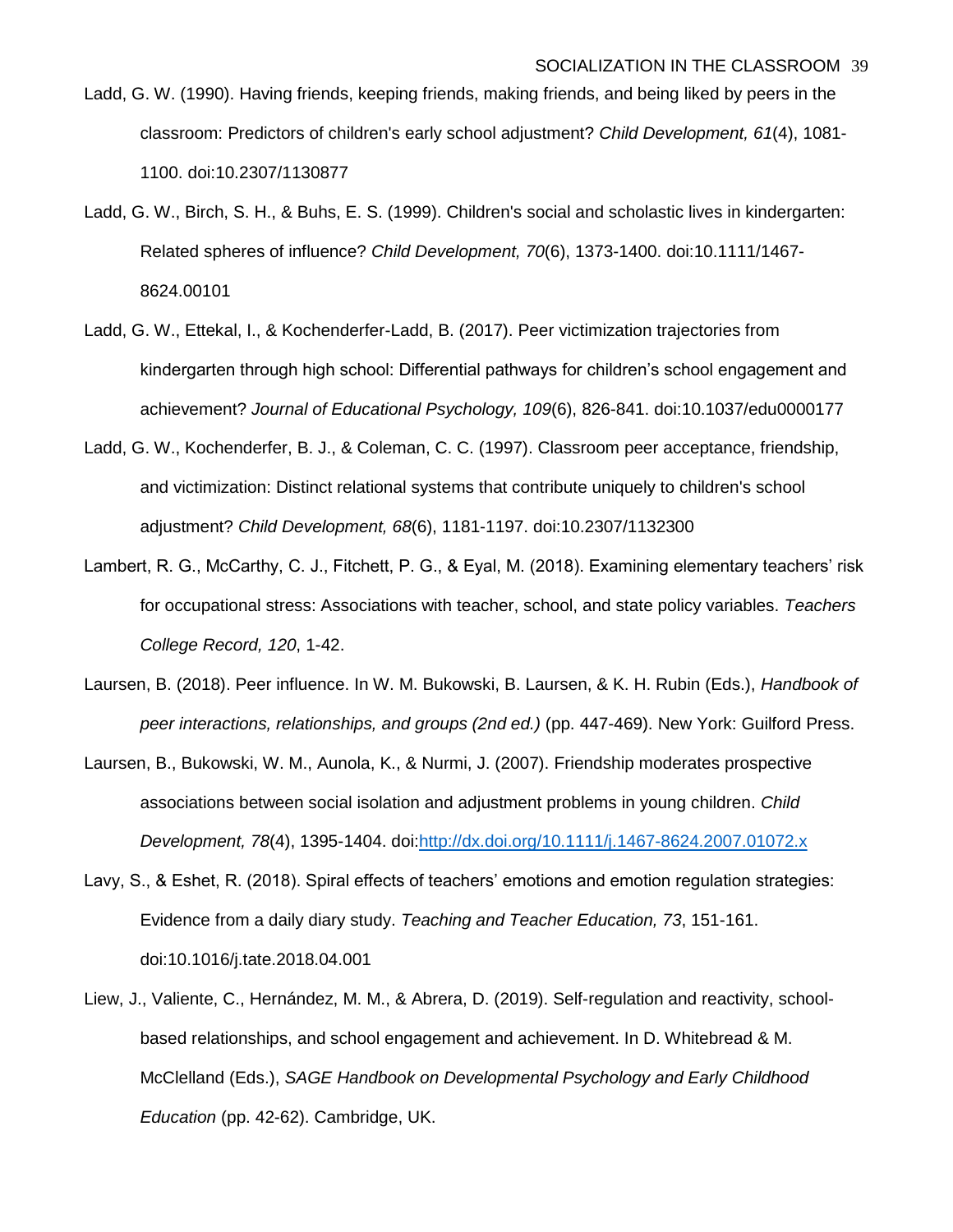- Luthar, S. S., & McMahon, T. J. (1996). Peer reputation among inner-city adolescents: Structure and correlates. *Journal of Research on Adolescence, 6*(4), 581-603.
- Maldonado-Carreno, C., & Votruba-Drzal, E. (2011). Teacher-child relationships and the development of academic and behavioral skills during elementary school: A within- and between-child analysis. *Child Development, 82*(2), 601-616. doi:10.1111/j.1467-8624.2010.01533.x
- Martin, C. L., Fabes, R. A., Hanish, L. D., Gaertner, B., Miller, C. F., Foster, S., & Updegraff, K. A. (2017). Using an intergroup contact approach to improve gender relationships. *The Wiley Handbook of Group Processes in Children and Adolescents*. doi:10.1002/9781118773123.ch21
- Mashburn, A. J., Justice, L. M., Downer, J. T., & Pianta, R. C. (2009). Peer effects on children's language achievement during pre-kindergarten. *Child Development, 80*(3), 686-702. doi:http://dx.doi.org/10.1111/j.1467-8624.2009.01291.x
- Mashburn, A. J., Pianta, R. C., Hamre, B. K., Downer, J. T., Barbarin, O. A., Bryant, D., . . . Howes, C. (2008). Measures of classroom quality in prekindergarten and children's development of academic, language, and social skills. *Child Development, 79*(3), 732-749. doi:http://dx.doi.org/10.1111/j.1467-8624.2008.01154.x
- Maxwell, L. E. (1996). Multiple effects of home and day care crowding. *Environment and Behavior, 28*(4), 494-511. doi:http://dx.doi.org/10.1177/0013916596284004
- Maxwell, L. E. (2010). Chaos outside the home: The school environment. In *Chaos and its influence on children's development: An ecological perspective.* (pp. 83-95). Washington, DC: US: American Psychological Association.
- McCormick, M. P., O'Connor, E. E., Cappella, E., & McClowry, S. G. (2013). Teacher–child relationships and academic achievement: A multilevel propensity score model approach. *Journal of School Psychology, 51*(5), 611-624. doi:http://dx.doi.org/10.1016/j.jsp.2013.05.001
- McCormick, M. P., & O'Connor, E. E. (2015). Teacher–child relationship quality and academic achievement in elementary school: Does gender matter? *Journal of Educational Psychology, 107*(2), 502-516. doi:10.1037/a0037457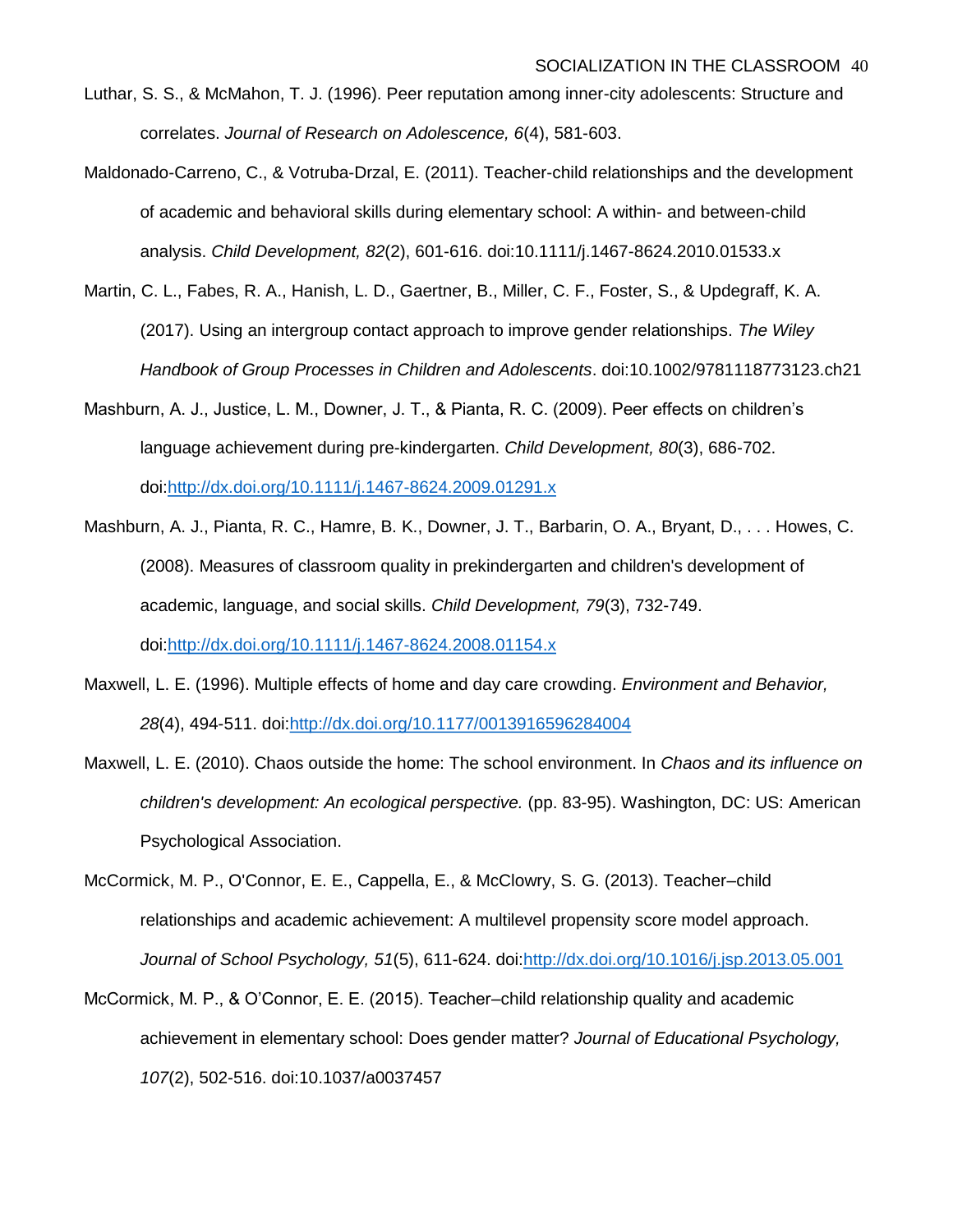- McCormick, M. P., O'Connor, E. E., Cappella, E., & McClowry, S. G. (2015). Getting a good start in school: Effects of INSIGHTS on children with high maintenance temperaments. *Early Childhood Research Quarterly, 30*, 128-139. doi:10.1016/j.ecresq.2014.10.006
- McLean, L., & McDonald Connor, C. (2015). Depressive symptoms in third-grade teachers: Relations to classroom quality and student achievement. *Child Development, 86*(3), 945-954. doi:10.1111/cdev.12344
- Mervis, B. A. (1998). The use of peer-pairing in schools to improve socialization. *Child & Adolescent Social Work Journal, 15*(6), 467-477. doi:http://dx.doi.org/10.1023/A:1022336124860
- Minor, L. C., Onwuegbuzie, A. J., Witcher, A. E., & James, T. L. (2002). Preservice teachers' educational beliefs and their perceptions of characteristics of effective teachers. *The Journal of Educational Research, 96*(2), 116-127. doi:10.1080/00220670209598798
- Molina, E., Melo Hurtado, C. E., Pushparatnam, A., & Wilichowski, T. M. (2018). *Teach: Observer Manual (English)*. Retrieved from Washington, D.C., World Bank Group. http://documents.worldbank.org/curated/en/949541542659103528/Teach-Observer-Manual
- Montgomery, C., & Rupp, A. A. (2005). A meta-analysis for exploring the diverse causes and effects of stress in teachers. *Canadian Journal of Education, 28*(3), 458-486. doi:http://dx.doi.org/10.2307/4126479
- Morris, C. A., Denham, S. A., Bassett, H. H., & Curby, T. W. (2013). Relations among teachers' emotion socialization beliefs and practices, and preschoolers' emotional competence. *Early Education and Development, 24*(7), 979-999. doi:10.1080/10409289.2013.825186
- Morris, T. L., Messer, S. C., & Gross, A. M. (1995). Enhancement of the social interaction and status of neglected children: A peer-pairing approach. *Journal of Clinical Child Psychology, 24*(1), 11-20. doi:http://dx.doi.org/10.1207/s15374424jccp2401\_2
- Neuenschwander, R., Friedman-Krauss, A. H., Raver, C., & Blair, C. (2017). Teacher stress predicts child executive function: Moderation by school poverty. *Early Education and Development, 28*(7), 880-900. doi:10.1080/10409289.2017.1287993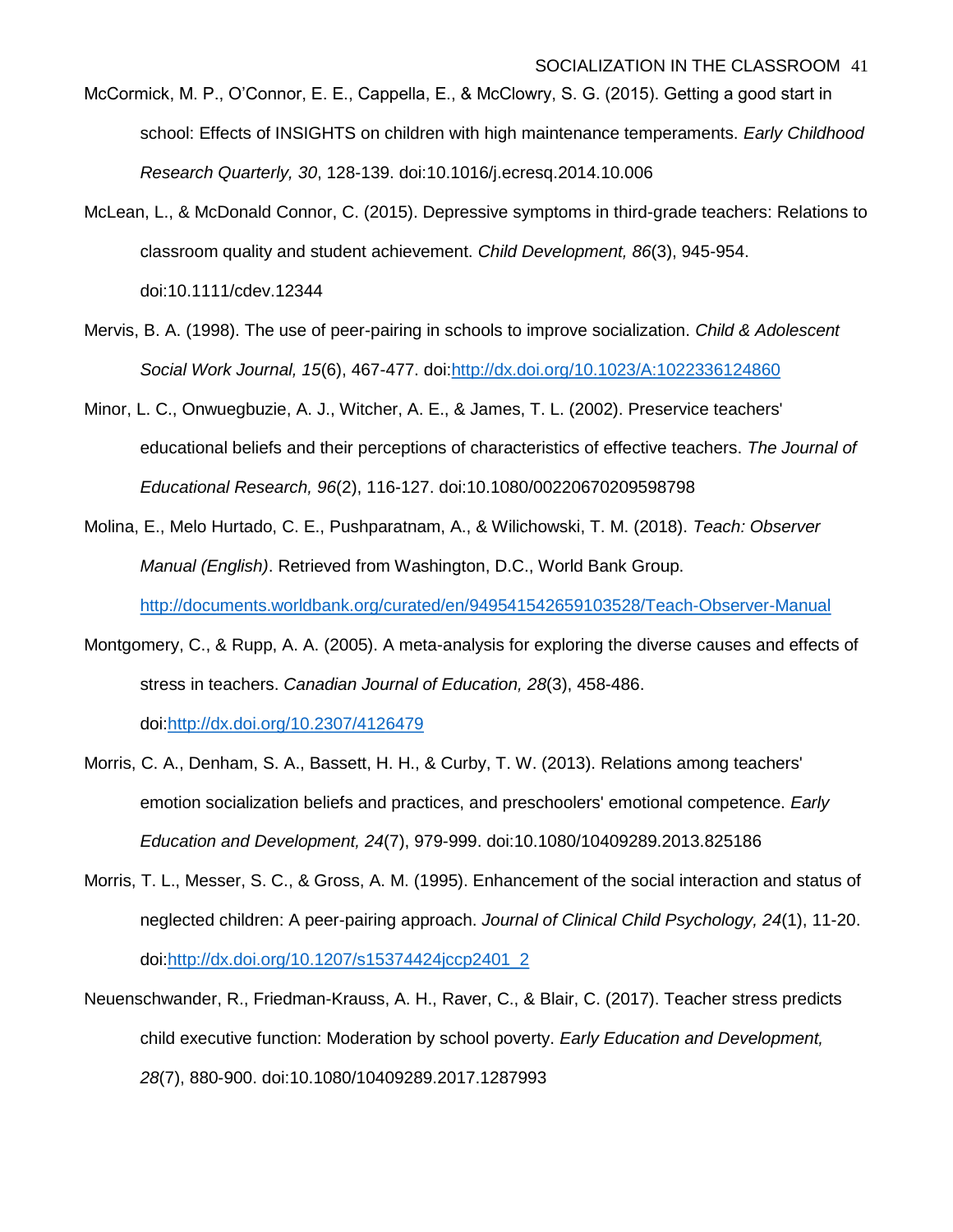- Niemiec, C. P., & Ryan, R. M. (2009). Autonomy, competence, and relatedness in the classroom: Applying self-determination theory to educational practice. *Theory and Research in Education, 7*(2), 133-144. doi:10.1177/1477878509104318
- Nocentini, A., Palladino, B. E., & Menesini, E. (2019). For whom is anti-bullying intervention most effective? The role of temperament. *International Journal of Environmental Research and Public Health, 16*(3). doi:10.3390/ijerph16030388
- O'Connor, E. E., Cappella, E., McCormick, M. P., & McClowry, S. G. (2014). An examination of the efficacy of INSIGHTS in enhancing the academic and behavioral development of children in early grades. *Journal of Educational Psychology, 106*(4), 1156-1169. doi:10.1037/a0036615
- Obradović, J., Finch, J. E., Portilla, X. A., Rasheed, M. A., Tirado‐Strayer, N., & Yousafzai, A. K. (2019). Early executive functioning in a global context: Developmental continuity and family protective factors. *Developmental Science*. doi:http://dx.doi.org/10.1111/desc.12795
- Pakarinen, E., Kiuru, N., Lerkkanen, M., Poikkeus, A., Siekkinen, M., & Nurmi, J. (2010). Classroom organization and teacher stress predict learning motivation in kindergarten children. *European Journal of Psychology of Education, 25*(3), 281-300. doi:10.1007/s10212-010-0025-6
- Pekrun, R., & Linnenbrink-Garcia, L. (2014). *International handbook of emotions in education*: Routledge/Taylor & Francis Group, New York, NY.
- Pettigrew, T. F., Tropp, L. R., Wagner, U., & Christ, O. (2011). Recent advances in intergroup contact theory. *International Journal of Intercultural Relations, 35*(3), 271-280. doi:http://dx.doi.org/10.1016/j.ijintrel.2011.03.001
- Pianta, R. C., Belsky, J., Vandergrift, N., Houts, R., & Morrison, F. J. (2008). Classroom effects on children's achievement trajectories in elementary school. *American Educational Research Journal, 45*(2), 365-397. doi:http://dx.doi.org/10.3102/0002831207308230
- Pianta, R. C., La Paro, K. M., Payne, C., Cox, M. J., & Bradley, R. (2002). The relation of kindergarten classroom environment to teacher, family, and school characteristics and child outcomes. *Elementary School Journal, 102*(3), 225-238. doi:10.1086/499701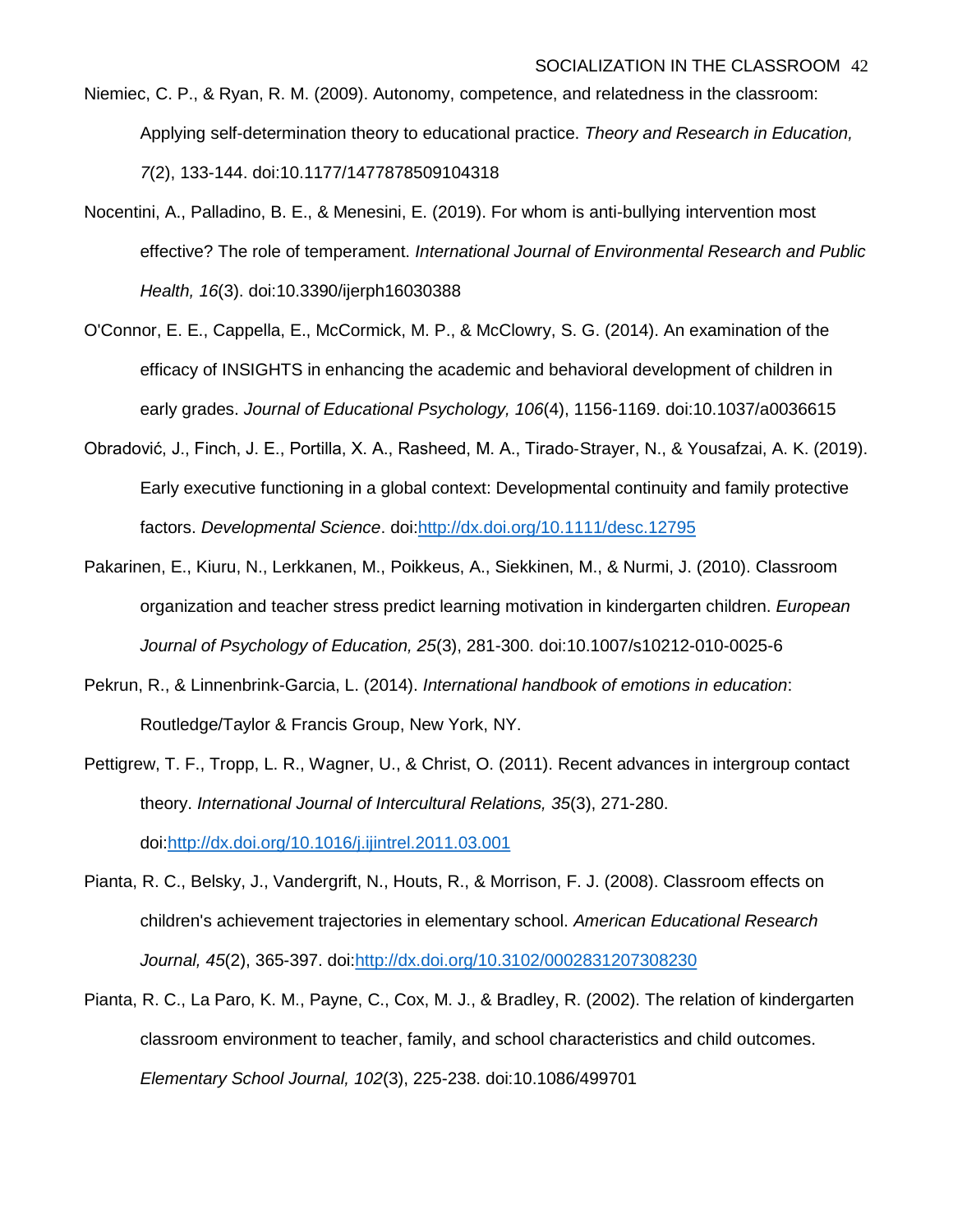- Pianta, R. C., & Walsh, D. J. (1996). *High-risk children in schools: Constructing sustaining relationships*. New York: Routledge.
- Ponitz, C. C., Rimm-Kaufman, S. E., Brock, L. L., & Nathanson, L. (2009). Early adjustment, gender differences, and classroom organizational climate in first grade. *The Elementary School Journal, 110*(2), 142-162. doi:http://dx.doi.org/10.1086/605470
- Portilla, X. A., Ballard, P. J., Adler, N. E., Boyce, W. T., & Obradovic, J. (2014). An integrative view of school functioning: transactions between self-regulation, school engagement, and teacher-child relationship quality. *Child Development, 85*(5), 1915-1931. doi:10.1111/cdev.12259
- Raver, C. C. (2002). Emotions matter: Making the case for the role of young children's emotional development for early school readiness. *Social Policy Report, Society for Research in Child Development, 16*, 3-18. doi:https://doi.org/10.1002/j.2379-3988.2002.tb00041.x
- Raver, C. C., Blair, C., & Li-Grining, C. P. (2012). Extending methods of emotional self-regulation to classroom settings: Implications for professional development. In C. Howes, B. K. Hamre, & R. C. Pianta (Eds.), *Effective early childhood professional development: Improving teacher practice and child outcomes*. Brookes: Baltimore, MD.
- Raver, C. C., Jones, S. M., Li-Grining, C., Zhai, F., Metzger, M. W., & Solomon, B. (2009). Targeting children's behavior problems in preschool classrooms: A cluster-randomized controlled trial. *Journal of Consulting and Clinical Psychology, 77*(2), 302-316. doi:10.1037/a0015302
- Raver, C. C., Jones, S. M., Li-Grining, C. P., Metzger, M., Champion, K. M., & Sardin, L. (2008). Improving preschool classroom processes: Preliminary findings from a randomized trial implemented in Head Start settings. *Early Childhood Research Quarterly, 23*(1), 10-26. doi:10.1016/j.ecresq.2007.09.001
- Raver, C. C., Li-Grining, C. P., Bub, K., Jones, S., M, Zhai, F., & Pressler, E. (2011). CSRP's impact on low-income preschoolers' preacademic skills: Self-regulation as a mediating mechanism. *Child Development, 82*(1), 362–378. doi:10.1111/j.1467-8624.2010.01561.x
- Rimm-Kaufman, S. E., Baroody, A. E., Larsen, R. A. A., Curby, T. W., & Abry, T. (2015). To what extent do teacher–student interaction quality and student gender contribute to fifth graders'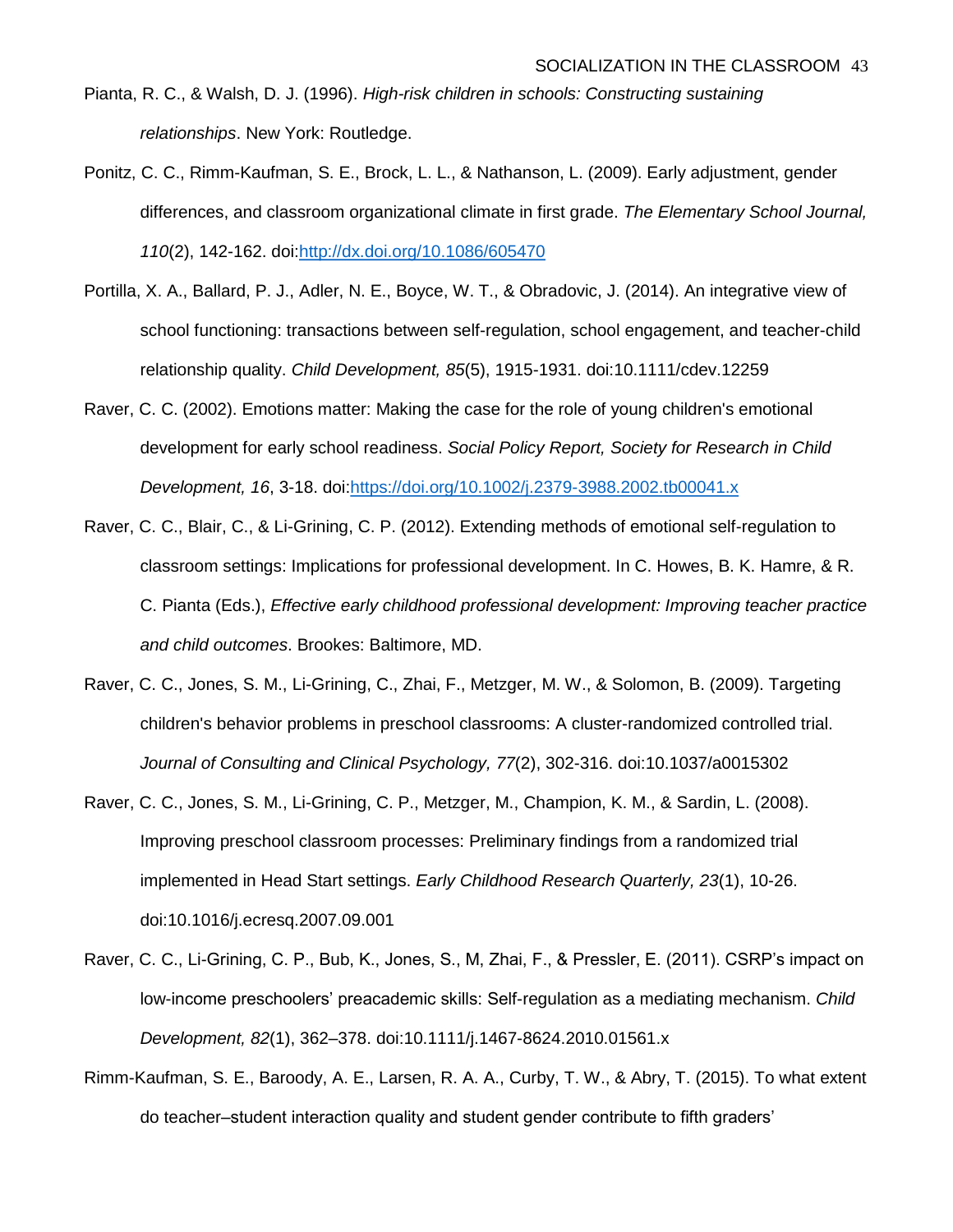engagement in mathematics learning? *Journal of Educational Psychology, 107*(1), 170-185. doi:http://dx.doi.org/10.1037/a0037252

- Rimm-Kaufman, S. E., Pianta, R. C., & Cox, M. J. (2000). Teachers' judgments of problems in the transition to kindergarten. *Early Childhood Research Quarterly, 15*(2), 147-166. doi:10.1016/s0885-2006(00)00049-1
- Roberts, A., LoCasale-Crouch, J., Hamre, B., & DeCoster, J. (2016). Exploring teachers' depressive symptoms, interaction quality, and children's social-emotional development in Head Start. *Early Education and Development, 27*(5), 642-654. doi:10.1080/10409289.2016.1127088
- Ronfeldt, M., Loeb, S., & Wyckoff, J. (2013). How teacher turnover harms student achievement. *American Educational Research Journal, 50*(1), 4-36. doi:10.3102/0002831212463813
- Roorda, D. L., Jak, S., Zee, M., Oort, F. J., & Koomen, H. M. Y. (2017). Affective teacher–student relationships and students' engagement and achievement: A meta-analytic update and test of the mediating role of engagement. *School Psychology Review, 46*(3), 239-261. doi:http://dx.doi.org/10.17105/SPR-2017-0035.V46-3
- Rothbart, M. K., Sheese, B. E., & Posner, M. I. (2007). Executive attention and effortful control: Linking temperament, brain networks, and genes. *Child Development Perspectives, 1*(1), 2-7. doi:10.1111/j.1750-8606.2007.00002.x
- Rowland, J. (2014). *Number of Instructional days/hours in the school year*. Retrieved from http://www.ecs.org/wp-content/uploads/Number-of-Instructional-Days-Hours-in-a-School-Year Revised.pdf
- Rubin, K. H., Hymel, S., & Mills, R. S. L. (1989). Sociability and social withdrawal in childhood: Stability and outcomes. *Journal of Personality, 57*, 237-255.
- Rucinski, C. L., Brown, J. L., & Downer, J. T. (2018). Teacher–child relationships, classroom climate, and children's social-emotional and academic development. *Journal of Educational Psychology, 110*(7), 992-1004. doi:10.1037/edu0000240
- Rudolph, K. D., Troop-Gordon, W., Hessel, E. T., & Schmidt, J. D. (2011). A latent growth curve analysis of early and increasing peer victimization as predictors of mental health across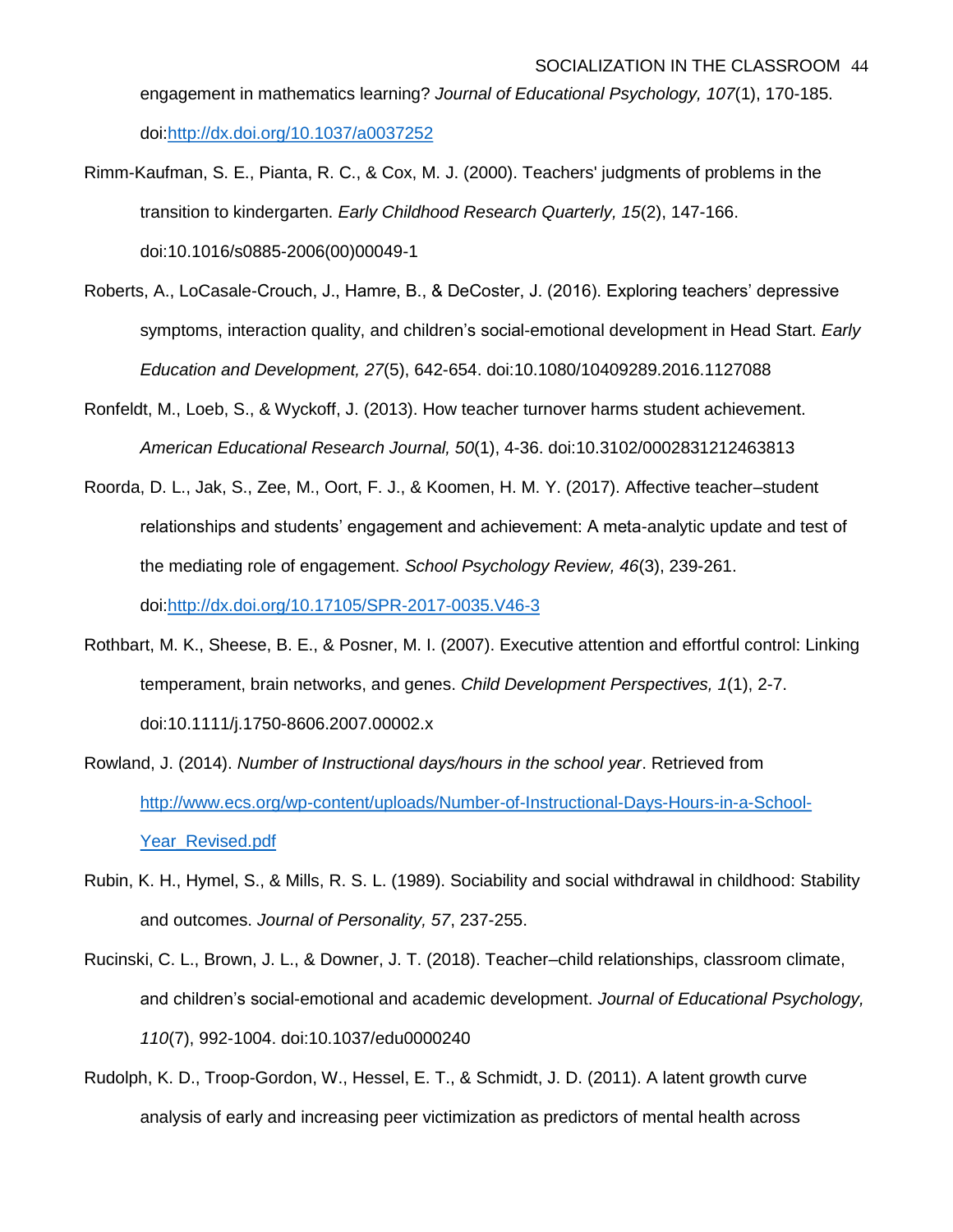elementary school. *Journal of Clinical Child and Adolescent Psychology, 40*(1), 111-122. doi:10.1080/15374416.2011.533413

- Ruzek, E. A., Hafen, C. A., Allen, J. P., Gregory, A., Mikami, A. Y., & Pianta, R. C. (2016). How teacher emotional support motivates students: The mediating roles of perceived peer relatedness, autonomy support, and competence. *Learning and Instruction, 42*, 95-103. doi:10.1016/j.learninstruc.2016.01.004
- Salmivalli, C., Kärnä, A., & Poskiparta, E. (2011). Counteracting bullying in Finland: The KiVa program and its effects on different forms of being bullied. *International Journal of Behavioral Development, 35*(5), 405-411. doi:http://dx.doi.org/10.1177/0165025411407457
- Salmivalli, C., Poskiparta, E., Ahtola, A., & Haataja, A. (2013). The implementation and effectiveness of the KiVa antibullying program in Finland. *European Psychologist, 18*(2), 79-88. doi:http://dx.doi.org/10.1027/1016-9040/a000140
- Salmivalli, C., & Voeten, M. (2004). Connections between attitudes, group norms, and behaviour in bullying situations. *International Journal of Behavioral Development, 28*(3), 246-258. doi:http://dx.doi.org/10.1080/01650250344000488
- Sandilos, L. E., Cycyk, L. M., Hammer, C. S., Sawyer, B. E., Lopez, L., & Blair, C. (2015). Depression, control, and climate: An examination of factors impacting teaching quality in preschool classrooms. *Early Education and Development, 26*(8), 1111-1127. doi:10.1080/10409289.2015.1027624
- Sandilos, L. E., Rimm-Kaufman, S. E., & Cohen, J. J. (2017). Warmth and demand: The relation between students' perceptions of the classroom environment and achievement growth. *Child Development, 88*(4), 1321-1337. doi:10.1111/cdev.12685
- Schmidt, M. E., & Bagwell, C. L. (2007). The protective role of friendships in overtly and relationally victimized boys and girls. *Merrill-Palmer Quarterly, 53*(3), 439-460. doi:http://dx.doi.org/10.1353/mpq.2007.0021
- Schonert-Reichl, K. A. (2017). Social and emotional learning and teachers. *The Future of Children, 27*, 137-155.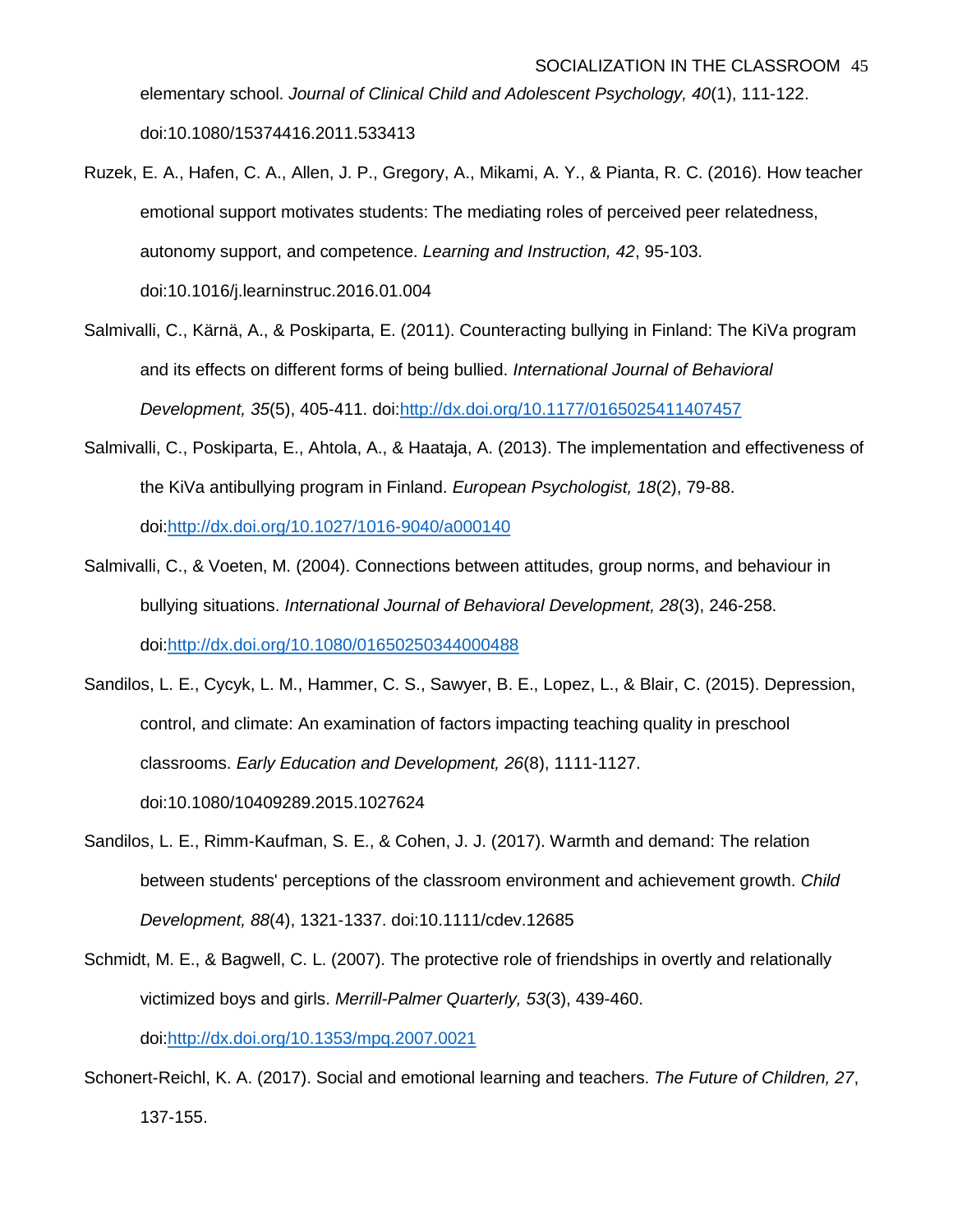- Schwartz, D., Gorman, A. H., Nakamoto, J., & Toblin, R. L. (2005). Victimization in the peer group and children's academic functioning. *Journal of Educational Psychology, 97*(3), 425-435. doi:10.1037/0022-0663.97.3.425
- Siekkinen, M., Pakarinen, E., Lerkkanen, M., Poikkeus, A., Salminen, J., Poskiparta, E., & Nurmi, J. (2013). Social competence among 6-year-old children and classroom instructional support and teacher stress. *Early Education & Development, 24*(6), 877-897. doi:10.1080/10409289.2013.745183
- Skibbe, L. E., Phillips, B. M., Day, S. L., Brophy-Herb, H. E., & Connor, C. M. (2012). Children's early literacy growth in relation to classmates' self-regulation. *Journal of Educational Psychology, 104*(3), 541-553. doi:10.1037/a0029153
- Snyder, J., Horsch, E., & Childs, J. (1997). Peer relationships of young children: Affiliative choices and the shaping of aggressive behavior. *Journal of Clinical Child Psychology, 26*(2), 145-156. doi:http://dx.doi.org/10.1207/s15374424jccp2602\_3
- Spilt, J. L., Hughes, J. N., Wu, J. Y., & Kwok, O. M. (2012). Dynamics of teacher–student relationships: Stability and change across elementary school and the influence on children's academic success. *Child Development, 83*(4), 1180-1195. doi:10.1111/j.1467-8624.2012.01761.x
- Sutton, R. E. (2007). Teachers' anger, frustration, and self-regulation. In P. A. Schutz & R. Pekrun (Eds.), *Emotion in education* (pp. 259-274): Elsevier Academic Press, San Diego, CA.
- Sutton, R. E., & Wheatley, K. F. (2003). Teachers' emotions and teaching: A review of the literature and directions for future research. *Educational Psychology Review, 15*(4), 327-358. doi:http://dx.doi.org/10.1023/A:1026131715856
- Swanson, J., & Valiente, C. (2019). *Teachers' reactions to elementary students' negative emotions affect academic relationships: Moderation by students' temperament*. Poster presented at the 73rd biennial meeting of the Society for Research in Child Development, Baltimore, MD.
- Swanson, J., Valiente, C., Bradley, R. H., Lemery-Chalfant, K., & Abry, T. (2016). Teachers' effortful control and student functioning: Mediating and moderating processes. *Social Development, 25*(3), 623-645. doi:10.1111/sode.12165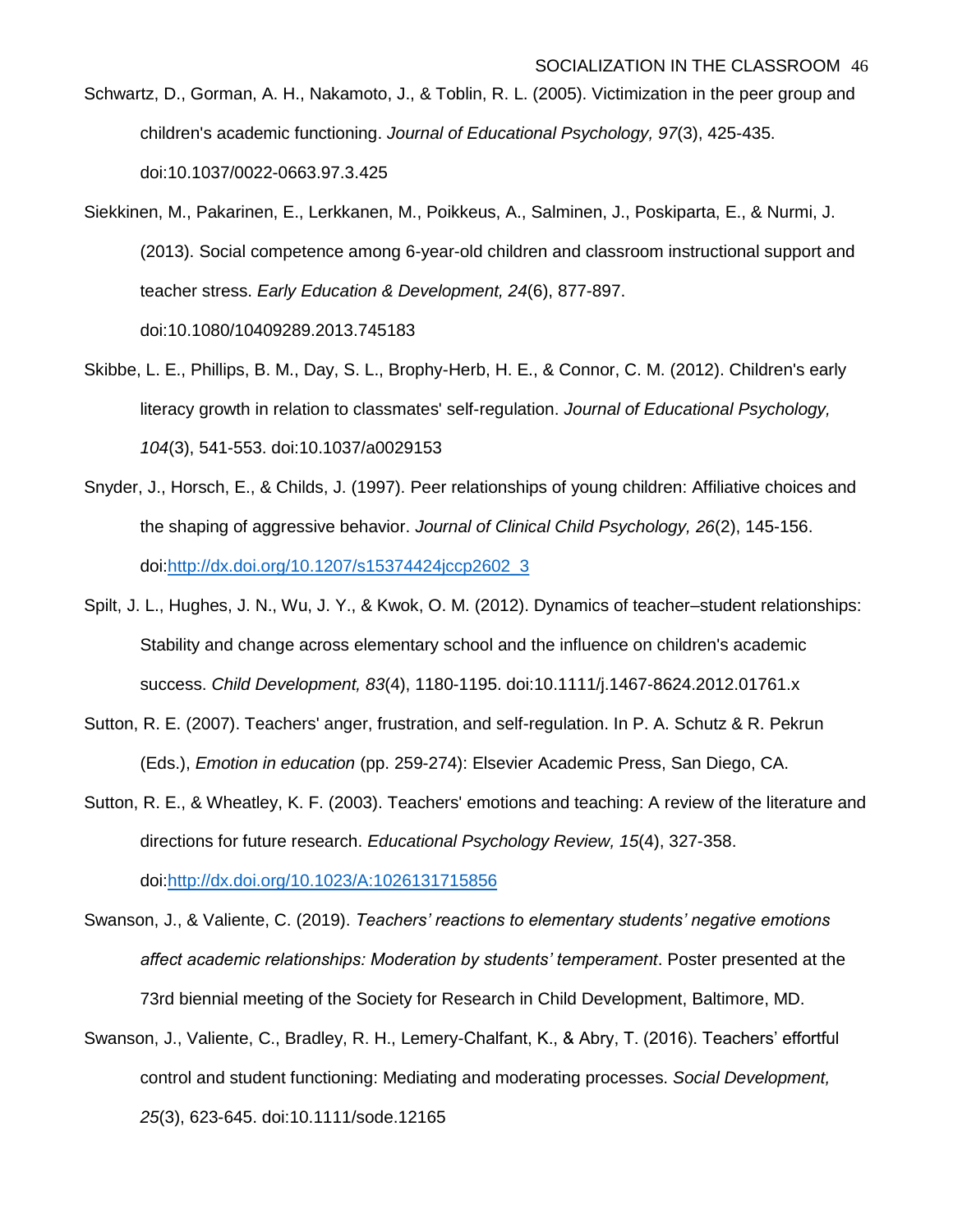- Swartz, R. A., & McElwain, N. L. (2012). Preservice teachers' emotion-related regulation and cognition: Associations with teachers' responses to children's emotions in early childhood classrooms. *Early Education & Development, 23*(2), 202-226. doi:10.1080/10409289.2012.619392
- Taxer, J. L., & Gross, J. J. (2018). Emotion regulation in teachers: The "why" and "how". *Teaching and Teacher Education, 74*, 180-189. doi:10.1016/j.tate.2018.05.008
- Terry, D. J., Hogg, M. A., & White, K. M. (1999). The theory of planned behaviour: Self-identity, social identity and group norms. *British Journal of Social Psychology, 38*(3), 225-244. doi:http://dx.doi.org/10.1348/014466699164149
- The World Bank. (2018). World bank country and lending groups. Retrieved from https://datahelpdesk.worldbank.org/knowledgebase/articles/906519-world-bank-country-andlending-groups
- Thomas, D. E., Bierman, K. L., & Powers, C. J. (2011). The influence of classroom aggression and classroom climate on aggressive–disruptive behavior. *Child Development, 82*(3), 751-757. doi:http://dx.doi.org/10.1111/j.1467-8624.2011.01586.x
- Thompson, R. S. Y., & Leadbeater, B. J. (2013). Peer victimization and internalizing symptoms from adolescence into young adulthood: Building strength through emotional support. *Journal of Research on Adolescence, 23*(2), 290-303. doi:http://dx.doi.org/10.1111/j.1532- 7795.2012.00827.x
- Valiente, C., Lemery-Chalfant, K., Swanson, J., & Reiser, M. (2008). Prediction of children's academic competence from their effortful control, relationships, and classroom participation. *Journal of Educational Psychology, 100*(1), 67-77. doi:10.1037/0022-0663.100.1.67
- Vernon-Feagans, L., Mokrova, I. L., Carr, R. C., Garrett-Peters, P. T., & Burchinal, M. R. (2019). Cumulative years of classroom quality from kindergarten to third grade: Prediction to children's third grade literacy skills. *Early Childhood Research Quarterly, 47*, 531-540. doi:10.1016/j.ecresq.2018.06.005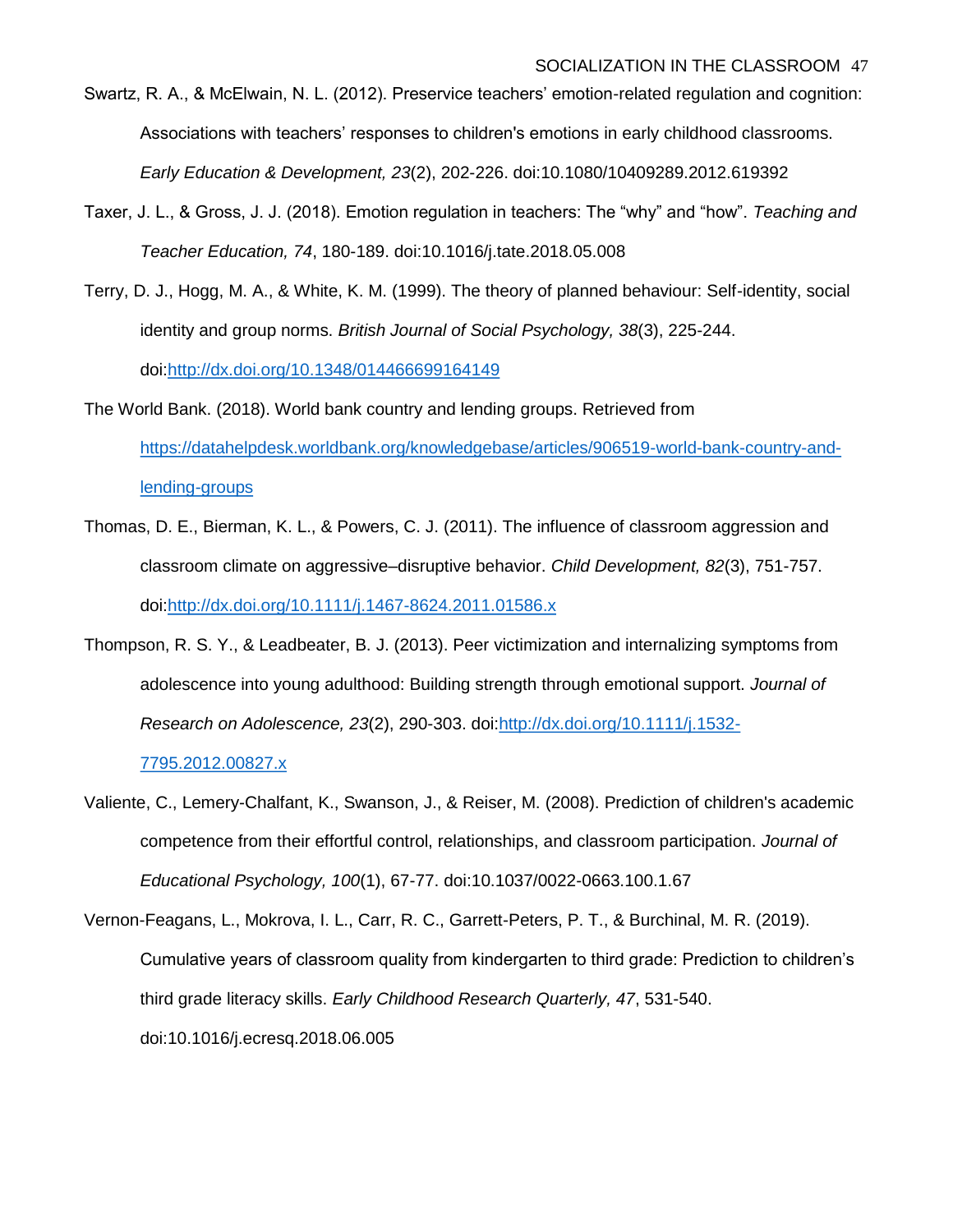- Verschueren, K., & Koomen, H. M. Y. (2012). Teacher–child relationships from an attachment perspective. *Attachment & Human Development, 14*(3), 205-211. doi:http://dx.doi.org/10.1080/14616734.2012.672260
- Vitaro, F., Brendgen, M., Larose, S., & Trembaly, R. E. (2005). Kindergarten disruptive behaviors, protective factors, and educational achievement by early adulthood. *Journal of Educational Psychology, 97*(4), 617-629. doi:10.1037/0022-0663.97.4.617
- Vitaro, F., Brendgen, M., & Tremblay, R. E. (2014). Early predictors of high school completion: The developmental interplay between behavior, motivation, and academic performance. In M. Boivin & K. L. Bierman (Eds.), *Promoting school readiness and early learning: Implications of developmental research for practice* (pp. 15-45): Guilford Press, New York, NY.
- Wachs, T. D., Gurkas, P., & Kontos, S. (2004). Predictors of preschool children's compliance behavior in early childhood classroom settings. *Journal of Applied Developmental Psychology, 25*(4), 439-457. doi:10.1016/j.appdev.2004.06.003
- Wang, M., & Degol, J. L. (2015). School climate: A review of the construct, measurement, and impact on student outcomes. *Educational Psychology Review, 28*(2), 315-352. doi:10.1007/s10648- 015-9319-1
- Wentzel, K. R., & Caldwell, K. (1997). Friendships, peer acceptance, and group membership: Relations to academic achievement in middle school. *Child Development, 68*(6), 1198-1209. doi:10.2307/1132301
- Wentzel, K. R., Jablansky, S., & Scalise, N. R. (2018). Do friendships afford academic benefits? A meta-analytic study. *Educational Psychology Review, 30*(4), 1241-1267. doi:http://dx.doi.org/10.1007/s10648-018-9447-5
- Wentzel, K. R., & Watkins, D. E. (2002). Peer relationships and collaborative learning as contexts for academic enablers. *School Psychology Review, 31*(3), 366-377.
- Whitaker, R. C., Dearth-Wesley, T., & Gooze, R. A. (2015). Workplace stress and the quality of teacher–children relationships in Head Start. *Early Childhood Research Quarterly, 30*, 57-69. doi:10.1016/j.ecresq.2014.08.008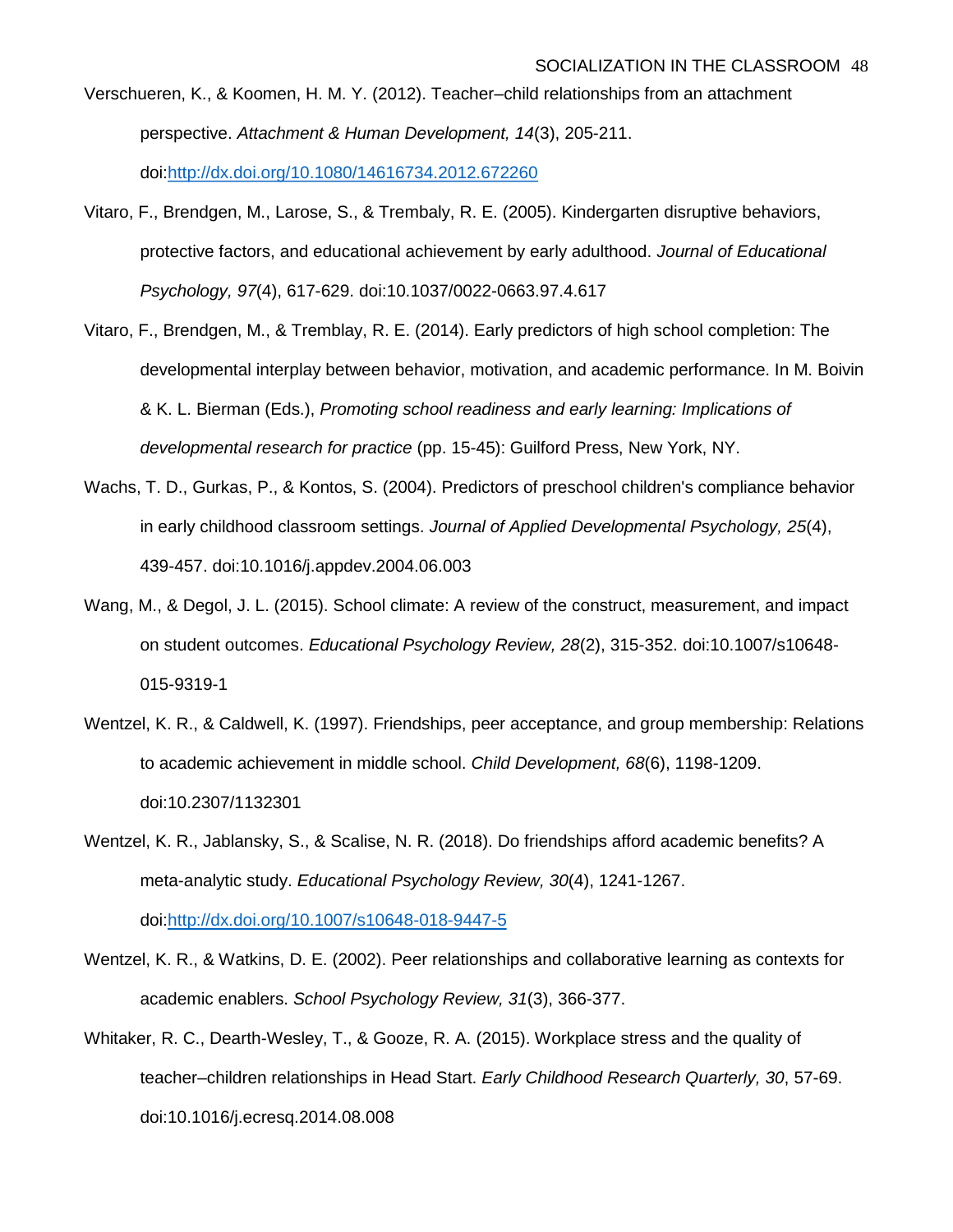- Williamson, A. A., Modecki, K. L., & Guerra, N. G. (2015). SEL programs in high school. In J. A. Durlak, C. E. Domitrovich, R. P. Weissberg, & T. P. Gullotta (Eds.), *Handbook of social and emotional learning: Research and practice* (pp. 181-196, Chapter xxii, 634 Pages): The Guilford Press, New York, NY.
- Williford, A. P., Vick Whittaker, J. E., Vitiello, V. E., & Downer, J. T. (2013). Children's engagement within the preschool classroom and their development of self-regulation. *Early Education and Development, 24*(2), 162-187. doi:10.1080/10409289.2011.628270
- Zhai, F., Raver, C. C., & Li-Grining, C. (2011). Classroom-based interventions and teachers' perceived job stressors and confidence: Evidence from a randomized trial in head start settings. *Early Childhood Research Quarterly, 26*(7), 442-452. doi:10.1016/j.ecresq.2011.03.003